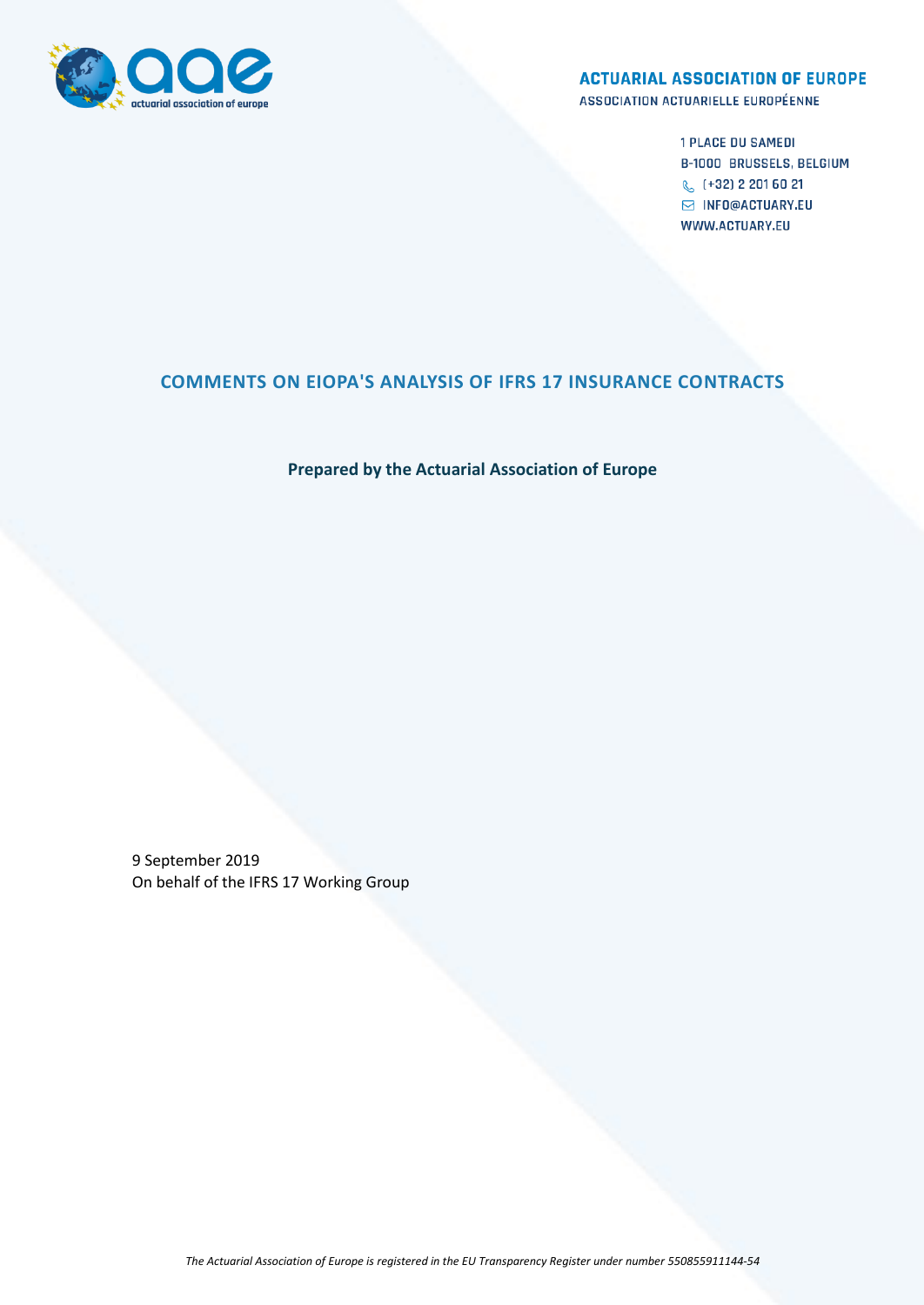# **AAE COMMENTS ON EIOPA'S ANALYSIS OF IFRS 17 INSURANCE CONTRACTS**

On 18 October 2018, EIOPA published an analysis of IFRS 17 Insurance Contracts. The analysis comprises the following subjects:

- the expected impact on financial stability and the European public good
- the potential effects on the attractiveness, competitiveness and availability of insurance products
- the potential use of Solvency II inputs, approaches and processes.

All three aspects provide valuable and interesting insights to the effects of introducing a new international reporting standard for insurance contracts. From the perspective of European actuaries, the last section is of particular interest. European insurance entities, stakeholders and actuaries are also analysing the potential for synergy, clarity, and effectiveness from reusing existing inputs, approaches and processes from the Solvency II framework for IFRS 17 reporting.

The objective of the last part of the analysis was for EIOPA to conclude on potential gains in efficiency for European insurers from applying inputs and approaches defined within the Solvency II regulation to the implementation of IFRS 17. The AAE supports this objective and the need for additional analysis on this aspect. It considers that the EIOPA analysis is of good quality and there are a lot of similarities between both Solvency II and IFRS 17 valuation frameworks. Nevertheless, it is to some extent too high level and is potentially not fully considering important differences in its analysis.

The comments provided by the AAE in this paper do not seek to deliver more conclusive evaluations. The purpose is rather to highlight the necessary considerations for an insurance entity in deciding on the extent to which its Solvency II inputs, approaches, and processes are suitable for use in IFRS 17 reporting.

EIOPA provides conclusions on the following items:

- Initial recognition of obligations
- Definition of cash flows
- Grouping and aggregation of contracts and contract boundaries
- Determination of the appropriate discount rate
- Risk adjustment
- **Reinsurance**

It is important to note that the approach taken by an insurer to IFRS 17 transition could in itself lead to differences from its reporting under Solvency II.

For each item from the list above, the AAE has performed a detailed analysis of the requirements and definitions of both Solvency II and IFRS 17 in order to validate the high-level conclusions provided by EIOPA. High level review findings were as follows:

 *Definition of cash flows.* AAE considers that there are likely to be differences in treatment of costs between Solvency II and IFRS17. Ambiguity in definitions of expenses is likely to lead to different approaches in establishing expenses which are directly attributable to insurance portfolio. Differences may also emerge in relation to reinsurance, acquisition costs and costs related to contracts which are not classified as insurance contracts.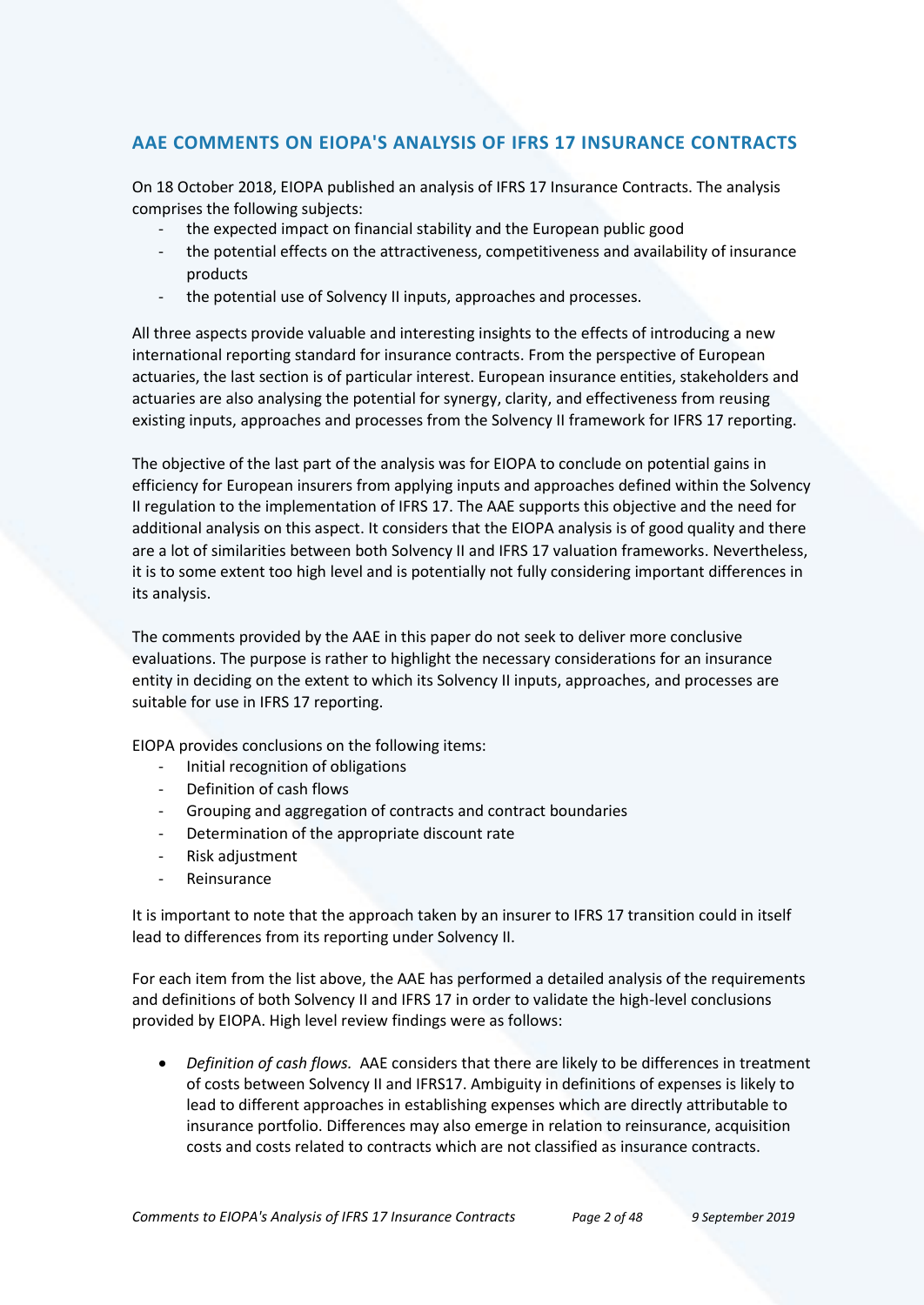- *Grouping and aggregation of contracts and contract boundaries.* AAE considers that differences in requirements relating to aggregation, initial recognition of liabilities and contract boundaries may lead to different outcomes.
- *Determination of the appropriate discount rate.* Specific or general differences could emerge between the frameworks arising from the potential under IFRS17 for product specific adjustments and the possible need for multiple discount rates. IFRS17 is also not definitive in relation to UFR definition and guidelines on how to apply discount rates beyond the last liquid point.
- *Risk adjustment.* There are a number of elements under IFRS17 which could lead to differences in the IFRS17 risk adjustment from the Solvency II risk margin. These include the requirement to present the confidence level applying to the IFRS17 risk adjustment, the gross of reinsurance and ceded framework under IFRS 17 and the exclusion of operational and reinsurance counterparty risk in IFRS17.
- *Reinsurance.* The AAE considers that, with the change to the treatment of reinsurance included in the recent IASB release, there is likely to be a high and appropriate level of consistency in both IFRS17 and SII between direct insurance contracts and reinsurance contracts held which are on a proportionate basis at least for direct insurers.

The overall conclusions from each item are further presented in the following section (we have treated initial recognition as part of the contract boundaries). The detailed comments and documentation are contained in the appendices.

## **Definition of cash flows**

*EIOPA conclusion:*

Cash flows and expenses included in the valuation of Solvency II technical provisions are *expected to be consistent with IFRS 17 in most cases.*

In relation to expenses, the AAE observes that some conditions need to be met in order to reuse assumptions from Solvency II. Solvency II specifies that all costs must be allocated to the cash flows, i.e. under a full expense allocation approach, but under the assumption that the undertaking continues to write new business.

IFRS 17 specifically mentions that costs (meaning expenses and commissions) that cannot be directly attributed to the portfolio of insurance contracts shall not be included in cash flows.

Ambiguous definition of the expenses which may or may not be directly attributable to insurance contracts means that costs are likely to be included or excluded subjectively based on management view and entity specific expense allocation policy. This is likely to cause differences in implementation practice for IFRS17 between different entities, and also between Solvency II and IFRS 17 liability cash flows.

Acquisition costs are allocated in line with provision of services under IFRS17, but, under Solvency II, are immediately expensed, with full immediate impact on own funds.

Different treatment of reinsurance contracts between IFRS 17 and Solvency II may also generate differences in the cash flows.

Another potential difference relates to contracts which are not classified as insurance contracts or investment contracts with profit sharing, but are reported under IFRS 9 or IFRS 15.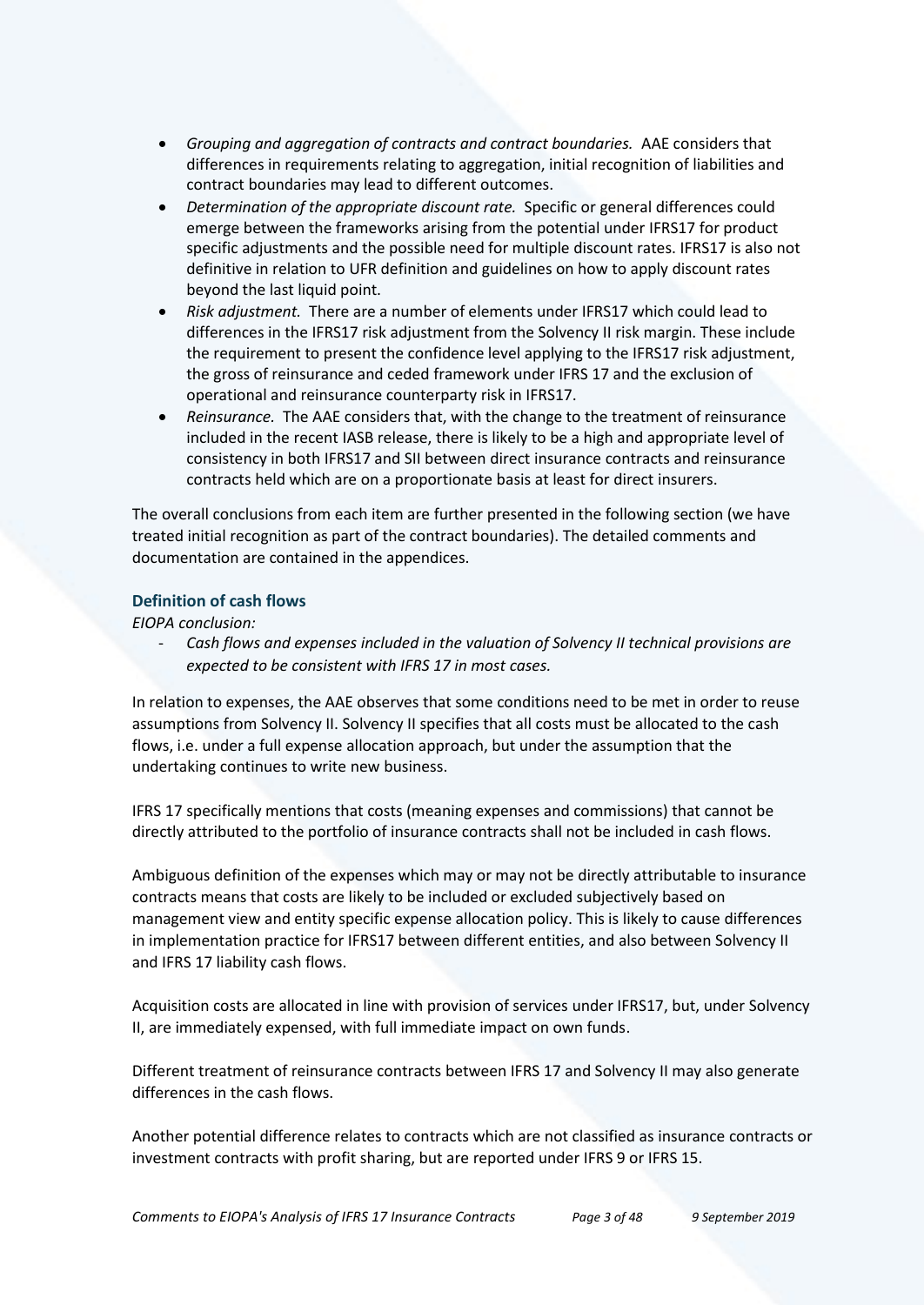In relation to cash flow and expenses, the AAE is not able to find support for EIOPA's very general conclusion that cash flows are expected to be consistent in most cases.

# **Grouping and aggregation of contracts and contract boundaries**

*EIOPA conclusions*

- *In principle, the Solvency II approach to determine the relevant level of aggregation for expected cash flows and other inputs is anticipated to be consistent with IFRS 17. However, further disaggregation by "annual cohorts" to group according to profitability is needed for IFRS 17.*
- *The Solvency II requirement to identify homogeneous risk groups can be considered as a basis for IFRS 17's requirements on grouping contracts.*
- *The point in time at which insurance obligations are recognised under both frameworks is conceptually similar. However, IFRS 17 introduces a simplification, which may lead to differences in some cases. The practical impact of such differences is not expected to be significant.*
- *Expected profits at inception are recognised in the reconciliation reserve (equity) of that period under Solvency II and are allocated over the lifetime of the contract according to the service provided under IFRS 17. This is reflective of the different objectives of regulatory and accounting frameworks. The accounting framework needs to present the entity's performance, including the allocation of gains and losses in the specific reporting periods.*
- *The contract boundaries have been found to be similar in principle, differences for certain contract types cannot be ruled out.*

The AAE observes that separation of components may cause differences in cash flows, at least when looking at IFRS 17 separately from other standards. An example of this specific issue may relate to kick-back cash flows which may be paid by a fund manager to an insurance entity. It seems unclear if this cash flow is within the contract boundary of an insurance contract as it would be with Solvency II or whether it relates to a separate (investment) service contract reported under IFRS 15.

The disaggregation requirement of IFRS 17 may cause many practical challenges, but when disaggregated elements are added together the disaggregation may not necessarily cause significant changes relative to the Solvency II framework. In some cases, however, we find that significant differences in the cash flow structure may occur, e.g. if a single contract contains several non-distinct insurance components belonging to different risk groups. Under Solvency II, these will often be treated separately, whereas under IFRS 17 these may be considered "nondistinct" and bundled together. This may even happen for life insurance covers and non-life insurance covers bundled in the same contract. In some instances, this will not affect the aggregated cash flows, but in other instances this may cause discrepancies, e.g. because the host cover defines contract boundaries for all the insurance covers under IFRS 17 whereas contract boundaries under Solvency II are defined risk group by risk group.

The AAE points out that EIOPA only vaguely points at challenges relating to bundling of nondistinct insurance components.

In relation to initial recognition, EIOPA identifies differences for non-onerous contracts, but concludes that the differences are not material. This may be an optimistic conclusion in some cases in the sense that it may underestimate differences.

*Comments to EIOPA's Analysis of IFRS 17 Insurance Contracts Page 4 of 48 9 September 2019*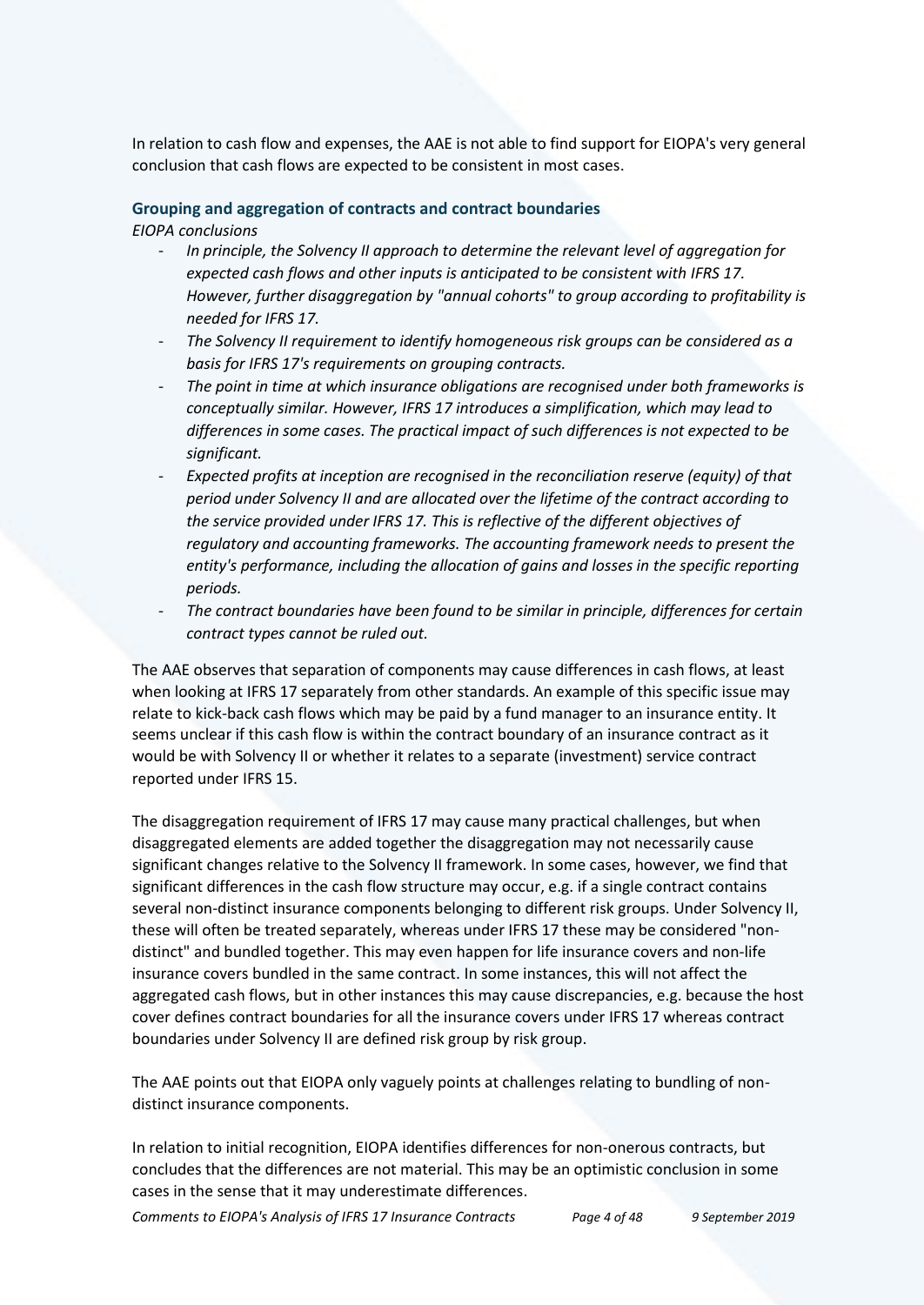Derecognition rules are largely similar under IFRS 17 and Solvency II, except that IFRS 17 defines an alternative route to derecognition relating to the scope of IFRS 17 and the corresponding separation and aggregation rules. EIOPA seems not to consider the potential differences relating to this alternative route to derecognition.

In relation to contract boundaries, EIOPA concludes that the principles are similar although differences cannot be ruled out. For certain types of contracts, the AAE finds that the distinction between "the legal right to reprice" under Solvency II and the "legal right and the practical ability to reprice" under IFRS 17 can potentially cause significant differences in contract boundaries. Stated more generally, the concept of substantive rights and obligations under IFRS17 versus unilateral rights under Solvency II might cause differences.

## **Determination of the appropriate discount rate**

*EIOPA conclusion*

- *IFRS 17 allows for both a top-down and a bottom-up approach, adjusting for illiquidity whilst taking into account all market inputs. SII sets out a bottom-up approach without an explicit measure of illiquidity. It converges to an ultimate forward rate (UFR) after last liquid point.*
- *SII's techniques and approaches for the volatility adjustment (VA) and matching adjustment (MA) may be used, taking into consideration IFRS 17 specific assumptions. The SII extrapolation method may need to be adjusted for IFRS 17, if relevant market input were found to make a significant difference.*

The AAE agrees that the Solvency II techniques in terms of the risk free term structure and especially the VA framework may be appropriate as a framework for IFRS 17 discount rates. However, product specific adjustments may be needed and, under IFRS 17, insurance entities may have to apply more than one discount rate.

In relation to the UFR definition in Solvency II, IFRS 17 provides no guidelines on how to apply discount rates beyond the last liquid point. The AAE observes that the introduction of an adjustment mechanism to the UFR framework probably supports the possibility of using the Solvency II framework for IFRS 17 accounting. Further, we observe that even if the Solvency II UFR only gradually adjusts to 3.65% over several years, the 3.65% level may currently best reflect market consistency.

Moreover, the AAE observes that IFRS 17 introduces both the current discount rates and the discount rates at initial recognition which will significantly increase the need for handling a large number of different discount rates in the accounting process.

Finally, the AAE observes that if European insurers are to use Solvency II inspired discount rates, EIOPA will have to publish the official rates at a higher frequency or at least much faster than today in order for insurance entities to use the rates in a fast close process.

## **Risk adjustment**

*EIOPA conclusion*

- *The approach to determining the risk margin under Solvency II is conceptually different from the risk adjustment under IFRS 17 (transfer vs. entity specific)*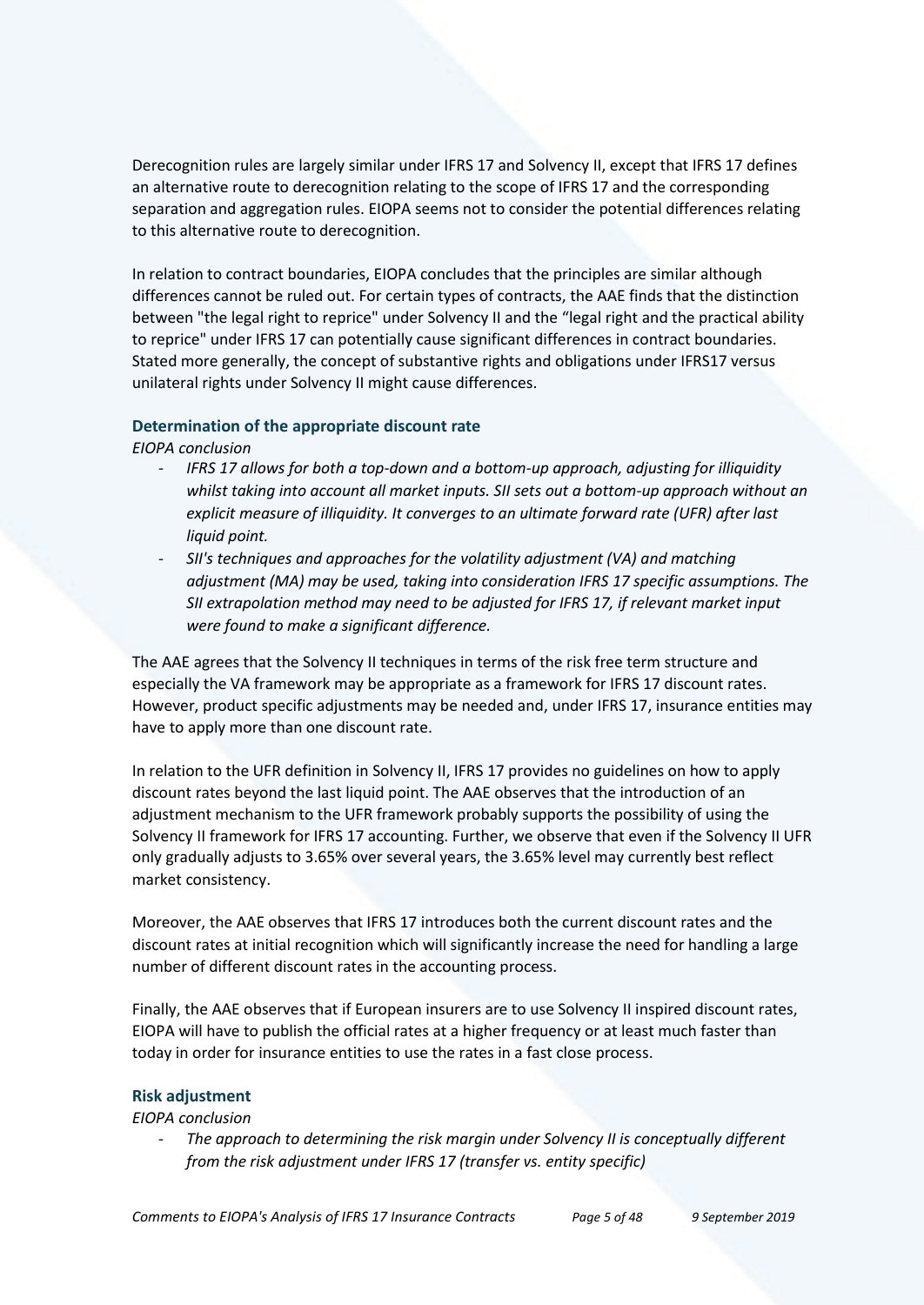- *Nevertheless, for the practical implementation of IFRS 17, Solvency II's risk margin's underlying principles, inputs and processes may be considered for IFRS 17, subject to potential adaption*

The AAE observes that the risk adjustment needs to be allocated at a group level to perform the onerous test which is a significant challenge, and, even if the Solvency II measure is adopted for IFRS 17, the figure needs to be presented as a confidence level. Further, an entity needs to consider carefully the implications of moving from a "net of reinsurance" framework under Solvency II to a gross of reinsurance and ceded framework under IFRS 17. Finally, the risk adjustment under IFRS 17 does not allow for operational risk nor reinsurance counterparty risk. These risk categories are included in the risk margin defined under Solvency II.

Based on the above factors, the AAE is concerned that significant differences may arise between risk margin (Solvency II) and risk adjustment (IFRS 17).

#### **Reinsurance**

*EIOPA conclusions*

- *Both frameworks set out that reinsurance contracts issued are generally accounted for in the same manner as insurance contracts issued. According to Solvency II, the measurement of reinsurance contracts held is consistent with the underlying contracts issued, while under IFRS 17 the measurement model is applied separately, using consistent assumptions and inputs, to the reinsurance contract held and to the underlying insurance contracts. The separate application of the measurement model may permit differences to arise between the recognised amounts and performance of the reinsurance recoverable and the ceded insurance liability.*
- *IFRS 17 does not seem to acknowledge the different economic circumstances and consequently does not allow the insurer to present a matching treatment of gains from reinsurance contracts, where this may be appropriate.*
- *Payments (expenses and cash in-flows) related to reinsurance undertakings are part of the gross calculation of the best estimate and technical provision's cash flow projections according to SII. Reinsurance contracts and corresponding cash flows are recognised as separate contracts under IFRS 17.*
- *SII takes a 'net approach' for determining the risk margin of insurance contracts and allocates reinsurance cash-inflows to corresponding insurance contracts, whereas IFRS 17 presents ceded reinsurance as a separate reinsurance asset.*
- *The concept of reinsurance contracts' contract boundaries are different and the application of the different concepts may lead to differences in the valuation of reinsurance held between the two frameworks.*
- *Under IFRS 17 the variable fee approach model is not available for reinsurance contracts issued (or held).*

In January 2019, the IASB decided to propose targeted improvements in three areas of IFRS17 which it expects will ease implementation and make it easier for companies to explain results. For reinsurance, the proposed amendment requires an entity to recognise a gain in profit or loss when the entity recognises losses on onerous underlying insurance contracts, to the extent that a reinsurance contract covers the losses of the contracts on a proportionate basis.

This change removes one of the key differences between Solvency II and IFRS17 relating to reinsurance, and addresses an important issue with the Standard which was raised with EFRAG by

*Comments to EIOPA's Analysis of IFRS 17 Insurance Contracts Page 6 of 48 9 September 2019*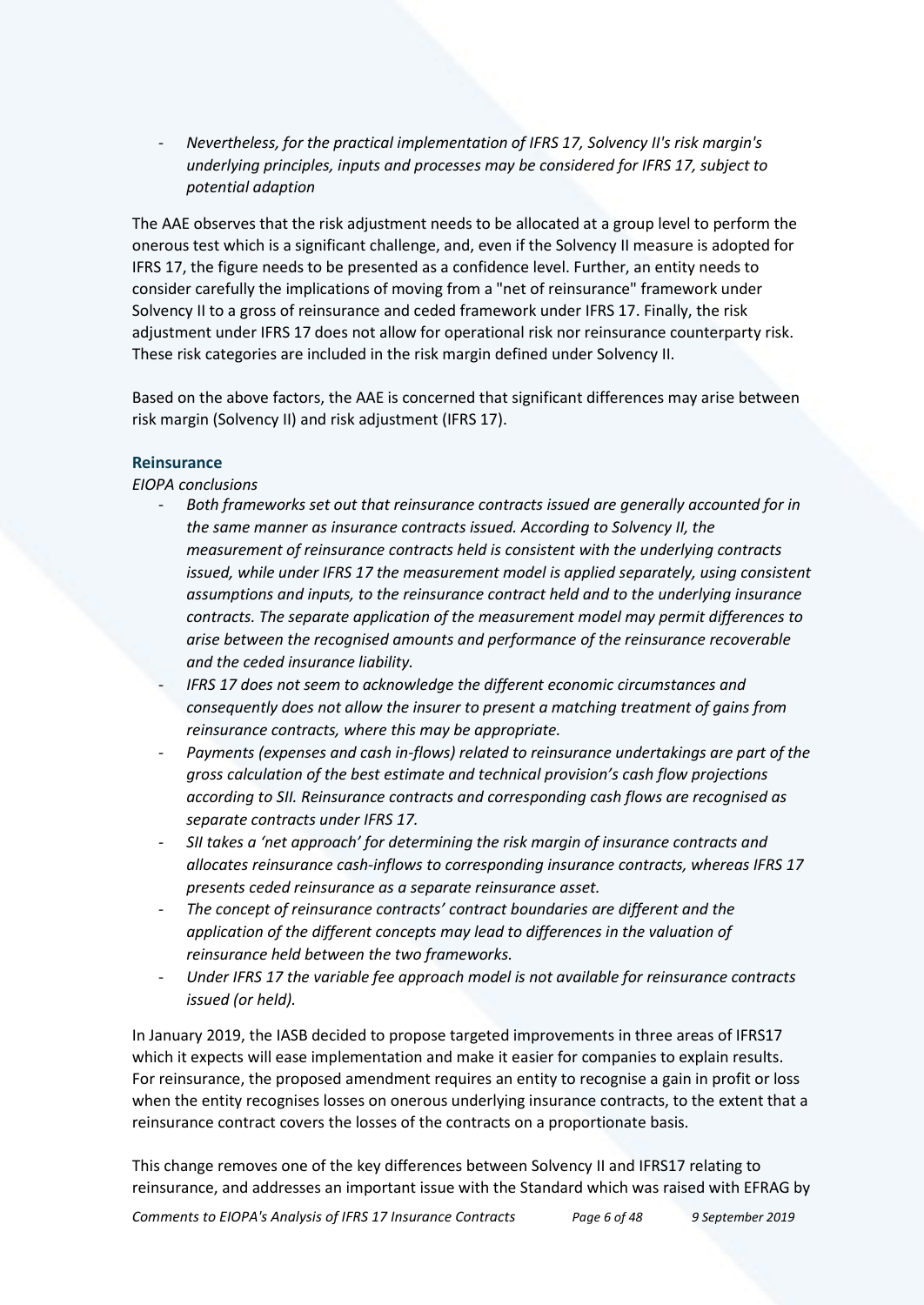the AAE in May 2018. The AAE welcomes the proposed change, which aligns the economic effect of reinsurance with the contract which it is intended to support.

The AAE considers that, with this change, there is likely to be a high and appropriate level of consistency between direct insurance contracts and reinsurance contracts held which are on a proportionate basis, as between IFRS17 and Solvency II at least for direct insurers. There may be some differences in valuation arising under IFRS17 as a result of the separate valuation of reinsurance contracts and underlying contracts, for instance in relation to risk margin and/or contract boundaries. The prohibition from using the variable fee approach model under IFRS 17 for reinsurance contracts issued or held may also lead to differences. In general, and notwithstanding the above, the AAE considers that the valuations should generally be consistent as is the case with Solvency II, unless they reflect genuinely different economic impact.

The AAE will monitor and provide commentary on differences in emerging approach between the two frameworks as the implementation of IFRS17 continues.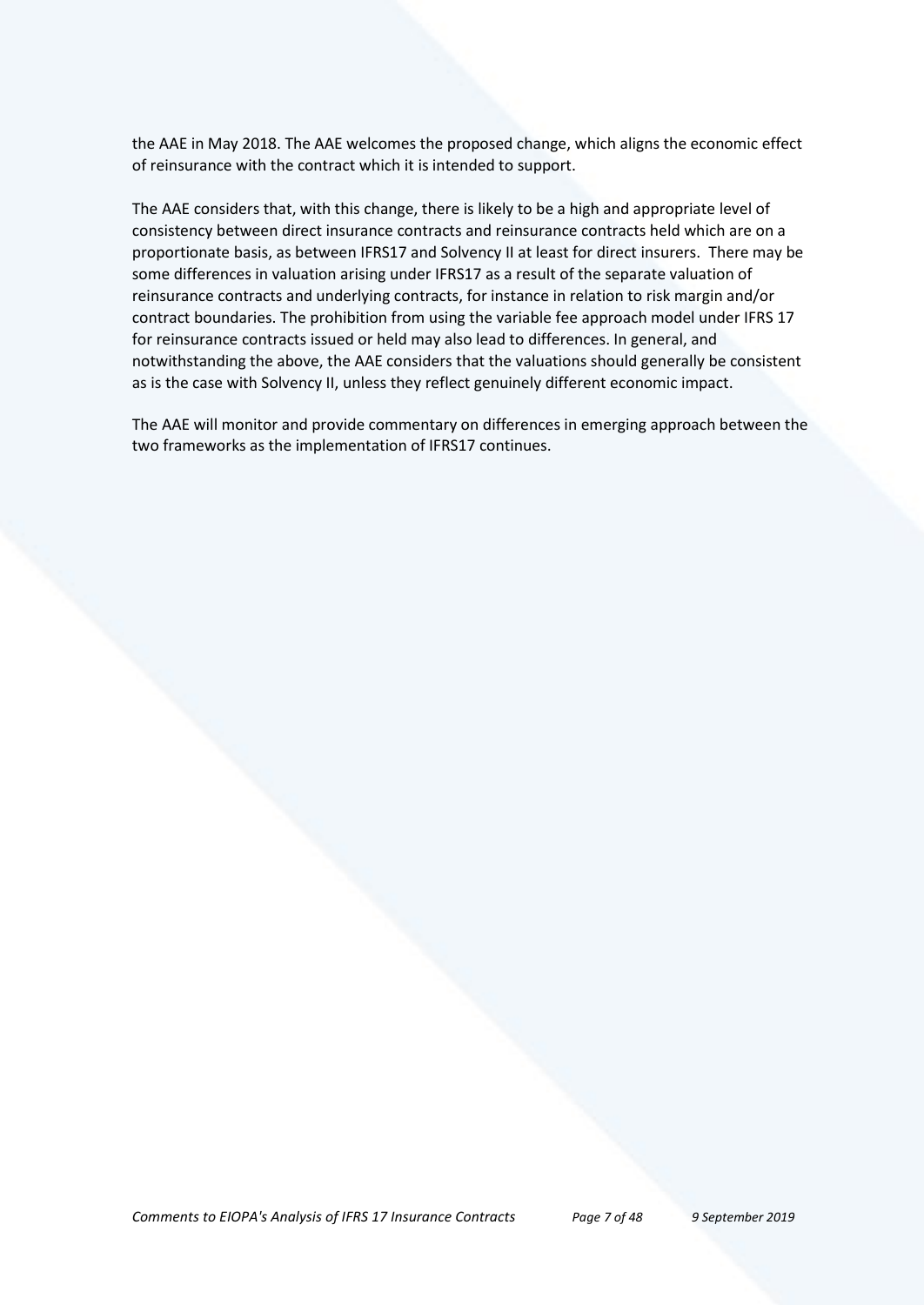# **APPENDICES**

## **Definition of cash flows**

| <b>Index</b> | <b>AAE</b> position                                                                                                                                                                                                                                                                                                                                                                                                                                                                                                                                                                                                                                                                                                                                                                                                                                                                                                                                                                          | <b>Reference</b><br>to SII and<br><b>IFRS 17:</b>                                                       | <b>Rules</b>                                                                                                                                                                                                                                                                                                                                                                                                                                                                                                                                                                                                                                                                                                                                                                                                                                                                                                                                                                                                                                                                                                                                                                                                                                                                                                                                                                                                                                                                                                                                                                                                                                                                                                                                                                                                                                                                                                                                                                                                                                          |
|--------------|----------------------------------------------------------------------------------------------------------------------------------------------------------------------------------------------------------------------------------------------------------------------------------------------------------------------------------------------------------------------------------------------------------------------------------------------------------------------------------------------------------------------------------------------------------------------------------------------------------------------------------------------------------------------------------------------------------------------------------------------------------------------------------------------------------------------------------------------------------------------------------------------------------------------------------------------------------------------------------------------|---------------------------------------------------------------------------------------------------------|-------------------------------------------------------------------------------------------------------------------------------------------------------------------------------------------------------------------------------------------------------------------------------------------------------------------------------------------------------------------------------------------------------------------------------------------------------------------------------------------------------------------------------------------------------------------------------------------------------------------------------------------------------------------------------------------------------------------------------------------------------------------------------------------------------------------------------------------------------------------------------------------------------------------------------------------------------------------------------------------------------------------------------------------------------------------------------------------------------------------------------------------------------------------------------------------------------------------------------------------------------------------------------------------------------------------------------------------------------------------------------------------------------------------------------------------------------------------------------------------------------------------------------------------------------------------------------------------------------------------------------------------------------------------------------------------------------------------------------------------------------------------------------------------------------------------------------------------------------------------------------------------------------------------------------------------------------------------------------------------------------------------------------------------------------|
| $\mathbf{1}$ | <b>Expenses</b><br>Is it possible to apply one single set of expense principles<br>that fulfil the requirement of both sets of regulation?<br>IFRS 17 specifically mentions costs that shall be included<br>together with commissions as well as costs that shall be<br>excluded from the cash flows.<br>In Solvency II, all acquisition expenses and acquisition<br>commission are included into valuation of the liabilities.<br>The EIOPA concluded that for both frameworks the<br>expenses are to be allocated and attributed in a realistic<br>and objective manner, with the difference that for IFRS17<br>the overheads shall be allocated on level of the Portfolio of<br>Insurance contracts rather than to the individual technical<br>provisions.<br>The AAE observes that in some situations, there may be<br>significant differences in the definition of costs directly<br>attributable to an insurance portfolio under IFRS 17 and<br>the full cost approach of Solvency II. | <b>IFRS</b><br><b>B65</b><br>$(e)$ ,<br>(f),(g),<br>$(h)/(1)$ & $(m)$<br><b>B66</b><br>(d), (e),<br>(h) | Included:<br>- An allocation of insurance acquisition cash flows attributable to the portfolio to which the<br>contract belongs<br>Claim handling costs (ie) the costs the entity will incur in investigating, processing and<br>resolving claims under existing insurance contracts, including legal and loss-adjuster' fees and<br>internal costs of investigating claims and processing claim payments)<br>- Costs the entity will incur in providing contractual benefits paid in kind<br>- Policy administration and maintenance costs, such as costs of premium billing and handling<br>policy changes (for example, conversions and reinstatements). Such costs also include<br>recurring commissions that are expected to be paid to intermediaries if a particular<br>policyholder continues to pay the premium within the boundary of the insurance contract<br>- an allocation of fixed and variable overheads (such as the costs of accounting, human<br>resources, information technology and support, building depreciation, rent, and maintenance<br>and utilities) directly attributable to fulfilling insurance contracts. Such overheads are<br>allocated to groups of contracts using methods that are systematic and rational, and are<br>consistently applied to all costs that have similar characteristics.<br>- any other costs specifically chargeable to the policyholder under the terms of the contract.<br>Excluded:<br>- cash flows relating to costs that cannot be directly attributed to the portfolio of insurance<br>contracts that contain the contract, such as some product development and training costs.<br>Such costs are recognised in profit or loss when incurred.<br>Cashflows that arise from abnormal amounts of wasted labour or other resources that are<br>used to fulfil the contract. Such costs are recognised in profit or loss when incurred.<br>- Cashflows arising from components separated from the insurance contracts and accounted<br>for using other applicable standards (see 10-13) |

*Comments to EIOPA's Analysis of IFRS 17 Insurance Contracts Page 8 of 48 9 September 2019*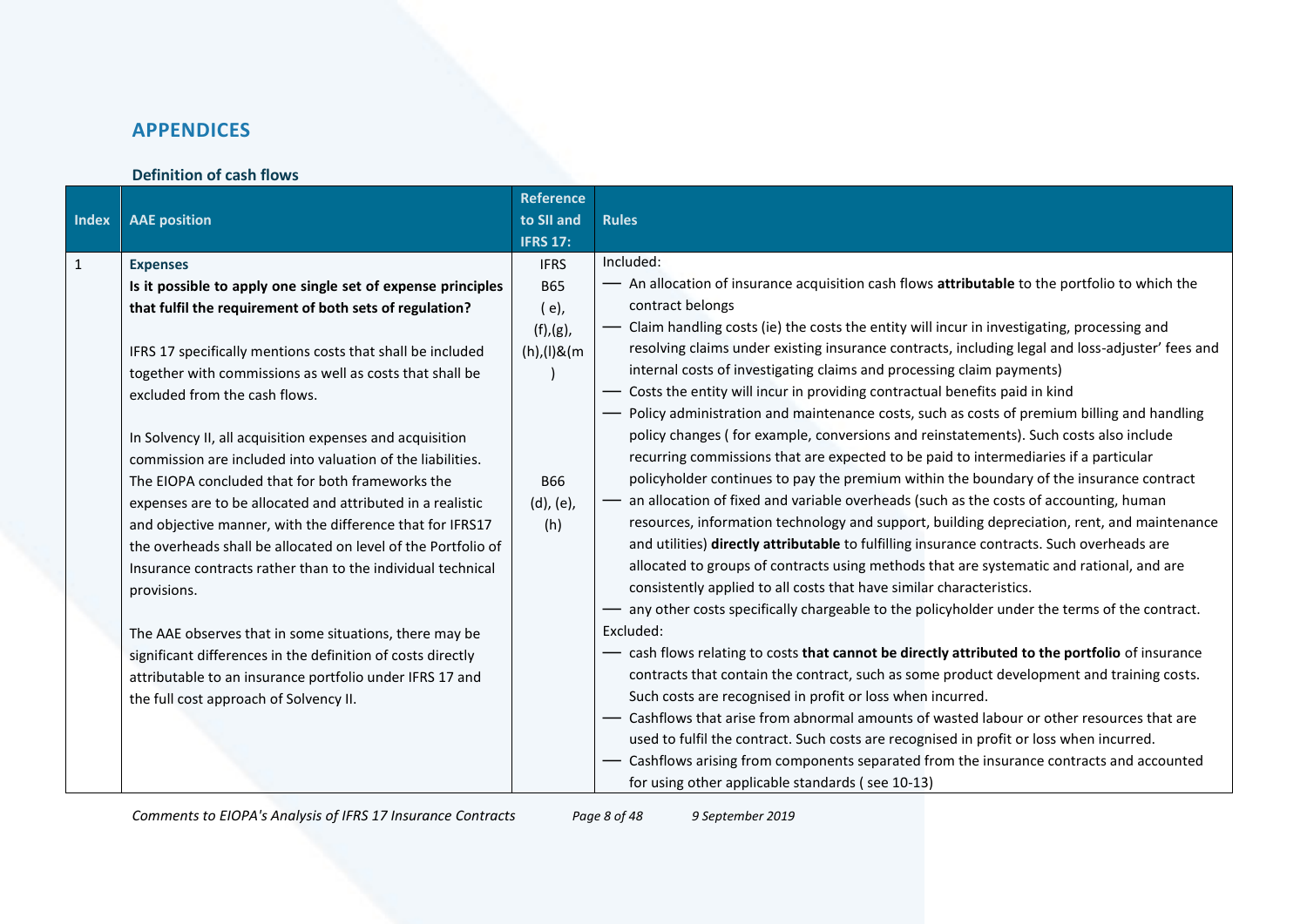| <b>Index</b> | <b>AAE</b> position                                                                                                                                                                                                                                                                                                                                                                                                                                                                                                                                                                     | <b>Reference</b><br>to SII and<br><b>IFRS 17:</b> | <b>Rules</b>                                                                                                                                                                                                                                                                                                                                                                                                                                                                                                                                                                                                                                                                                                                                                                                                                                                                                                                                                                                                                                                                                                                                                                             |
|--------------|-----------------------------------------------------------------------------------------------------------------------------------------------------------------------------------------------------------------------------------------------------------------------------------------------------------------------------------------------------------------------------------------------------------------------------------------------------------------------------------------------------------------------------------------------------------------------------------------|---------------------------------------------------|------------------------------------------------------------------------------------------------------------------------------------------------------------------------------------------------------------------------------------------------------------------------------------------------------------------------------------------------------------------------------------------------------------------------------------------------------------------------------------------------------------------------------------------------------------------------------------------------------------------------------------------------------------------------------------------------------------------------------------------------------------------------------------------------------------------------------------------------------------------------------------------------------------------------------------------------------------------------------------------------------------------------------------------------------------------------------------------------------------------------------------------------------------------------------------------|
|              |                                                                                                                                                                                                                                                                                                                                                                                                                                                                                                                                                                                         | <b>SII</b><br>delegated<br>act article<br>31      | 1. A cash flow projection used to calculate best estimates shall take into account all of the<br>following expenses, which relate to recognised insurance and reinsurance obligations of<br>insurance and reinsurance undertakings and which are referred to in point (1) of Article 78 of<br>Directive 2009/138/EC:<br>(a) administrative expenses;<br>(b) investment management expenses;<br>(c) claims management expenses;<br>(d) acquisition expenses.<br>The expenses referred to in points (a) to (d) shall take into account overhead expenses<br>incurred in servicing insurance and reinsurance obligations.<br>2. Overhead expenses shall be allocated in a realistic and objective manner and on a consistent<br>basis over time to the parts of the best estimate to which they relate.<br>Expenses in respect of reinsurance contracts and special purpose vehicles shall be taken into<br>account in the gross calculation of the best estimate.<br>4. Expenses shall be projected on the assumption that the undertaking will write new business in<br>the future.                                                                                                       |
|              | Cash flow projections for the calculation of the best<br>estimate.<br>The granularity of the cash flows definition varies as<br>between IFRS 17 and SII framework.<br>Ambiguous definition of costs that can or cannot be<br>directly attributable to insurance portfolio means that<br>costs are likely to be included or excluded subjectively<br>based on management view and entity specific expense<br>allocation policy. This is likely to cause the different<br>implementation in practice for IFRS 17 entities, and<br>differences between Solvency II and IFRS 17 cash flows. | <b>SII</b><br>delegated<br>act article<br>28      | The cash flow projection used in the calculation of the best estimate shall include all of the<br>following cash flows, to the extent that these cash flows relate to existing insurance and<br>reinsurance contracts:<br>(a) benefit payments to policy holders and beneficiaries;<br>(b) payments that the insurance or reinsurance undertaking will incur in providing contractual<br>benefits that are paid in kind;<br>(c) payments of expenses as referred to in point (1) of Article 78 of Directive 2009/138/EC;<br>(d) premium payments and any additional cash flows that result from those premiums;<br>(e) payments between the insurance or reinsurance undertaking and intermediaries related to<br>insurance or reinsurance obligations;<br>(f) payments between the insurance or reinsurance undertaking and investment firms in relation<br>to contracts with index-linked and unit-linked benefits;<br>(g) payments for salvage and subrogation to the extent that they do not qualify as separate assets<br>or liabilities in accordance with international accounting standards, as endorsed by the<br>Commission in accordance with Regulation (EC) No 1606/2002; ( |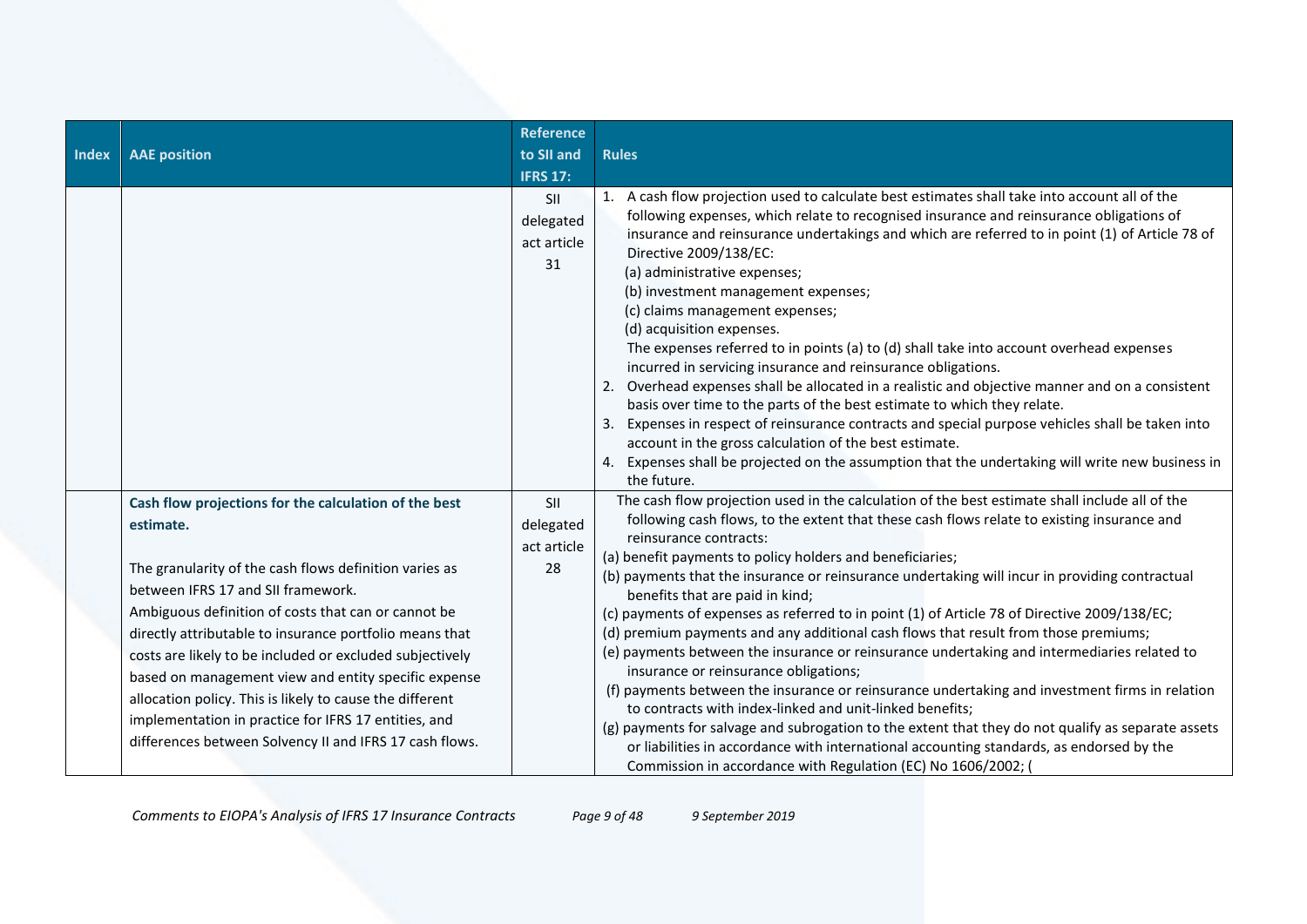| <b>Index</b> | <b>AAE</b> position                                                                                                                                                                                                                                                                                                                                                                                                                                                                                     | <b>Reference</b><br>to SII and<br><b>IFRS 17:</b> | <b>Rules</b>                                                                                                                                                                                                                                                                                                                                                                                                                                                                                                                                                                                                                                                                                                                                                                                                                                                                                                                                                                                                                                                                                                                                                                                                                                                                                                                                                                                                                                                                                                                                                                                                                                                                                           |
|--------------|---------------------------------------------------------------------------------------------------------------------------------------------------------------------------------------------------------------------------------------------------------------------------------------------------------------------------------------------------------------------------------------------------------------------------------------------------------------------------------------------------------|---------------------------------------------------|--------------------------------------------------------------------------------------------------------------------------------------------------------------------------------------------------------------------------------------------------------------------------------------------------------------------------------------------------------------------------------------------------------------------------------------------------------------------------------------------------------------------------------------------------------------------------------------------------------------------------------------------------------------------------------------------------------------------------------------------------------------------------------------------------------------------------------------------------------------------------------------------------------------------------------------------------------------------------------------------------------------------------------------------------------------------------------------------------------------------------------------------------------------------------------------------------------------------------------------------------------------------------------------------------------------------------------------------------------------------------------------------------------------------------------------------------------------------------------------------------------------------------------------------------------------------------------------------------------------------------------------------------------------------------------------------------------|
|              | The AAE observes that differences exist relating to<br>reinsurance, which is valued separately from direct<br>insurance and therefore not included in cash flows of best<br>estimate of liabilities under IFRS 17., This could lead to<br>differences in treatment for tax purposes.<br>Another difference relates to situations where the contract<br>is not classified as an insurance contract under IFRS17, and<br>the cash flows are not recognised under IFRS 17, but under<br>IFRS 15 or IFRS 9. | IFRS 17<br>Article33                              | h) taxation payments which are, or are expected to be, charged to policy holders or are required<br>to settle the insurance or reinsurance obligations.<br>Estimates of future cash flows<br>An entity shall include in the measurement of a group of insurance contracts all the future cash<br>flows within the boundary of each contract in the group (see paragraph 34). Applying paragraph<br>24, an entity may estimate the future cash flows at a higher level of aggregation and then allocate<br>the resulting fulfilment cash flows to individual groups of<br>contracts. The estimates of future cash flows shall:<br>(a) incorporate, in an unbiased way, all reasonable and supportable information available without<br>undue cost or effort about the amount, timing and uncertainty of those future cash flows (see<br>paragraphs B37-B41). To do this, an entity shall estimate the expected value (ie the probability-<br>weighted mean) of the full range of possible outcomes.<br>(b) reflect the perspective of the entity, provided that the estimates of any relevant market<br>variables are consistent with observable market prices for those variables (see paragraphs B42-<br>B53).<br>(c) be current—the estimates shall reflect conditions existing at the measurement date, including<br>assumptions at that date about the future (see paragraphs B54-B60).<br>(d) be explicit—the entity shall estimate the adjustment for non-financial risk separately from the<br>other estimates (see paragraph B90). The entity also shall estimate the cash flows separately from<br>the adjustment for the time value of money and financial risk, unless the most appropriate |
|              |                                                                                                                                                                                                                                                                                                                                                                                                                                                                                                         | IFRS 17<br>Article<br><b>B65</b>                  | measurement technique combines these estimates (see paragraph B46).<br>Cash flows within the boundary of an insurance contract are those that relate directly to the<br>fulfilment of the contract, including cash flows for which the entity has discretion over the amount<br>or timing. The cash flows within the boundary include:<br>(a) premiums (including premium adjustments and instalment premiums) from a policyholder and<br>any additional cash flows that result from those premiums.                                                                                                                                                                                                                                                                                                                                                                                                                                                                                                                                                                                                                                                                                                                                                                                                                                                                                                                                                                                                                                                                                                                                                                                                   |

*Comments to EIOPA's Analysis of IFRS 17 Insurance Contracts Page 10 of 48 9 September 2019*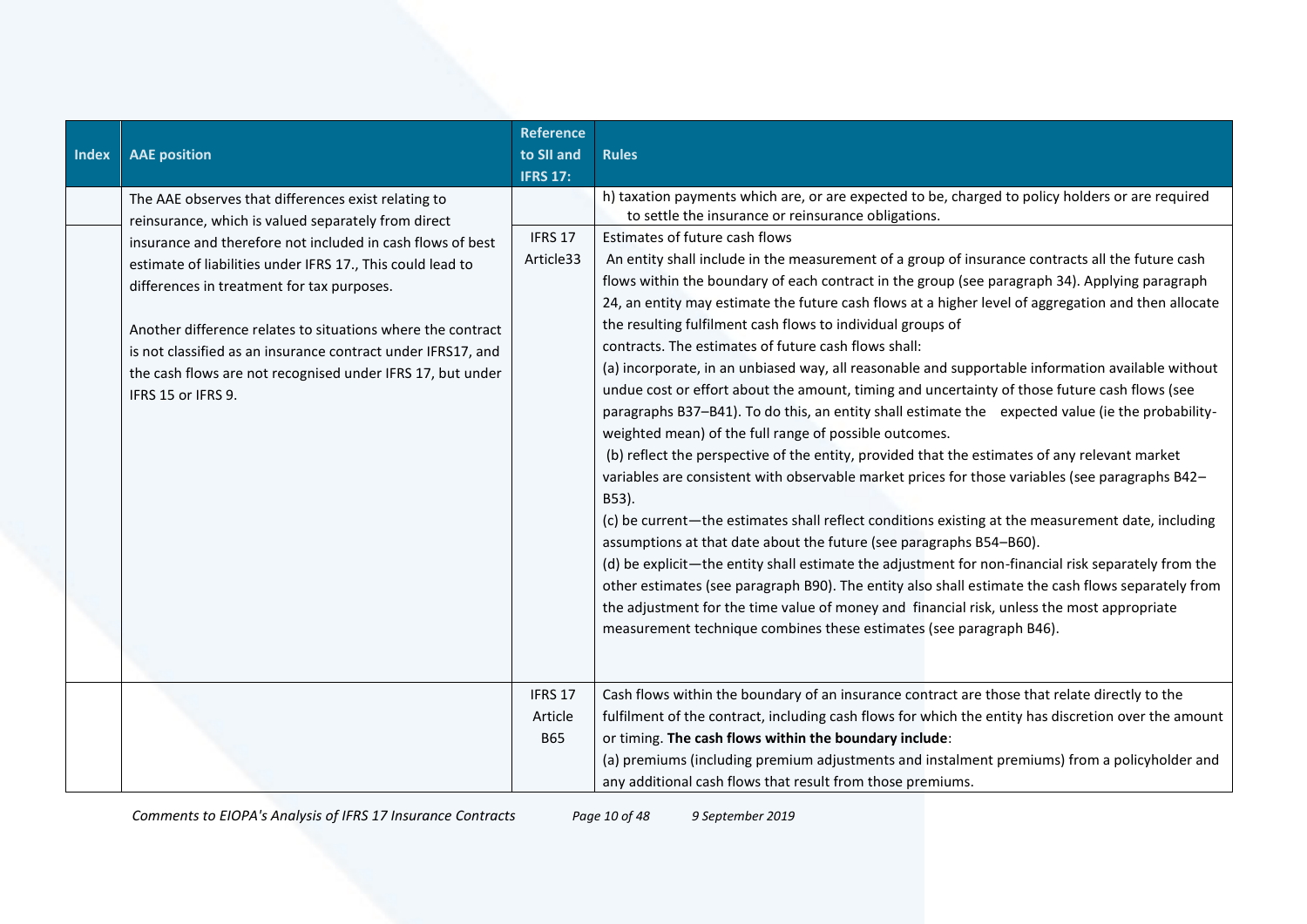| <b>Reference</b><br>to SII and<br><b>AAE</b> position<br><b>Rules</b><br><b>Index</b><br><b>IFRS 17:</b>                                                                                                                                                                                                                                                                                                                                                                                                                                                                                                                                                                                                                                                                                                                                                                                                                                                                                                                                                                                                                                                                                                                                                                                                                                                                                                                |                                                                                                                                                                                                                                                                                                                                                                                                                                                                                                                                                                                                                                                                                                                                                                                                                                                                                                                                            |
|-------------------------------------------------------------------------------------------------------------------------------------------------------------------------------------------------------------------------------------------------------------------------------------------------------------------------------------------------------------------------------------------------------------------------------------------------------------------------------------------------------------------------------------------------------------------------------------------------------------------------------------------------------------------------------------------------------------------------------------------------------------------------------------------------------------------------------------------------------------------------------------------------------------------------------------------------------------------------------------------------------------------------------------------------------------------------------------------------------------------------------------------------------------------------------------------------------------------------------------------------------------------------------------------------------------------------------------------------------------------------------------------------------------------------|--------------------------------------------------------------------------------------------------------------------------------------------------------------------------------------------------------------------------------------------------------------------------------------------------------------------------------------------------------------------------------------------------------------------------------------------------------------------------------------------------------------------------------------------------------------------------------------------------------------------------------------------------------------------------------------------------------------------------------------------------------------------------------------------------------------------------------------------------------------------------------------------------------------------------------------------|
| for which claims have not been reported and all future claims for which the entity has a<br>substantive obligation (see paragraph 34).<br>(c) payments to (or on behalf of) a policyholder that vary depending on returns on underlying<br>items.<br>not separated from the insurance contract (see paragraph 11(a)).<br>(e) an allocation of insurance acquisition cash flows attributable to the portfolio to which the<br>contract belongs.<br>claims under existing insurance contracts, including legal and loss-adjusters' fees and internal<br>costs of investigating claims and processing claim payments).<br>(g) costs the entity will incur in providing contractual benefits paid in kind.<br>commissions that are expected to be paid to intermediaries if a particular policyholder<br>continues to pay the premiums within the boundary of the insurance contract.<br>(i) transaction-based taxes (such as premium taxes, value added taxes and goods and services<br>from existing insurance contracts, or that can be attributed to them on a reasonable and<br>consistent basis.<br>(j) payments by the insurer in a fiduciary capacity to meet tax obligations incurred by the<br>policyholder, and related receipts.<br>(k) potential cash inflows from recoveries (such as salvage and subrogation) on future claims<br>as separate assets, potential cash inflows from recoveries on past claims. | (b) payments to (or on behalf of) a policyholder, including claims that have already been reported<br>but have not yet been paid (ie reported claims), incurred claims for events that have occurred but<br>(d) payments to (or on behalf of) a policyholder resulting from derivatives, for example, options<br>and guarantees embedded in the contract, to the extent that those options and guarantees are<br>(f) claim handling costs (ie the costs the entity will incur in investigating, processing and resolving<br>(h) policy administration and maintenance costs, such as costs of premium billing and handling<br>policy changes (for example, conversions and reinstatements). Such costs also include recurring<br>taxes) and levies (such as fire service levies and guarantee fund assessments) that arise directly<br>covered by existing insurance contracts and, to the extent that they do not qualify for recognition |

*Comments to EIOPA's Analysis of IFRS 17 Insurance Contracts Page 11 of 48 9 September 2019*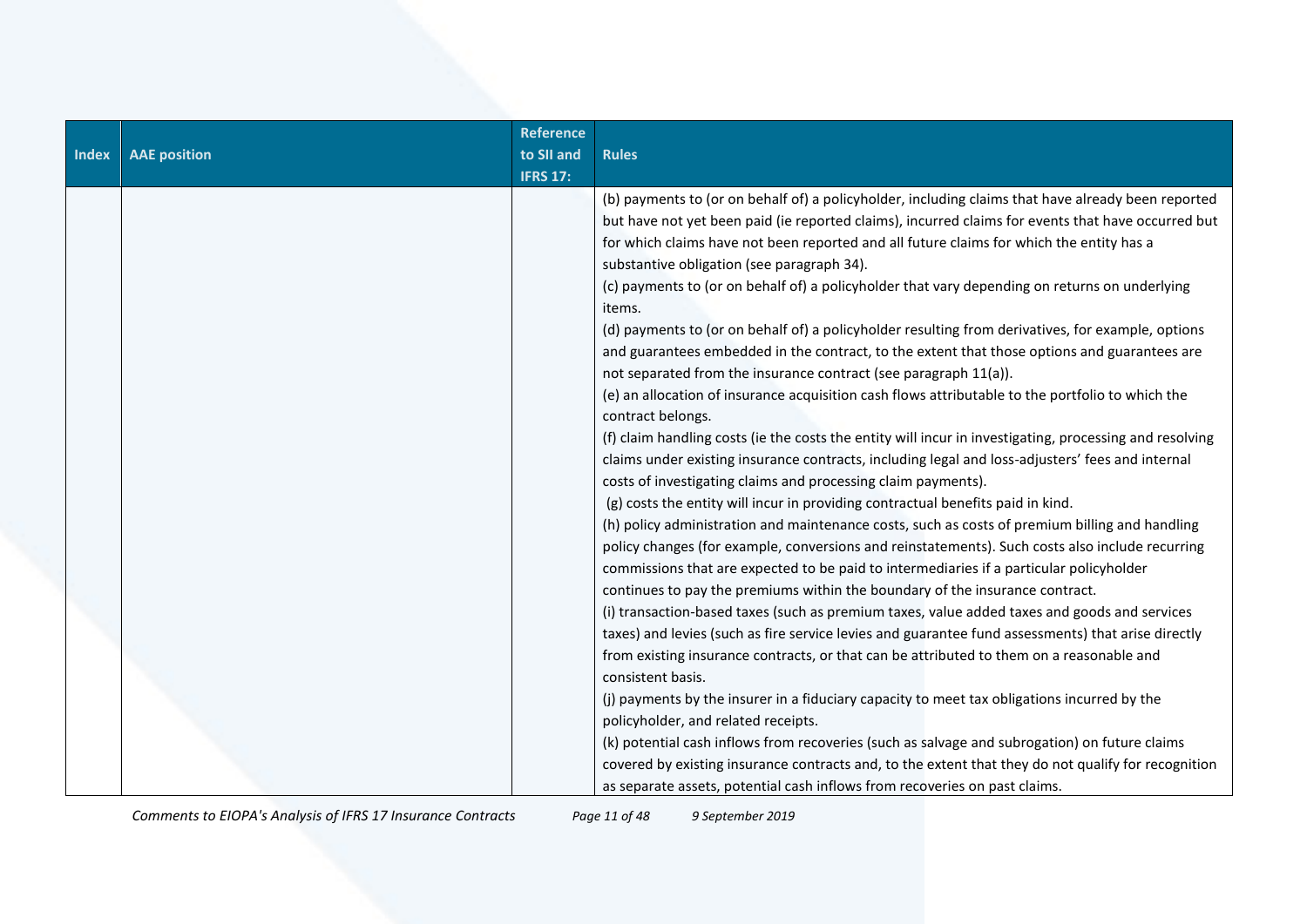| Index | <b>AAE position</b> | <b>Reference</b><br>to SII and<br><b>IFRS 17:</b> | <b>Rules</b>                                                                                                                                                                                                                                                                                                                                                                                                                                                                                                                                                                                                                                                                                                                                                                                                                                                                                                                                                                                                                                                                                                                                                                                                                                                                                                                                                                                                                                                                        |
|-------|---------------------|---------------------------------------------------|-------------------------------------------------------------------------------------------------------------------------------------------------------------------------------------------------------------------------------------------------------------------------------------------------------------------------------------------------------------------------------------------------------------------------------------------------------------------------------------------------------------------------------------------------------------------------------------------------------------------------------------------------------------------------------------------------------------------------------------------------------------------------------------------------------------------------------------------------------------------------------------------------------------------------------------------------------------------------------------------------------------------------------------------------------------------------------------------------------------------------------------------------------------------------------------------------------------------------------------------------------------------------------------------------------------------------------------------------------------------------------------------------------------------------------------------------------------------------------------|
|       |                     |                                                   | (I) an allocation of fixed and variable overheads (such as the costs of accounting, human<br>resources, information technology and support, building depreciation, rent, and maintenance and<br>utilities) directly attributable to fulfilling insurance contracts. Such overheads are<br>allocated to groups of contracts using methods that are systematic and rational, and are<br>consistently applied to all costs that have similar characteristics.<br>(m) any other costs specifically chargeable to the policyholder under the terms of the contract.                                                                                                                                                                                                                                                                                                                                                                                                                                                                                                                                                                                                                                                                                                                                                                                                                                                                                                                      |
|       |                     | IFRS 17                                           |                                                                                                                                                                                                                                                                                                                                                                                                                                                                                                                                                                                                                                                                                                                                                                                                                                                                                                                                                                                                                                                                                                                                                                                                                                                                                                                                                                                                                                                                                     |
|       |                     | Article<br><b>B66</b>                             | The following cash flows shall not be included when estimating the cash flows<br>that will arise as the entity fulfils an existing insurance contract:<br>(a) investment returns. Investments are recognised, measured and presented separately.<br>(b) cash flows (payments or receipts) that arise under reinsurance contracts held. Reinsurance<br>contracts held are recognised, measured and presented separately.<br>(c) cash flows that may arise from future insurance contracts, ie cash flows outside the boundary<br>of existing contracts (see paragraphs 34-35).<br>(d) cash flows relating to costs that cannot be directly attributed to the portfolio of insurance<br>contracts that contain the contract, such as some product development and training costs. Such<br>costs are recognised in profit or loss when incurred.<br>(e) cash flows that arise from abnormal amounts of wasted labour or other resources that are<br>used to fulfil the contract. Such costs are recognised in profit or loss when incurred.<br>(f) income tax payments and receipts the insurer does not pay or receive in a fiduciary capacity.<br>Such payments and receipts are recognised, measured and presented separately applying IAS 12<br>Income Taxes.<br>(g) cash flows between different components of the reporting entity, such as policyholder funds<br>and shareholder funds, if those cash flows do not change the amount that will be paid to the<br>policyholders. |
|       |                     |                                                   | (h) cash flows arising from components separated from the insurance contract and accounted for<br>using other applicable Standards (see paragraphs 10-13).                                                                                                                                                                                                                                                                                                                                                                                                                                                                                                                                                                                                                                                                                                                                                                                                                                                                                                                                                                                                                                                                                                                                                                                                                                                                                                                          |

*Comments to EIOPA's Analysis of IFRS 17 Insurance Contracts Page 12 of 48 9 September 2019*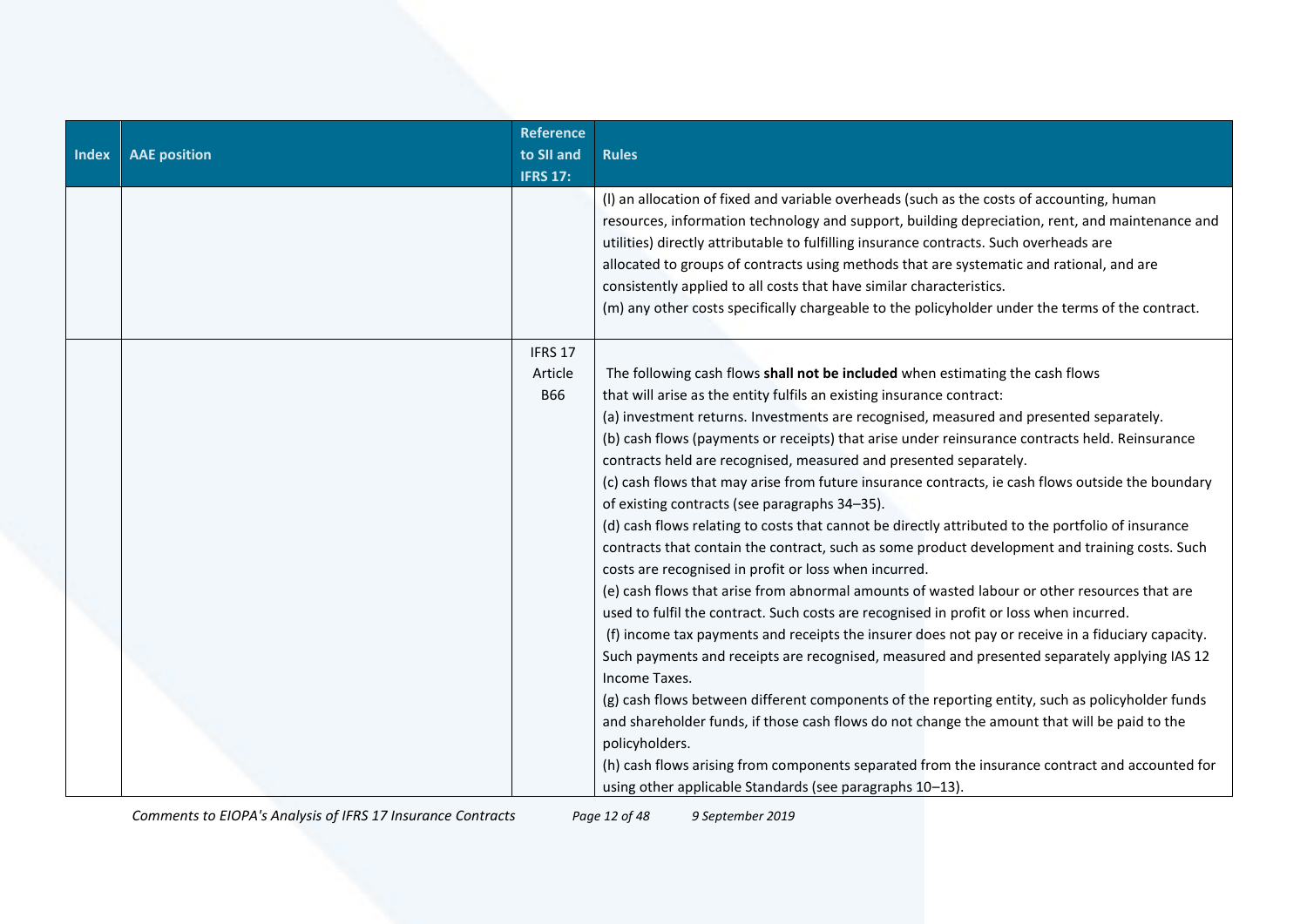| <b>Index</b> | <b>AAE</b> position                       | <b>Reference</b><br>to SII and<br><b>IFRS 17:</b> | <b>Rules</b>                                                                                                                                                                                                                                                                                                                                                                                                                                                                                                                                                                                                                                                                                  |
|--------------|-------------------------------------------|---------------------------------------------------|-----------------------------------------------------------------------------------------------------------------------------------------------------------------------------------------------------------------------------------------------------------------------------------------------------------------------------------------------------------------------------------------------------------------------------------------------------------------------------------------------------------------------------------------------------------------------------------------------------------------------------------------------------------------------------------------------|
|              | <b>Contractual options and guarantees</b> | <b>SII</b><br>delegated<br>act article<br>32      | When calculating the best estimate, insurance and reinsurance undertakings shall take into<br>account all of the following: (a) all financial guarantees and contractual options included in<br>their insurance and reinsurance policies; (b) all factors which may affect the likelihood that<br>policy holders will exercise contractual options or realise the value of financial guarantees.                                                                                                                                                                                                                                                                                              |
|              | <b>Future discretionary benefits</b>      | <b>SII</b><br>delegated<br>act article<br>24      | Where future discretionary benefits depend on the assets held by the insurance or reinsurance<br>undertaking, undertakings shall base the calculation of the best estimate on the assets<br>currently held by the undertakings and shall assume future changes of their asset allocation in<br>accordance with Article 23.<br>The assumptions on the future returns of the assets shall be consistent with the relevant risk-<br>free interest rate term structure, including where applicable a matching adjustment, a<br>volatility adjustment, or a transitional measure on the risk-free rate, and the valuation of the<br>assets in accordance with Article 75 of Directive 2009/138/EC. |
|              |                                           | <b>SII</b><br>delegated<br>act article<br>25      | When calculating technical provisions, insurance and reinsurance undertakings shall determine<br>separately the value of future discretionary benefits.                                                                                                                                                                                                                                                                                                                                                                                                                                                                                                                                       |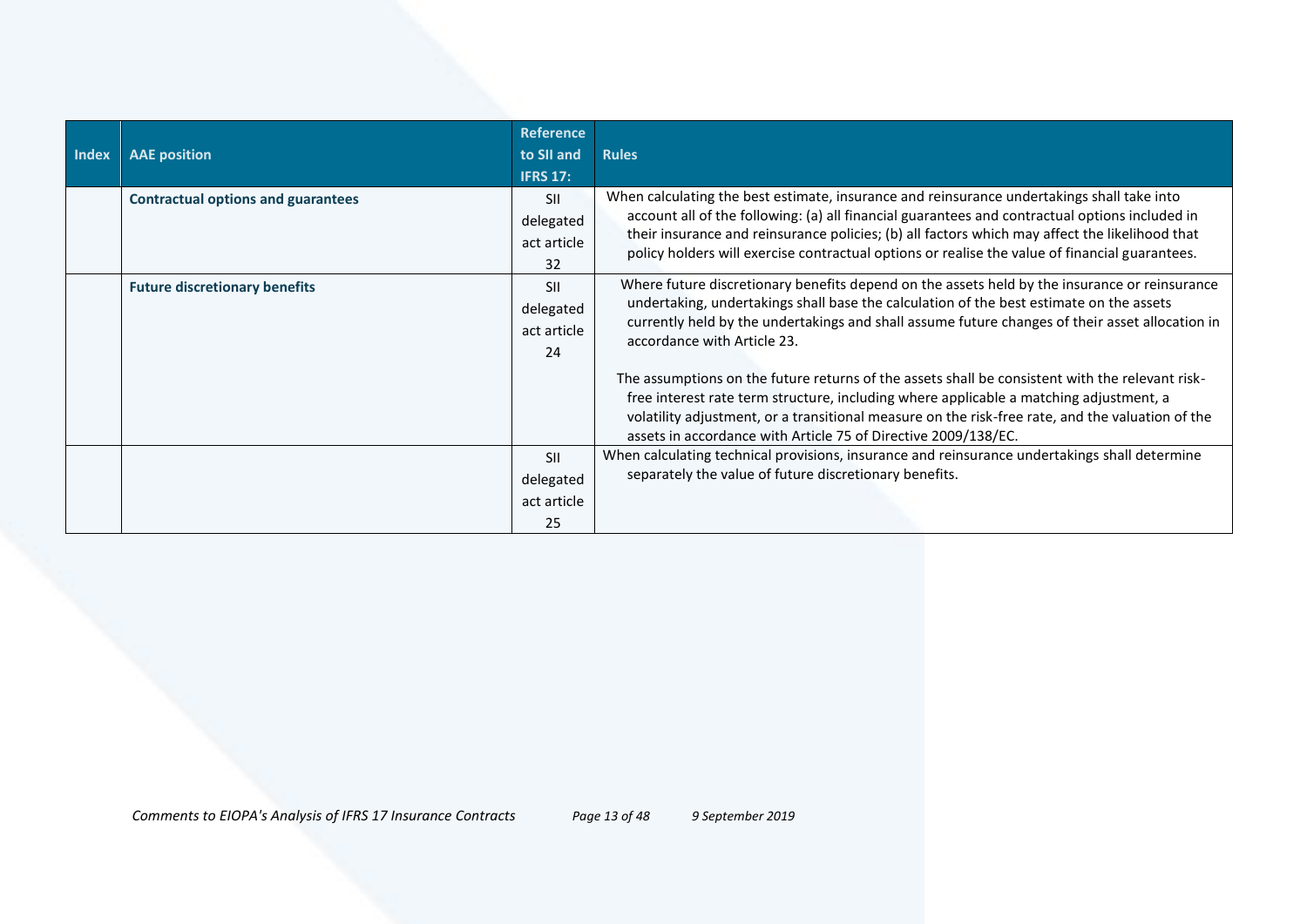# **Grouping and aggregation of contracts and contract boundaries**

|              |                                                             | <b>Reference</b> |                                                                                                                                                                                                       |
|--------------|-------------------------------------------------------------|------------------|-------------------------------------------------------------------------------------------------------------------------------------------------------------------------------------------------------|
| <b>Index</b> | <b>AAE</b> position                                         | to SII and       | <b>Rules</b>                                                                                                                                                                                          |
|              |                                                             | <b>IFRS 17:</b>  |                                                                                                                                                                                                       |
|              | Separation                                                  | IFRS 10          | An insurance contract may contain one or more components that would be within the scope of                                                                                                            |
|              | Separation of components may cause differences in the cash  |                  | another Standard if they were separate contracts. For example, an insurance contract may include                                                                                                      |
|              | flows (at least when looking at IFRS 17 separate from other |                  | an investment component or a service component (or both). An entity shall apply paragraphs 11-                                                                                                        |
|              | IFRS standards).                                            |                  | 13 to identify and account for the components of the contract.                                                                                                                                        |
|              | Solvency II relates to insurance undertakings while IFRS    | IFRS 11          | An entity shall:                                                                                                                                                                                      |
|              | 17 relates only to insurance contracts.                     |                  | (a) apply IFRS 9 to determine whether there is an embedded derivative to be separated and, if<br>there is, how to account for that derivative.                                                        |
|              |                                                             |                  | (b) separate from a host insurance contract an investment component if, and only if, that<br>investment component is distinct (see paragraphs B31-B32). The entity shall apply IFRS 9 to              |
|              |                                                             |                  | account for the separated investment component.                                                                                                                                                       |
|              |                                                             | IFRS 12          | After applying paragraph 11 to separate any cash flows related to embedded derivatives and                                                                                                            |
|              |                                                             |                  | distinct investment components, an entity shall separate from the host insurance contract any                                                                                                         |
|              |                                                             |                  | promise to transfer distinct goods or non-insurance services to a policyholder, applying paragraph                                                                                                    |
|              |                                                             |                  | 7 of IFRS 15. The entity shall account for such promises applying IFRS 15. In applying paragraph 7                                                                                                    |
|              |                                                             |                  | of IFRS 15 to separate the promise, the entity shall apply paragraphs B33-B35 of IFRS 17 and, on<br>initial recognition, shall:                                                                       |
|              |                                                             |                  | apply IFRS 15 to attribute the cash inflows between the insurance component and any<br>(a)                                                                                                            |
|              |                                                             |                  | promises to provide distinct goods or non-insurance services; and                                                                                                                                     |
|              |                                                             |                  | attribute the cash outflows between the insurance component and any promised goods or<br>(b)                                                                                                          |
|              |                                                             |                  | non-insurance services accounted for applying IFRS 15 so that:                                                                                                                                        |
|              |                                                             |                  | cash outflows that relate directly to each component are attributed to that<br>component; and                                                                                                         |
|              |                                                             |                  | any remaining cash outflows are attributed on a systematic and rational basis,<br>ii.<br>reflecting the cash outflows the entity would expect to arise if that component<br>were a separate contract. |
|              |                                                             | IFRS 13          | After applying paragraphs 11-12, an entity shall apply IFRS 17 to all remaining components of the                                                                                                     |
|              |                                                             |                  | host insurance contract. Hereafter, all references in IFRS 17 to embedded derivatives refer to                                                                                                        |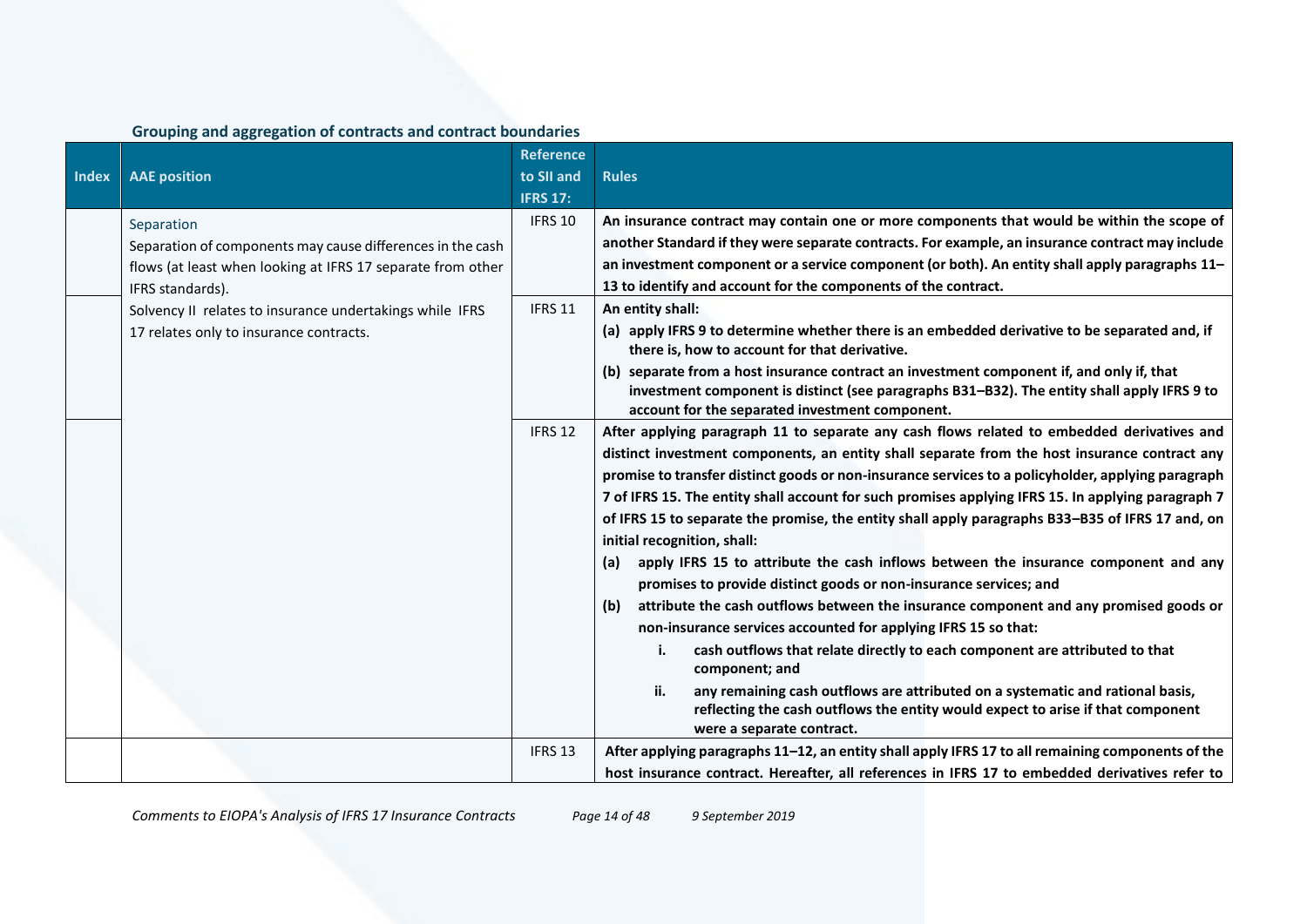| <b>Index</b> | <b>AAE</b> position                                                                                                                                                                                                                                                                                                                                                                                                                                                                                                                                                                                                                                                                                                                                                                                                                                                                                                                                                                                                      | <b>Reference</b><br>to SII and<br><b>IFRS 17:</b> | <b>Rules</b>                                                                                                                                                                                                                                                                                                                                                                                                                                                                                                                                               |
|--------------|--------------------------------------------------------------------------------------------------------------------------------------------------------------------------------------------------------------------------------------------------------------------------------------------------------------------------------------------------------------------------------------------------------------------------------------------------------------------------------------------------------------------------------------------------------------------------------------------------------------------------------------------------------------------------------------------------------------------------------------------------------------------------------------------------------------------------------------------------------------------------------------------------------------------------------------------------------------------------------------------------------------------------|---------------------------------------------------|------------------------------------------------------------------------------------------------------------------------------------------------------------------------------------------------------------------------------------------------------------------------------------------------------------------------------------------------------------------------------------------------------------------------------------------------------------------------------------------------------------------------------------------------------------|
|              |                                                                                                                                                                                                                                                                                                                                                                                                                                                                                                                                                                                                                                                                                                                                                                                                                                                                                                                                                                                                                          |                                                   | derivatives that have not been separated from the host insurance contract and all references to<br>investment components refer to investment components that have not been separated from the<br>host insurance contract (except those references in paragraphs B31-B32).                                                                                                                                                                                                                                                                                  |
|              | Grouping and aggregation<br>Generally, contracts subject to similar risks and managed<br>together (IFRS 17 definition) may be defined consistent to<br>homogeneous risk groups (Solvency II definition),<br>especially if the different risk covers can be unbundled.<br>Moreover, IFRS 17 contains a requirement for additional                                                                                                                                                                                                                                                                                                                                                                                                                                                                                                                                                                                                                                                                                         | IFRS 14                                           | An entity shall identify portfolios of insurance contracts. A portfolio comprises contracts subject to<br>similar risks and managed together. Contracts within a product line would be expected to have<br>similar risks and hence would be expected to be in the same portfolio if they are managed<br>together. Contracts in different product lines (for example single premium fixed annuities<br>compared with regular term life assurance) would not be expected to have similar risks and hence<br>would be expected to be in different portfolios. |
|              | disaggregation into "onerous contracts", "no significant<br>possibility of becoming onerous contracts" and "other<br>contracts". These are further disaggregated into annual<br>cohorts. In general, this disaggregation may not necessarily<br>affect the sum of cash flows stemming from the different<br>groups.<br>In some cases, however, we observe that significant<br>differences in the cash-flow structure may occur e.g. if a<br>single contract contains several non-distinct components<br>belonging to different risk groups.<br>Under Solvency II, these will often be treated separately,<br>whereas under IFRS 17 these may be considered "non-<br>distinct" and should be bundled together (this may even<br>apply for life insurance covers and non-life insurance<br>covers bundled in the same contract).<br>In some instances, this will not affect the aggregated cash<br>flows, but in other instances this may cause discrepancies,<br>e.g. because the host cover defines. contract boundaries | SII<br>delegated<br>act article<br>34.3           | <b>Calculation methods</b><br>Where a calculation method is based on grouped policy data, insurance and reinsurance<br>3.<br>undertakings shall ensure that the grouping of policies creates homogeneous risk groups<br>that appropriately reflect the risks of the individual policies included in those groups.                                                                                                                                                                                                                                          |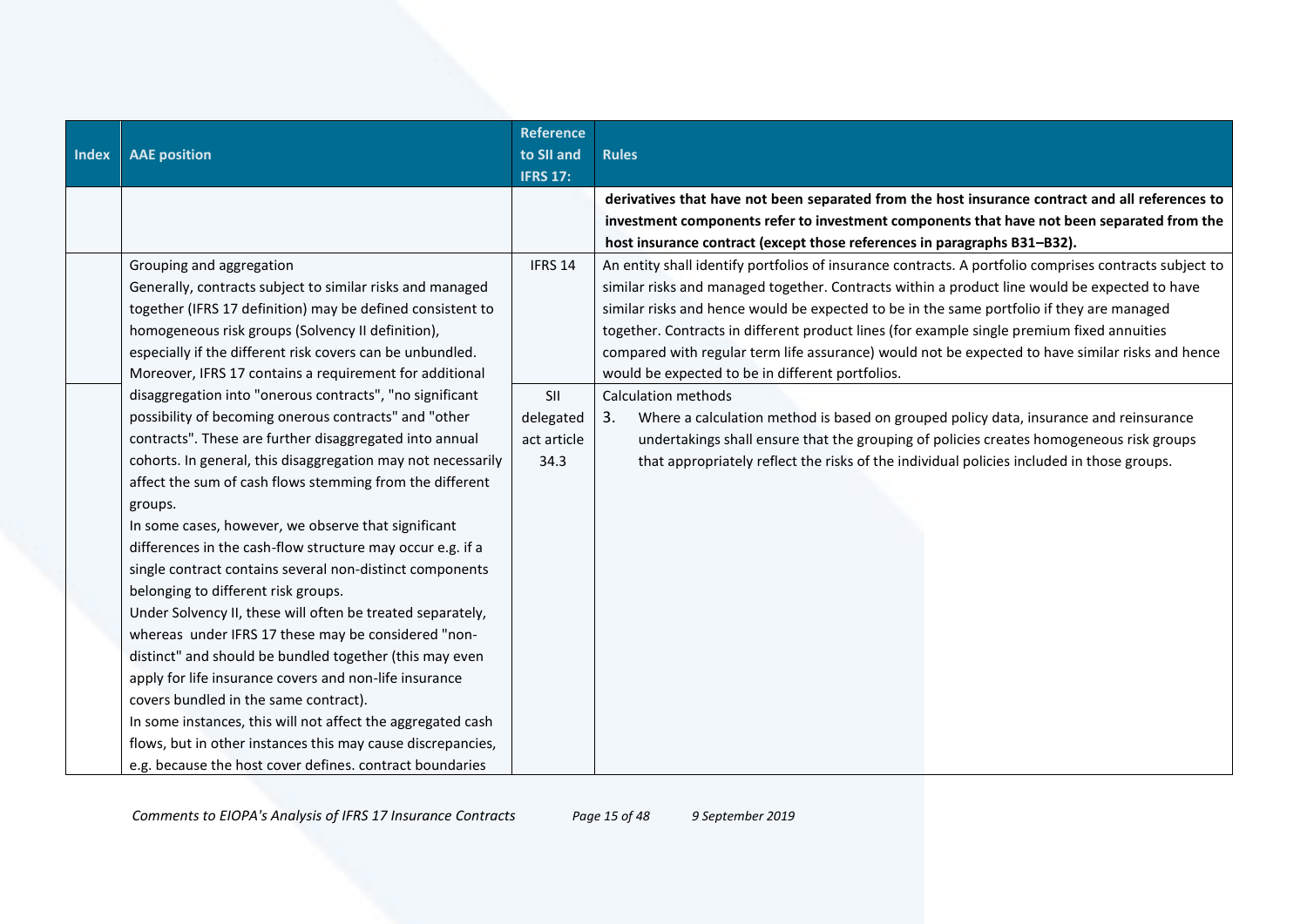| <b>Index</b> | <b>AAE</b> position                                                                                                                                                                                                                                                                                                                              | <b>Reference</b><br>to SII and<br><b>IFRS 17:</b> | <b>Rules</b>                                                                                                                                                                                                                                                                                                                                                                                                                                                                                                                                                                                                                                                                                                                                                                                                                                                                                                                                                                                                                        |
|--------------|--------------------------------------------------------------------------------------------------------------------------------------------------------------------------------------------------------------------------------------------------------------------------------------------------------------------------------------------------|---------------------------------------------------|-------------------------------------------------------------------------------------------------------------------------------------------------------------------------------------------------------------------------------------------------------------------------------------------------------------------------------------------------------------------------------------------------------------------------------------------------------------------------------------------------------------------------------------------------------------------------------------------------------------------------------------------------------------------------------------------------------------------------------------------------------------------------------------------------------------------------------------------------------------------------------------------------------------------------------------------------------------------------------------------------------------------------------------|
|              | under IFRS 17 whereas contract boundaries under<br>Solvency II are defined risk group by risk group.<br>We observe that EIOPA only vaguely points at challenges<br>relating to bundling of non-distinct insurance components                                                                                                                     |                                                   |                                                                                                                                                                                                                                                                                                                                                                                                                                                                                                                                                                                                                                                                                                                                                                                                                                                                                                                                                                                                                                     |
|              | In Solvency II, contracts are looked upon on an individual<br>basis, but grouping is possible under certain circumstances.<br>IFRS 17 defines portfolios disaggregated into "onerous<br>contracts", "no significant possibility of becoming onerous<br>contracts" and "other contracts". These are further<br>disaggregated into annual cohorts. | SII<br>delegated<br>act art 35                    | Homogeneous risk groups of life insurance obligations<br>The cash flow projections used in the calculation of best estimates for life insurance obligations<br>shall be made separately for each policy. Where the separate calculation for each policy would be<br>an undue burden on the insurance or reinsurance undertaking, it may carry out the projection by<br>grouping policies, provided that the grouping complies with all of the following requirements:<br>there are no significant differences in the nature and complexity of the risks underlying the<br>(a)<br>policies that belong to the same group;<br>the grouping of policies does not misrepresent the risk underlying the policies and does not<br>(b)<br>misstate their expenses;<br>the grouping of policies is likely to give approximately the same results for the best estimate<br>(c)<br>calculation as a calculation on a per policy basis, in particular in relation to financial<br>guarantees and contractual options included in the policies. |
|              | Premium provision and claims provision are calculated<br>separately both in IFRS 17 and Solvency II.                                                                                                                                                                                                                                             | SII<br>delegated<br>act art 36                    | Non-life insurance obligations<br>1. The best estimate for non-life insurance obligations shall be calculated separately for the<br>premium provision and for the provision for claims outstanding.<br>2. The premium provision shall relate to future claim events covered by insurance and<br>reinsurance obligations falling within the contract boundary referred to in Article 18. Cash<br>flow projections for the calculation of the premium provision shall include benefits, expenses<br>and premiums relating to these events.<br>3. The provision for claims outstanding shall relate to claim events that have already occurred,<br>regardless of whether the claims arising from those events have been reported or not.<br>4. Cash flow projections for the calculation of the provision for claims outstanding shall include<br>benefits, expenses and premiums relating to the events referred to in paragraph 3.                                                                                                   |
|              |                                                                                                                                                                                                                                                                                                                                                  | IFRS 40                                           | The carrying amount of a group of insurance contracts at the end of each reporting period shall be<br>the sum of:<br>(a) the liability for remaining coverage comprising:                                                                                                                                                                                                                                                                                                                                                                                                                                                                                                                                                                                                                                                                                                                                                                                                                                                           |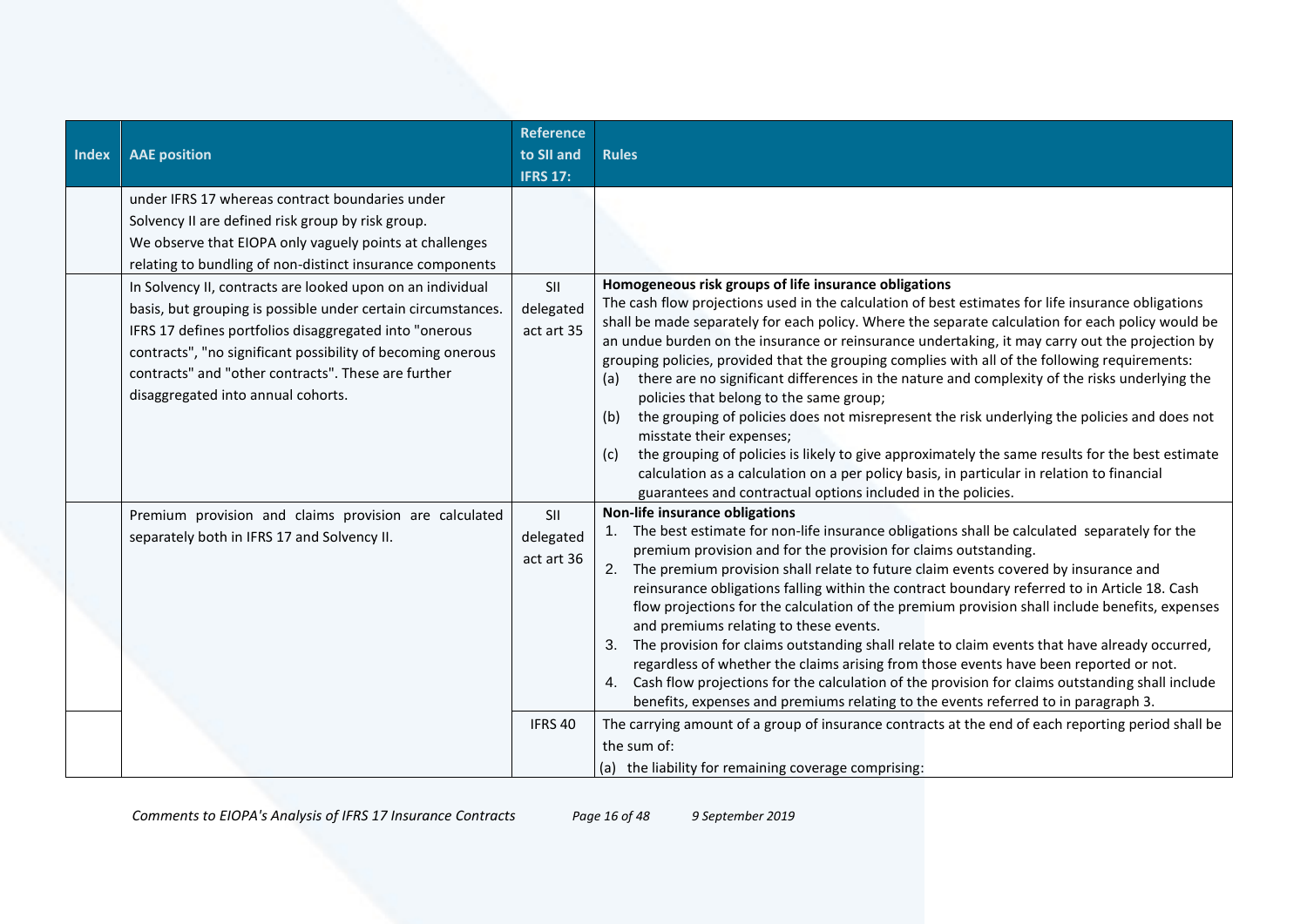| <b>Index</b> | <b>AAE</b> position                                                                                                                                                                                                                                                                                                                                                                  | <b>Reference</b><br>to SII and<br><b>IFRS 17:</b> | <b>Rules</b>                                                                                                                                                                                                                                                                                                                                                                                                                                                                                                                                                                                                                                                                                                                                                                                                                                                                                                                                                                                                                                                                    |
|--------------|--------------------------------------------------------------------------------------------------------------------------------------------------------------------------------------------------------------------------------------------------------------------------------------------------------------------------------------------------------------------------------------|---------------------------------------------------|---------------------------------------------------------------------------------------------------------------------------------------------------------------------------------------------------------------------------------------------------------------------------------------------------------------------------------------------------------------------------------------------------------------------------------------------------------------------------------------------------------------------------------------------------------------------------------------------------------------------------------------------------------------------------------------------------------------------------------------------------------------------------------------------------------------------------------------------------------------------------------------------------------------------------------------------------------------------------------------------------------------------------------------------------------------------------------|
|              |                                                                                                                                                                                                                                                                                                                                                                                      |                                                   | a. the fulfilment cash flows related to future service allocated to the group at that date,<br>measured applying paragraphs 33-37 and B36-B92;<br>the contractual service margin of the group at that date, measured applying paragraphs<br>b.<br>43-46; and<br>(b) the liability for incurred claims, comprising the fulfilment cash flows related to past service<br>allocated to the group at that date, measured applying paragraphs 33-37 and B36-B92.                                                                                                                                                                                                                                                                                                                                                                                                                                                                                                                                                                                                                     |
|              | Initial recognition of the contract<br>Initial recognition is different identically for onerous<br>contracts.<br>For non-onerous contracts, the materiality of the<br>difference depends on the business model. Here<br>differences may occur.<br>We observe that EIOPA concludes that these differences<br>are not material in most cases. This may be an optimistic<br>conclusion. | IFRS 25<br>SII<br>delegated<br>act art 17         | An entity shall recognise a group of insurance contracts it issues from the<br>earliest of the following:<br>the beginning of the coverage period of the group of contracts;<br>(a)<br>the date when the first payment from a policyholder in the group becomes due; and<br>(b)<br>for a group of onerous contracts, when the group becomes onerous.<br>(C)<br>For the calculation of the best estimate and the risk margin of technical provisions, insurance and<br>reinsurance undertakings shall recognise an insurance or reinsurance obligation at the date the<br>undertaking becomes a party to the contract that gives rise to the obligation or the date the<br>insurance or reinsurance cover begins, whichever date occurs earlier. Insurance and reinsurance<br>undertakings shall only recognise the obligations within the boundary of the contract. 17.1.2015 L<br>12/29 Official Journal of the European Union EN Insurance and reinsurance undertakings shall<br>derecognise an insurance or reinsurance obligation only when it is extinguished, discharged, |
|              | <b>Derecognition</b><br>The main rule is that contracts are derecognised only when<br>extinguished, expired, cancelled or discharged. These rules<br>are identical for IFRS 17 and Solvency II.<br>For IFRS 17, an alternative route to derecognition needs to<br>be considered relating to the scope of IFRS 17, and the<br>corresponding separation and aggregation rules.         | IFRS 72                                           | cancelled or expires.<br>If the terms of an insurance contract are modified, for example by agreement between the parties<br>to the contract or by a change in regulation, an entity shall derecognise the original contract and<br>recognise the modified contract as a new contract, applying IFRS 17 or other applicable Standards<br>if, and only if, any of the conditions in $(a)$ - $(c)$ are satisfied. The exercise of a right included in the<br>terms of a contract is not a modification. The conditions are that:<br>if the modified terms had been included at contract inception:<br>(a)<br>the modified contract would have been excluded from the scope of IFRS 17, applying<br>(i)<br>paragraphs 3-8;                                                                                                                                                                                                                                                                                                                                                         |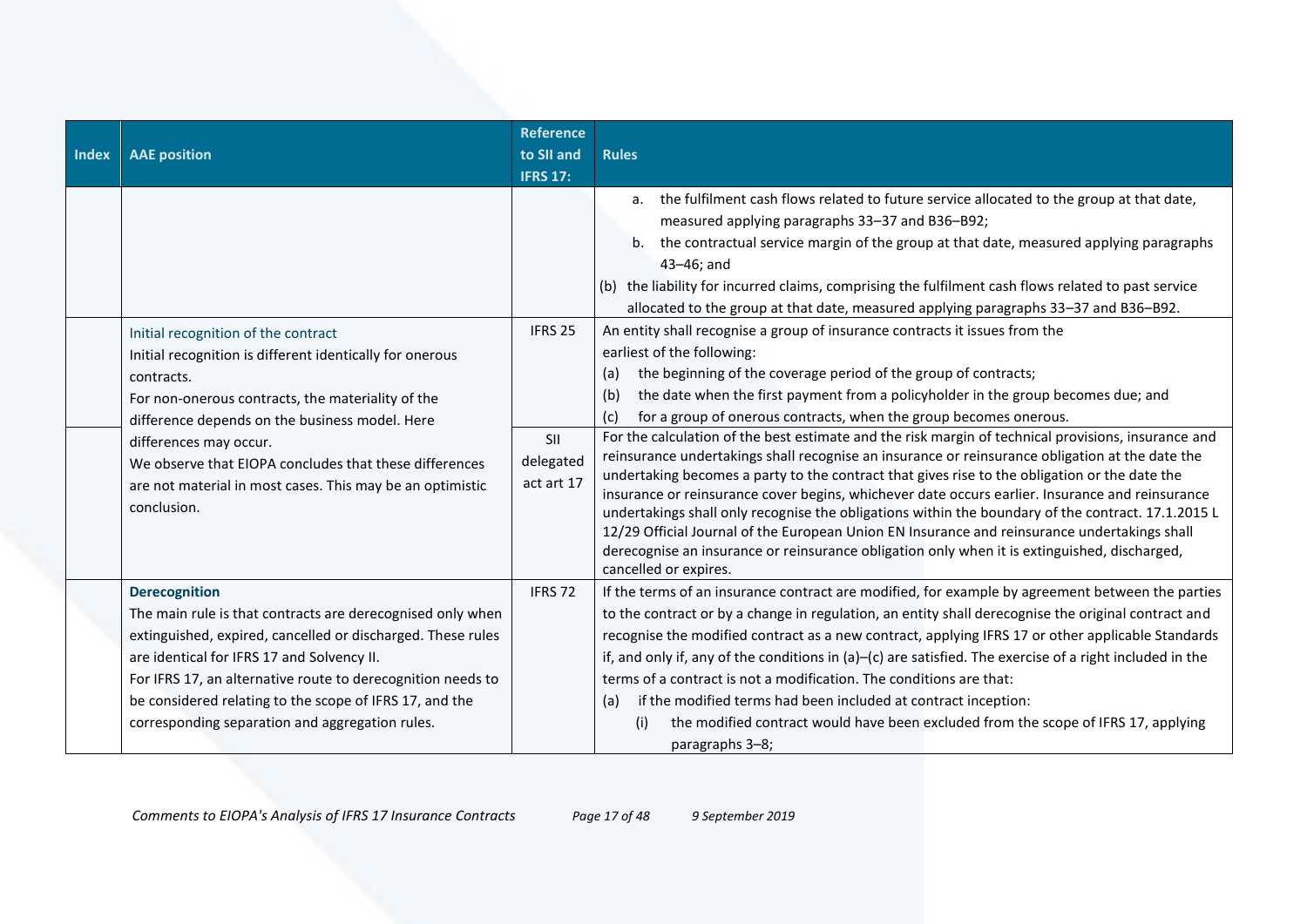| Index | <b>AAE</b> position                                                                                                                                                                                                                                                                                                                                                                                                                                                                                                                | <b>Reference</b><br>to SII and<br><b>IFRS 17:</b> | <b>Rules</b>                                                                                                                                                                                                                                                                                                                                                                                                                                                                                                                                                                                                                                                                                                                                                                                                                                                                                                                                   |
|-------|------------------------------------------------------------------------------------------------------------------------------------------------------------------------------------------------------------------------------------------------------------------------------------------------------------------------------------------------------------------------------------------------------------------------------------------------------------------------------------------------------------------------------------|---------------------------------------------------|------------------------------------------------------------------------------------------------------------------------------------------------------------------------------------------------------------------------------------------------------------------------------------------------------------------------------------------------------------------------------------------------------------------------------------------------------------------------------------------------------------------------------------------------------------------------------------------------------------------------------------------------------------------------------------------------------------------------------------------------------------------------------------------------------------------------------------------------------------------------------------------------------------------------------------------------|
|       | EIOPA seems to ignore potential differences between<br>Solvency II and IFRS 17 relating to this alternative route to<br>derecognition.                                                                                                                                                                                                                                                                                                                                                                                             |                                                   | an entity would have separated different components from the host insurance contract<br>(ii)<br>applying paragraphs 10-13, resulting in a different insurance contract to which IFRS 17<br>would have applied;<br>the modified contract would have had a substantially different contract boundary<br>(iii)<br>applying paragraph 34; or<br>(iv) the modified contract would have been included in a different group of contracts<br>applying paragraphs 14-24.<br>the original contract met the definition of an insurance contract with direct participation<br>(b)<br>features, but the modified contract no longer meets that definition, or vice versa; or<br>the entity applied the premium allocation approach in paragraphs 53-59 or paragraphs 69-<br>(c)<br>70 to the original contract, but the modifications mean that the contract no longer meets<br>the eligibility criteria for that approach in paragraph 53 or paragraph 69. |
|       |                                                                                                                                                                                                                                                                                                                                                                                                                                                                                                                                    | IFRS 74                                           | An entity shall derecognise an insurance contract when, and only when:<br>it is extinguished, i.e. when the obligation specified in the insurance contract expires or is<br>(a)<br>discharged or cancelled; or<br>any of the conditions in paragraph 72 are met.<br>(b)                                                                                                                                                                                                                                                                                                                                                                                                                                                                                                                                                                                                                                                                        |
|       | <b>Contract boundaries</b><br>The general rules for contract boundaries will in most<br>cases be consistent for IFRS 17 and Solvency II, but<br>potential material differences may apply for some<br>insurance entities:<br>- If the insurance entity has the legal right to reprice,<br>but for one reason or another not the practical ability<br>to reprice, the cash flow will still be within the contract<br>boundary according to IFRS 17. Solvency II specifies<br>that it is the legal right to reprice that is decisive. | IFRS 34                                           | Cash flows are within the boundary of an insurance contract if they arise from substantive rights<br>and obligations that exist during the reporting period in which the entity can compel the<br>policyholder to pay the premiums or in which the entity has a substantive obligation to provide<br>the policyholder with services (see paragraphs B61-B71). A substantive obligation to provide<br>services ends when:<br>the entity has the practical ability to reassess the risks of the particular policyholder and, as<br>(a)<br>a result, can set a price or level of benefits that fully reflects those risks; or<br>both of the following criteria are satisfied:<br>(b)<br>the entity has the practical ability to reassess the risks of the portfolio of insurance<br>(i)<br>contracts that contains the contract and, as a result, can set a price or level of benefits<br>that fully reflects the risk of that portfolio; and    |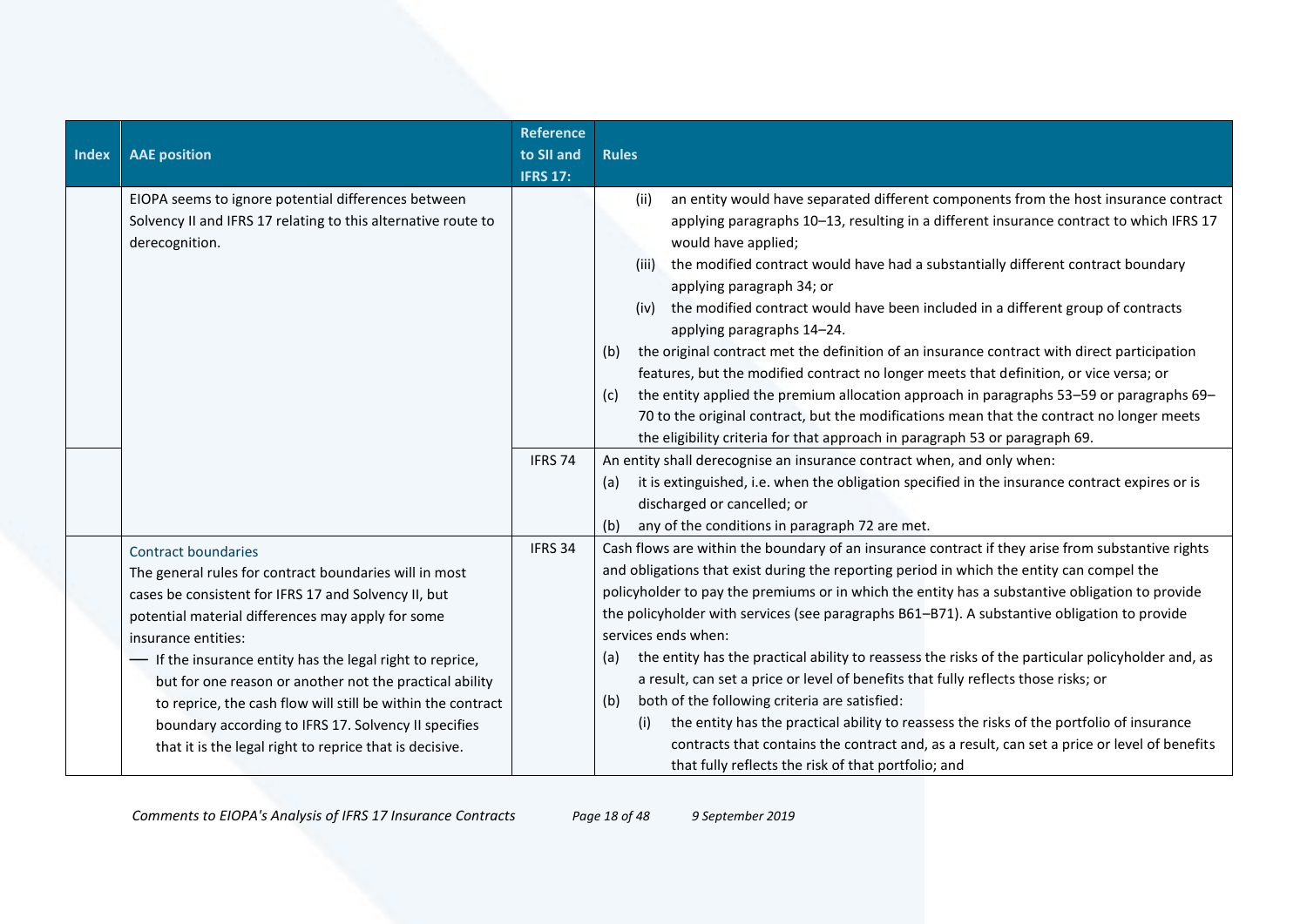| <b>Index</b> | <b>AAE</b> position                                                                                                                                                                                                                                                                                                                                                                                                                                                                                                                                                                                                                                                                                                                                    | <b>Reference</b><br>to SII and<br><b>IFRS 17:</b> | <b>Rules</b>                                                                                                                                                                                                                                                                                                                                                                                                                                                                                                                                                                                                                                                                                                                                                                                                                                                                                                                                                                                                                                                                                                                                                                                          |
|--------------|--------------------------------------------------------------------------------------------------------------------------------------------------------------------------------------------------------------------------------------------------------------------------------------------------------------------------------------------------------------------------------------------------------------------------------------------------------------------------------------------------------------------------------------------------------------------------------------------------------------------------------------------------------------------------------------------------------------------------------------------------------|---------------------------------------------------|-------------------------------------------------------------------------------------------------------------------------------------------------------------------------------------------------------------------------------------------------------------------------------------------------------------------------------------------------------------------------------------------------------------------------------------------------------------------------------------------------------------------------------------------------------------------------------------------------------------------------------------------------------------------------------------------------------------------------------------------------------------------------------------------------------------------------------------------------------------------------------------------------------------------------------------------------------------------------------------------------------------------------------------------------------------------------------------------------------------------------------------------------------------------------------------------------------|
|              | - If a contract contains one or more non-distinct<br>insurance covers bundled together with the host<br>cover, contract boundaries for all insurance covers<br>follow the rules of the host cover.<br>EIOPA mentions that the different criteria on the right to<br>reprice may cause significant differences in the cash flows<br>in IFRS 17 and Solvency II, respectively.<br>Further, EIOPA pinpoints potential differences in the<br>definition of contract boundaries between insurance<br>contracts with discretionary participation features and<br>investment contracts with discretionary participation<br>features.<br>However, EIOPA seems to ignore the effect of differences<br>in contract boundaries for non-distinct insurance covers. | SII<br>delegated<br>act article<br>18             | the pricing of the premiums for coverage up to the date when the risks are reassessed<br>(ii)<br>does not take into account the risks that relate to periods after the reassessment date.<br>Boundary of an insurance or reinsurance contract<br>1. The boundaries of an insurance or reinsurance contract shall be defined in accordance with<br>paragraphs 2 to 7.<br>All obligations relating to the contract, including obligations relating to unilateral rights of the<br>2.<br>insurance or reinsurance undertaking to renew or extend the scope of the contract and<br>obligations that relate to paid premiums, shall belong to the contract unless otherwise stated<br>in paragraphs 3 to 6.<br>Obligations which relate to insurance or reinsurance cover provided by the undertaking after<br>3.<br>any of the following dates do not belong to the contract, unless the undertaking can compel<br>the policyholder to pay the premium for those obligations:<br>a. the future date where the insurance or reinsurance undertaking has a unilateral right to<br>terminate the contract;<br>the future date where the insurance or reinsurance undertaking has a unilateral right to<br>b. |
|              |                                                                                                                                                                                                                                                                                                                                                                                                                                                                                                                                                                                                                                                                                                                                                        |                                                   | reject premiums payable under the contract;<br>the future date where the insurance or reinsurance undertaking has a unilateral right to<br>c.<br>amend the premiums or the benefits payable under the contract in such a way that the<br>premiums fully reflect the risks.<br>Point (c) shall be deemed to apply where an insurance or reinsurance undertaking has a<br>unilateral right to amend at a future date the premiums or benefits of a portfolio of insurance<br>or reinsurance obligations in such a way that the premiums of the portfolio fully reflect the<br>risks covered by the portfolio. However, in the case of life insurance obligations where an<br>individual risk assessment of the obligations relating to the insured person of the contract is<br>carried out at the inception of the contract and that assessment cannot be repeated before<br>amending the premiums or benefits, insurance and reinsurance undertakings shall assess at<br>the level of the contract whether the premiums fully reflect the risk for the purposes of point<br>(c). Insurance and reinsurance undertakings shall not take into account restrictions of the                               |

*Comments to EIOPA's Analysis of IFRS 17 Insurance Contracts Page 19 of 48 9 September 2019*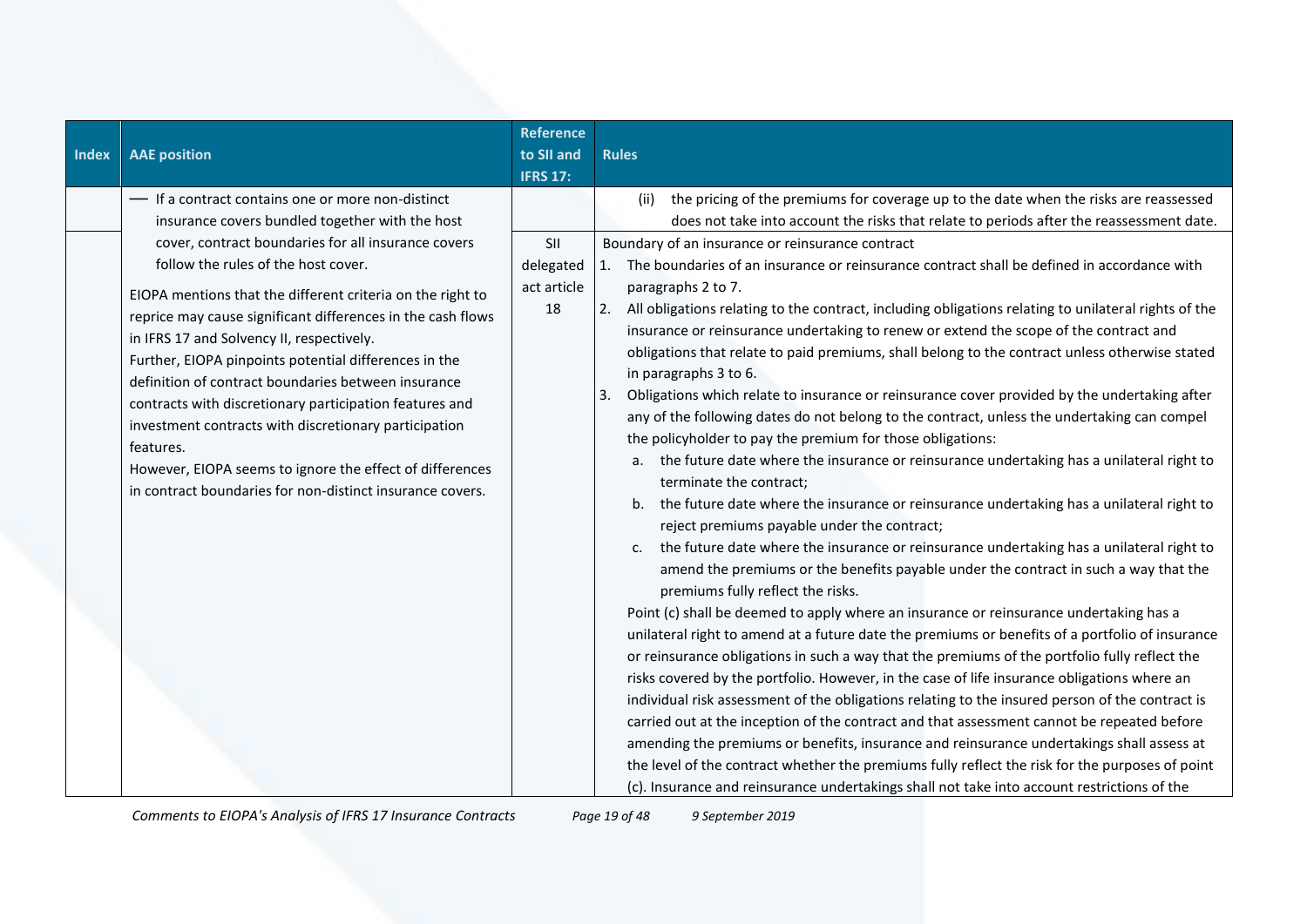| Index | <b>AAE position</b> | <b>Reference</b><br>to SII and<br><b>IFRS 17:</b> | <b>Rules</b>                                                                                                                                                                                                                                                                                                                                                                                                                                                                                                                                                                                                                                                                                                                                                                                                                                                                                                                                                                                                                                                                                                                                                                                                                                                                                                                                                                                                                                                                                                                                                                                                                                                                                                                                                                                                                                                                                                             |
|-------|---------------------|---------------------------------------------------|--------------------------------------------------------------------------------------------------------------------------------------------------------------------------------------------------------------------------------------------------------------------------------------------------------------------------------------------------------------------------------------------------------------------------------------------------------------------------------------------------------------------------------------------------------------------------------------------------------------------------------------------------------------------------------------------------------------------------------------------------------------------------------------------------------------------------------------------------------------------------------------------------------------------------------------------------------------------------------------------------------------------------------------------------------------------------------------------------------------------------------------------------------------------------------------------------------------------------------------------------------------------------------------------------------------------------------------------------------------------------------------------------------------------------------------------------------------------------------------------------------------------------------------------------------------------------------------------------------------------------------------------------------------------------------------------------------------------------------------------------------------------------------------------------------------------------------------------------------------------------------------------------------------------------|
|       |                     |                                                   | unilateral right as referred to in points (a), (b) and (c) of this paragraph and limitations of the<br>extent to which premiums or benefits can be amended that have no discernible effect on the<br>economics of the contract.<br>Where the insurance or reinsurance undertaking has a unilateral right as referred to in<br>paragraph 3 that only relates to a part of the contract, the same principles as defined in<br>paragraph 3 shall apply to that part of the contract.<br>Obligations that do not relate to premiums which have already been paid do not belong to an<br>5.<br>insurance or reinsurance contract, unless the undertaking can compel the policyholder to pay<br>the future premium, and where all of the following requirements are met:<br>a. the contract does not provide compensation for a specified uncertain event that<br>adversely affects the insured person;<br>b. the contract does not include a financial guarantee of benefits. For the purpose of points<br>(a) and (b), insurance and reinsurance undertakings shall not take into account coverage<br>of events and guarantees that have no discernible effect on the economics of the<br>contract.<br>Where an insurance or reinsurance contract can be unbundled into two parts and where one<br>6.<br>of those parts meets the requirements set out in points (a) and (b) of paragraph 5, any<br>obligations that do not relate to the premiums of that part and which have already been paid<br>do not belong to the contract, unless the undertaking can compel the policyholder to pay the<br>future premium of that part.<br>Insurance and reinsurance undertakings shall, for the purposes of paragraph 3, only consider<br>7.<br>that premiums fully reflect the risks covered by a portfolio of insurance or reinsurance<br>obligations, where there is no circumstance under which the amount of the benefits and |
|       |                     |                                                   | expenses payable under the portfolio exceeds the amount of the premiums payable under the<br>portfolio.                                                                                                                                                                                                                                                                                                                                                                                                                                                                                                                                                                                                                                                                                                                                                                                                                                                                                                                                                                                                                                                                                                                                                                                                                                                                                                                                                                                                                                                                                                                                                                                                                                                                                                                                                                                                                  |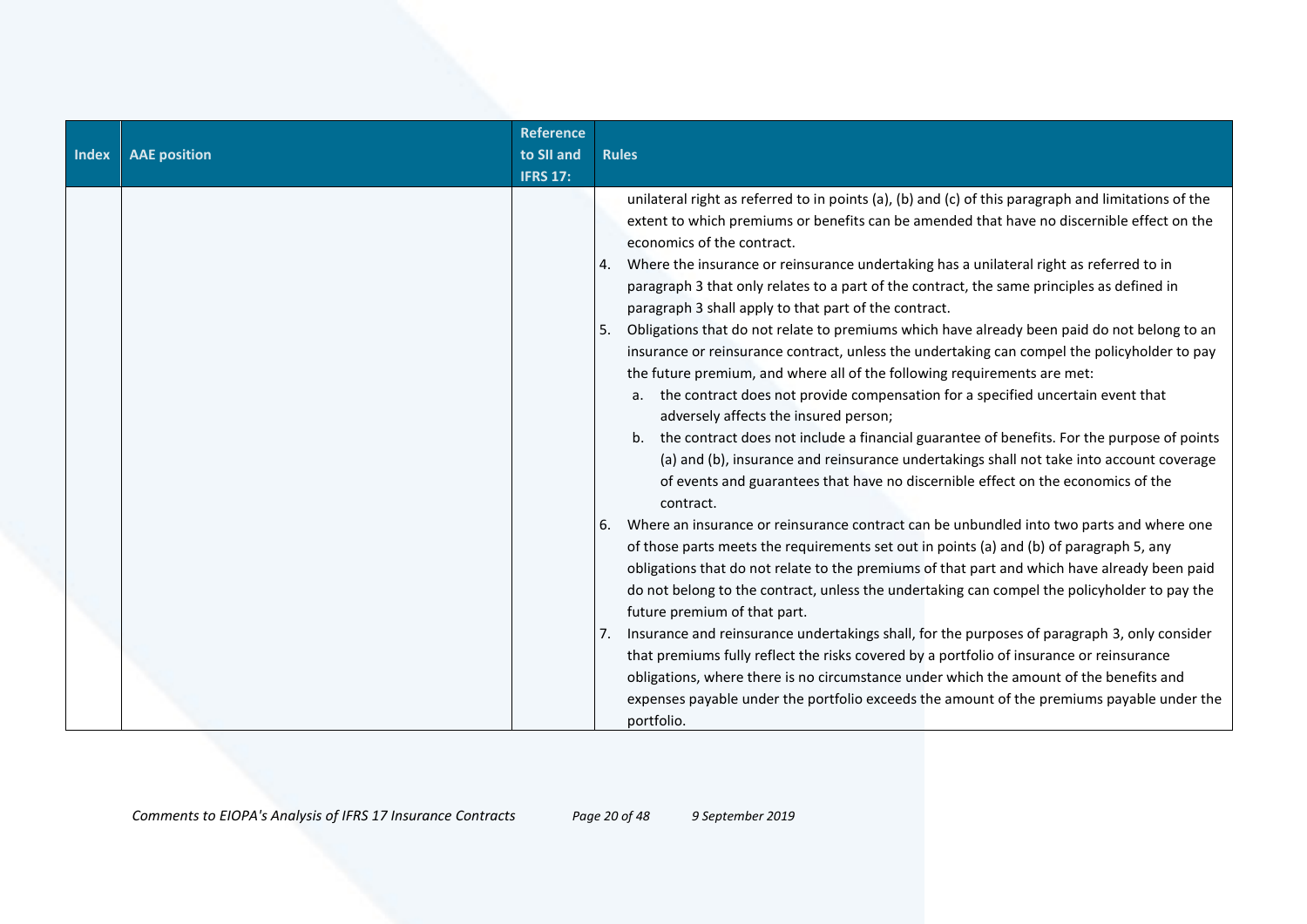## **Determination of the appropriate discount rate**

|              |                                                                                                                                                                                                                                                                                                                                                          | <b>Reference</b>     | <b>Rules</b>                                                                                                                                                                                                                                                                                                                                                                                                                                                                                                                                                                                                                                                                                                                                                                                                                                                                                                                                                                                                                 |
|--------------|----------------------------------------------------------------------------------------------------------------------------------------------------------------------------------------------------------------------------------------------------------------------------------------------------------------------------------------------------------|----------------------|------------------------------------------------------------------------------------------------------------------------------------------------------------------------------------------------------------------------------------------------------------------------------------------------------------------------------------------------------------------------------------------------------------------------------------------------------------------------------------------------------------------------------------------------------------------------------------------------------------------------------------------------------------------------------------------------------------------------------------------------------------------------------------------------------------------------------------------------------------------------------------------------------------------------------------------------------------------------------------------------------------------------------|
| <b>Index</b> | <b>AAE</b> position                                                                                                                                                                                                                                                                                                                                      | to SII and           |                                                                                                                                                                                                                                                                                                                                                                                                                                                                                                                                                                                                                                                                                                                                                                                                                                                                                                                                                                                                                              |
|              |                                                                                                                                                                                                                                                                                                                                                          | <b>IFRS 17:</b>      |                                                                                                                                                                                                                                                                                                                                                                                                                                                                                                                                                                                                                                                                                                                                                                                                                                                                                                                                                                                                                              |
|              | Product specific vs. universal<br>IFRS 17 refers to product specific discount factors, and<br>allows for different discount rates for different products<br>within an entity, whereas Solvency II refers to discount<br>factors at an entity level, and using a transfer pricing<br>principle, even discount factors determined on an industry<br>level. | IFRS 36              | An entity shall adjust the estimates of future cash flows to reflect the time value of money and the<br>financial risks related to those cash flows, to the extent that the financial risks are not included in<br>the estimates of cash flows. The discount rates applied to the estimates of the future cash flows<br>described in paragraph 33 shall:<br>(a)<br>reflect the time value of money, the characteristics of the cash flows and the liquidity<br>characteristics of the insurance contracts;<br>be consistent with observable current market prices (if any) for financial instruments with<br>(b)<br>cash flows whose characteristics are consistent with those of the insurance contracts, in<br>terms of, for example, timing, currency and liquidity; and<br>exclude the effect of factors that influence such observable market prices but do not affect the<br>future cash flows of the insurance contracts.                                                                                             |
|              |                                                                                                                                                                                                                                                                                                                                                          | IFRS B74<br>IFRS B78 | Estimates of discount rates shall be consistent with other estimates used to measure insurance<br>contracts to avoid double counting or omissions; for example:<br>cash flows that do not vary based on the returns on any underlying items shall be<br>(a)<br>discounted at rates that do not reflect any such variability;<br>(b)<br>cash flows that vary based on the returns on any financial underlying items shall be:<br>discounted using rates that reflect that variability; or<br>(i)<br>(ii)<br>adjusted for the effect of that variability and discounted at a rate that reflects the<br>adjustment made.<br>nominal cash flows (i.e. those that include the effect of inflation) shall be discounted at<br>(c)<br>rates that include the effect of inflation; and real cash flows (i.e. those that exclude the<br>effect of inflation) shall be discounted at rates that exclude the effect of inflation.<br>Discount rates shall include only relevant factors, i.e. factors that arise from the time value of |
|              |                                                                                                                                                                                                                                                                                                                                                          |                      | money, the characteristics of the cash flows and the liquidity characteristics of the insurance<br>contracts. Such discount rates may not be directly observable in the market. Hence, when<br>observable market rates for an instrument with the same characteristics are not available, or<br>observable market rates for similar instruments are available but do not separately identify the<br>factors that distinguish the instrument from the insurance contracts, an entity shall estimate the                                                                                                                                                                                                                                                                                                                                                                                                                                                                                                                       |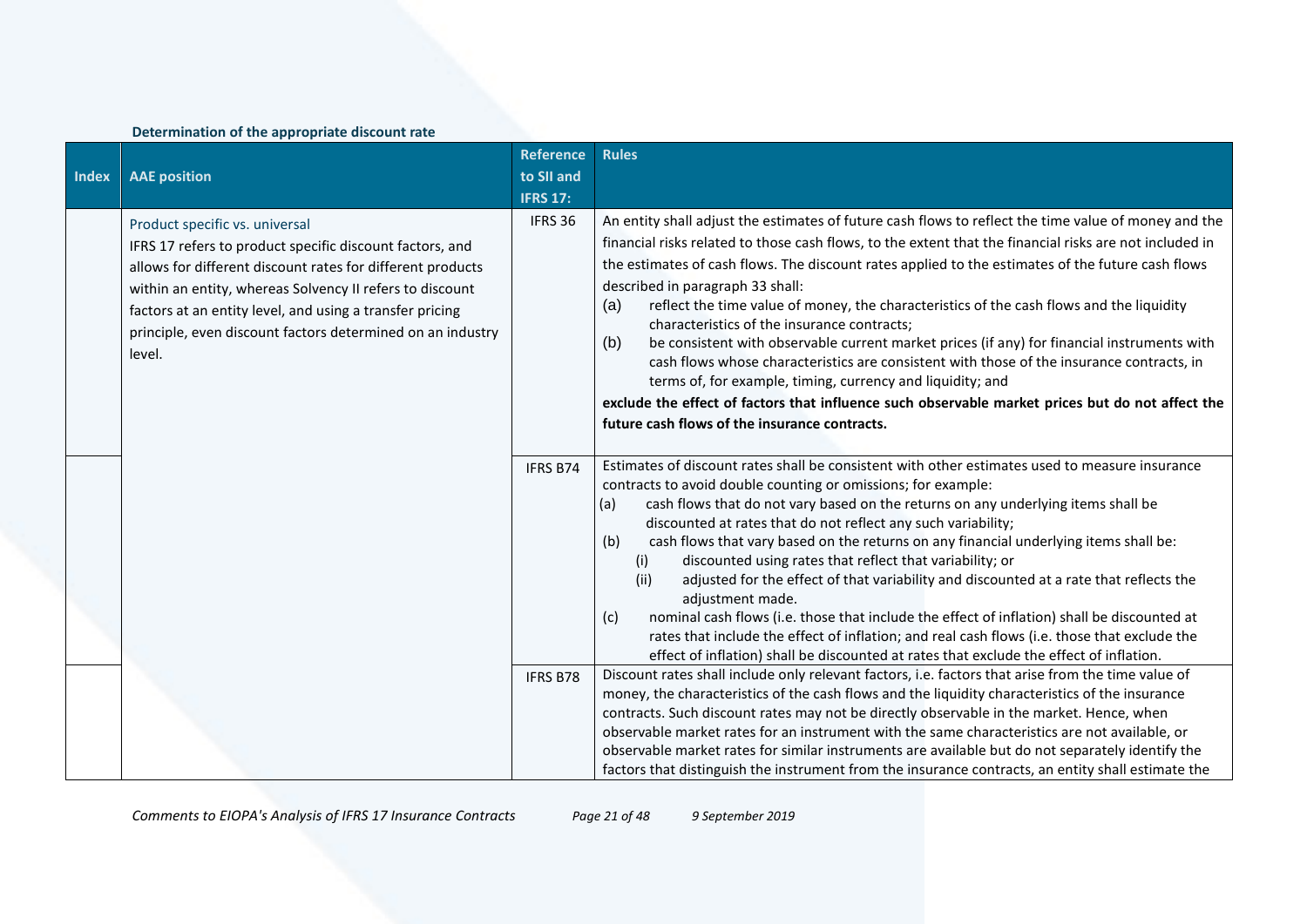| Index | <b>AAE</b> position                                                                                                                                                          | <b>Reference</b><br>to SII and<br><b>IFRS 17:</b> | <b>Rules</b>                                                                                                                                                                                                                                                                                                                                                                                                                                                                                                                                                                                                                                                                                                                                                                                                                                                                                                                                                                                       |
|-------|------------------------------------------------------------------------------------------------------------------------------------------------------------------------------|---------------------------------------------------|----------------------------------------------------------------------------------------------------------------------------------------------------------------------------------------------------------------------------------------------------------------------------------------------------------------------------------------------------------------------------------------------------------------------------------------------------------------------------------------------------------------------------------------------------------------------------------------------------------------------------------------------------------------------------------------------------------------------------------------------------------------------------------------------------------------------------------------------------------------------------------------------------------------------------------------------------------------------------------------------------|
|       |                                                                                                                                                                              |                                                   | appropriate rates. IFRS 17 does not require a particular estimation technique for determining<br>discount rates. In applying an estimation technique, an entity shall:<br>maximise the use of observable inputs (see paragraph B44) and reflect all reasonable and<br>(a)<br>supportable information on non-market variables available without undue cost or effort,<br>both external and internal (see paragraph B49). In particular, the discount rates used shall<br>not contradict any available and relevant market data, and any non-market variables used<br>shall not contradict observable market variables.<br>reflect current market conditions from the perspective of a market participant.<br>(b)<br>exercise judgement to assess the degree of similarity between the features of the insurance<br>contracts being measured and the features of the instrument for which observable market prices<br>are available and adjust those prices to reflect the differences between them. |
|       |                                                                                                                                                                              | SII<br>delegated<br>act article<br>43             | The rates of the basic risk-free interest rate term structure shall meet all of the following criteria:<br>insurance and reinsurance undertakings are able to earn the rates in a risk-free manner in<br>(a)<br>practice;<br>the rates are reliably determined based on financial instruments traded in a deep, liquid<br>(b)<br>and transparent financial market.<br>The rates of the relevant risk-free interest rate term structure shall be calculated separately for<br>each currency and maturity, based on all information and data relevant for that currency and that<br>maturity. They shall be determined in a transparent, prudent, reliable and objective manner that<br>is consistent over time.                                                                                                                                                                                                                                                                                     |
|       | IFRS 17 uses a locked-in discount rate determined at initial<br>recognition in relation to the accretion of the CSM,<br>whereas SII always refers to current discount rates. | IFRS B72                                          | An entity shall use the following discount rates in applying IFRS 17:<br>to measure the fulfilment cash flows-current discount rates applying paragraph 36;<br>(a)<br>to determine the interest to accrete on the contractual service margin applying paragraph<br>(b)<br>44(b) for insurance contracts without direct participation features-discount rates<br>determined at the date of initial recognition of a group of contracts, applying paragraph 36<br>to nominal cash flows that do not vary based on the returns on any underlying items;                                                                                                                                                                                                                                                                                                                                                                                                                                               |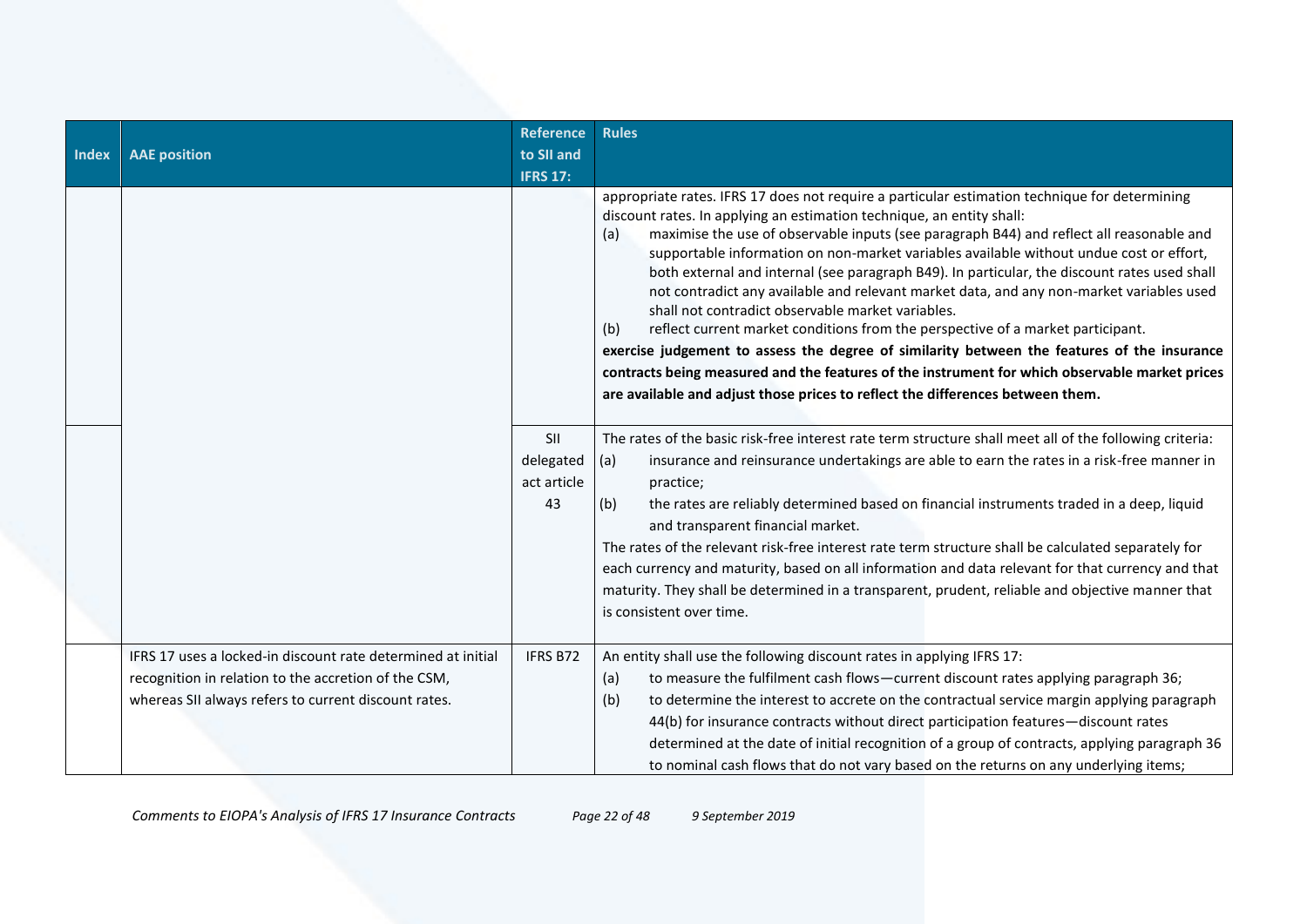| <b>Index</b> | <b>AAE position</b>                                          | <b>Reference</b><br>to SII and<br><b>IFRS 17:</b> | <b>Rules</b>                                                                                                                                                                                                                                                                                                                                                                                                                                                                                                                                                                                                                                                                                                                                                                                                                                                                                                                                                                                                                                                                                                                                                                                                                                                                                                                                                                                                                                                                                                                                                                                                                                                                                                                                                                                                                                                                                                                  |
|--------------|--------------------------------------------------------------|---------------------------------------------------|-------------------------------------------------------------------------------------------------------------------------------------------------------------------------------------------------------------------------------------------------------------------------------------------------------------------------------------------------------------------------------------------------------------------------------------------------------------------------------------------------------------------------------------------------------------------------------------------------------------------------------------------------------------------------------------------------------------------------------------------------------------------------------------------------------------------------------------------------------------------------------------------------------------------------------------------------------------------------------------------------------------------------------------------------------------------------------------------------------------------------------------------------------------------------------------------------------------------------------------------------------------------------------------------------------------------------------------------------------------------------------------------------------------------------------------------------------------------------------------------------------------------------------------------------------------------------------------------------------------------------------------------------------------------------------------------------------------------------------------------------------------------------------------------------------------------------------------------------------------------------------------------------------------------------------|
|              |                                                              |                                                   | (c)<br>to measure the changes to the contractual service margin applying paragraph B96(a)-<br>B96(c) for insurance contracts without direct participation features-discount rates<br>applying paragraph 36 determined on initial recognition;<br>for groups of contracts applying the premium allocation approach that have a significant<br>(d)<br>financing component, to adjust the carrying amount of the liability for remaining coverage<br>applying paragraph 56-discount rates applying paragraph 36 determined on initial<br>recognition;<br>if an entity chooses to disaggregate insurance finance income or expenses between profit<br>(e)<br>or loss and other comprehensive income (see paragraph 88), to determine the amount of<br>the insurance finance income or expenses included in profit or loss:<br>for groups of insurance contracts for which changes in assumptions that relate to<br>(i)<br>financial risk do not have a substantial effect on the amounts paid to policyholders,<br>applying paragraph B131-discount rates determined at the date of initial recognition<br>of a group of contracts, applying paragraph 36 to nominal cash flows that do not vary<br>based on the returns on any underlying items;<br>(ii)<br>for groups of insurance contracts for which changes in assumptions that relate to<br>financial risk have a substantial effect on the amounts paid to policyholders, applying<br>paragraph B132(a)(i)-discount rates that allocate the remaining revised expected<br>finance income or expenses over the remaining duration of the group of contracts at a<br>constant rate; and<br>for groups of contracts applying the premium allocation approach applying paragraphs 59(b) and<br>B133-discount rates determined at the date of the incurred claim, applying paragraph 36 to<br>nominal cash flows that do not vary based on the returns on any underlying items. |
|              | Both IFRS 17 and Solvency II refer to discount rates without | IFRS B75                                          | Paragraph B74(b) requires cash flows that vary based on the returns on underlying items to be                                                                                                                                                                                                                                                                                                                                                                                                                                                                                                                                                                                                                                                                                                                                                                                                                                                                                                                                                                                                                                                                                                                                                                                                                                                                                                                                                                                                                                                                                                                                                                                                                                                                                                                                                                                                                                 |
|              | credit risk.                                                 |                                                   | discounted using rates that reflect that variability, or to be adjusted for the effect of that                                                                                                                                                                                                                                                                                                                                                                                                                                                                                                                                                                                                                                                                                                                                                                                                                                                                                                                                                                                                                                                                                                                                                                                                                                                                                                                                                                                                                                                                                                                                                                                                                                                                                                                                                                                                                                |
|              | IFRS 17 refers to two approaches to determine the            |                                                   | variability and discounted at a rate that reflects the adjustment made. The variability is a relevant                                                                                                                                                                                                                                                                                                                                                                                                                                                                                                                                                                                                                                                                                                                                                                                                                                                                                                                                                                                                                                                                                                                                                                                                                                                                                                                                                                                                                                                                                                                                                                                                                                                                                                                                                                                                                         |
|              | appropriate discount factor; a top-down approach and a       |                                                   | factor regardless of whether it arises because of contractual terms or because the entity exercises                                                                                                                                                                                                                                                                                                                                                                                                                                                                                                                                                                                                                                                                                                                                                                                                                                                                                                                                                                                                                                                                                                                                                                                                                                                                                                                                                                                                                                                                                                                                                                                                                                                                                                                                                                                                                           |
|              | bottom-up approach.                                          |                                                   | discretion, and regardless of whether the entity holds the underlying items.                                                                                                                                                                                                                                                                                                                                                                                                                                                                                                                                                                                                                                                                                                                                                                                                                                                                                                                                                                                                                                                                                                                                                                                                                                                                                                                                                                                                                                                                                                                                                                                                                                                                                                                                                                                                                                                  |
|              |                                                              |                                                   |                                                                                                                                                                                                                                                                                                                                                                                                                                                                                                                                                                                                                                                                                                                                                                                                                                                                                                                                                                                                                                                                                                                                                                                                                                                                                                                                                                                                                                                                                                                                                                                                                                                                                                                                                                                                                                                                                                                               |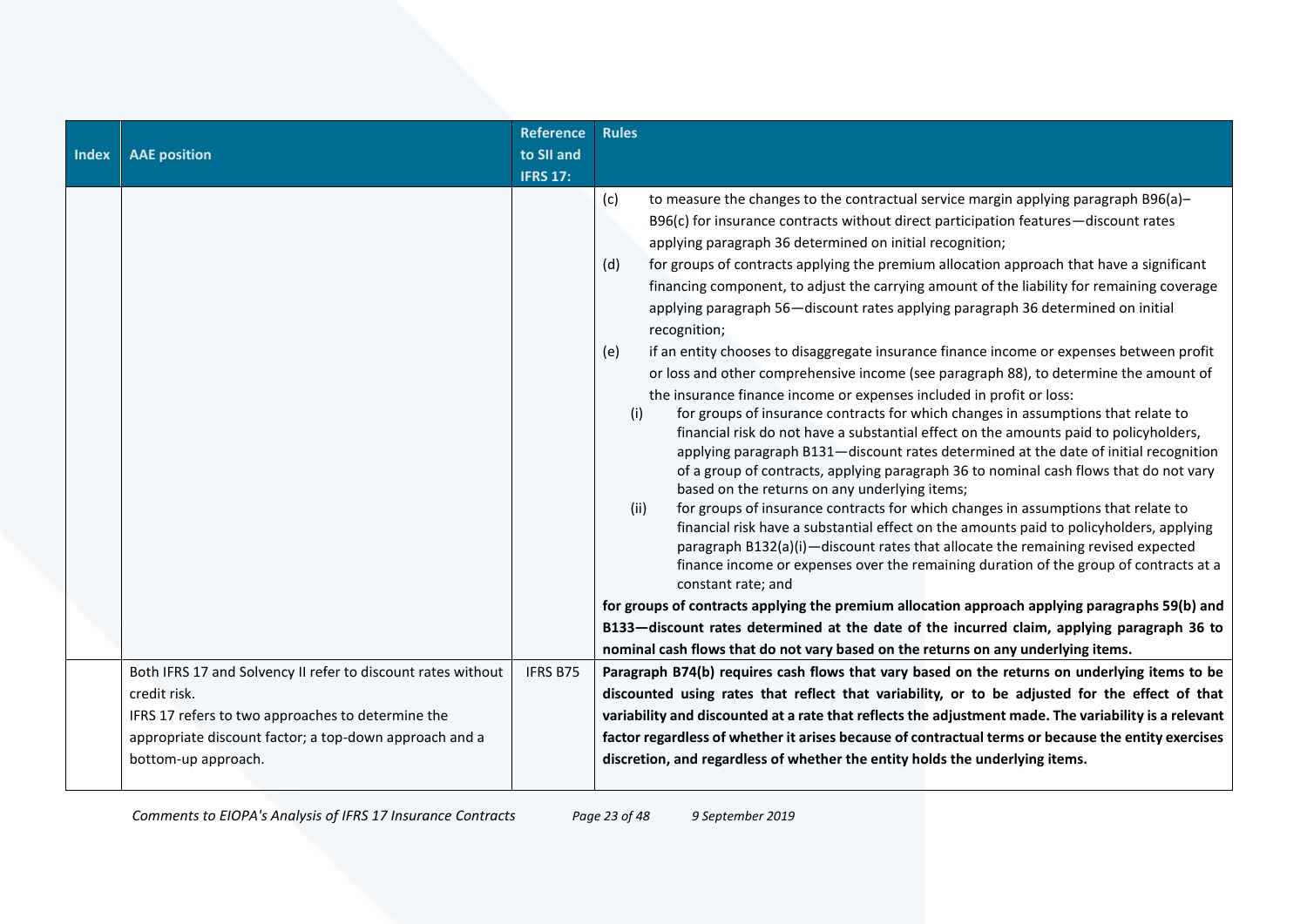| <b>Index</b> | <b>AAE position</b>                                                                                                                                                                                                                                                                                                                                                                                                                                                                                                                                                                                                                                                                                                                                                                                                             | <b>Reference</b><br>to SII and<br><b>IFRS 17:</b> | <b>Rules</b>                                                                                                                                                                                                                                                                                                                                                                                                                                                                                                                                                                                                                                                                                                                                                                                                                                                                                           |
|--------------|---------------------------------------------------------------------------------------------------------------------------------------------------------------------------------------------------------------------------------------------------------------------------------------------------------------------------------------------------------------------------------------------------------------------------------------------------------------------------------------------------------------------------------------------------------------------------------------------------------------------------------------------------------------------------------------------------------------------------------------------------------------------------------------------------------------------------------|---------------------------------------------------|--------------------------------------------------------------------------------------------------------------------------------------------------------------------------------------------------------------------------------------------------------------------------------------------------------------------------------------------------------------------------------------------------------------------------------------------------------------------------------------------------------------------------------------------------------------------------------------------------------------------------------------------------------------------------------------------------------------------------------------------------------------------------------------------------------------------------------------------------------------------------------------------------------|
|              | Solvency II looks at the risk free rate and allows for either<br>VA or MA adjustment to reflect either liquidity spread or<br>the possibility to match assets and liabilities.<br>By structure, the Solvency II risk free rate and the VA<br>adjustment are somewhat similar.<br>Solvency II applies one common VA for all products, with<br>the VA in SII being an attempt to estimate 65% of the<br>average liquidity premium for insurers across Europe. IFRS<br>17 defines the appropriate rate at a product level<br>depending on specific product features.<br>We observe that an insurance entity may use the VA<br>framework to determine the liquidity adjustment for<br>different insurance products using a fraction of the VA<br>(higher or lower than 1) depending on the liquidity<br>properties of the products. | <b>IFRS B76</b>                                   | Cash flows that vary with returns on underlying items with variable returns, but that are subject to<br>a guarantee of a minimum return, do not vary solely based on the returns on the underlying<br>items, even when the guaranteed amount is lower than the expected return on the underlying<br>items. Hence, an entity shall adjust the rate that reflects the variability of the returns on the<br>underlying items for the effect of the guarantee, even when the guaranteed amount is lower than<br>the expected return on the underlying items.                                                                                                                                                                                                                                                                                                                                               |
|              |                                                                                                                                                                                                                                                                                                                                                                                                                                                                                                                                                                                                                                                                                                                                                                                                                                 | IFRS B77                                          | IFRS 17 does not require an entity to divide estimated cash flows into those that vary based on the<br>returns on underlying items and those that do not. If an entity does not divide the estimated cash<br>flows in this way, the entity shall apply discount rates appropriate for the estimated cash flows as a<br>whole; for example, using stochastic modelling techniques or risk-neutral measurement techniques.                                                                                                                                                                                                                                                                                                                                                                                                                                                                               |
|              |                                                                                                                                                                                                                                                                                                                                                                                                                                                                                                                                                                                                                                                                                                                                                                                                                                 | IFRS B79                                          | For cash flows of insurance contracts that do not vary based on the returns on underlying items, the<br>discount rate reflects the yield curve in the appropriate currency for instruments that expose the<br>holder to no or negligible credit risk, adjusted to reflect the liquidity characteristics of the group of<br>insurance contracts. That adjustment shall reflect the difference between the liquidity<br>characteristics of the group of insurance contracts and the liquidity characteristics of the assets used<br>to determine the yield curve. Yield curves reflect assets traded in active markets that the holder can<br>typically sell readily at any time without incurring significant costs. In contrast, under some<br>insurance contracts the entity cannot be forced to make payments earlier than the occurrence of<br>insured events, or dates specified in the contracts. |
|              |                                                                                                                                                                                                                                                                                                                                                                                                                                                                                                                                                                                                                                                                                                                                                                                                                                 | SII<br>delegated<br>act article<br>45             | The adjustment for credit risk referred to in Article 44(1) shall be determined in a transparent,<br>prudent, reliable and objective manner that is consistent over time. The adjustment shall be<br>determined on the basis of the difference between rates capturing the credit risk reflected in the<br>floating rate of interest rate swaps and overnight indexed swap rates of the same maturity, where<br>both rates are available from deep, liquid and transparent financial markets. The calculation of the<br>adjustment shall be based on 50 percent of the average of that difference over a time period of one<br>year. The adjustment shall not be lower than 10 basis points and not higher than 35 basis points.                                                                                                                                                                       |

*Comments to EIOPA's Analysis of IFRS 17 Insurance Contracts Page 24 of 48 9 September 2019*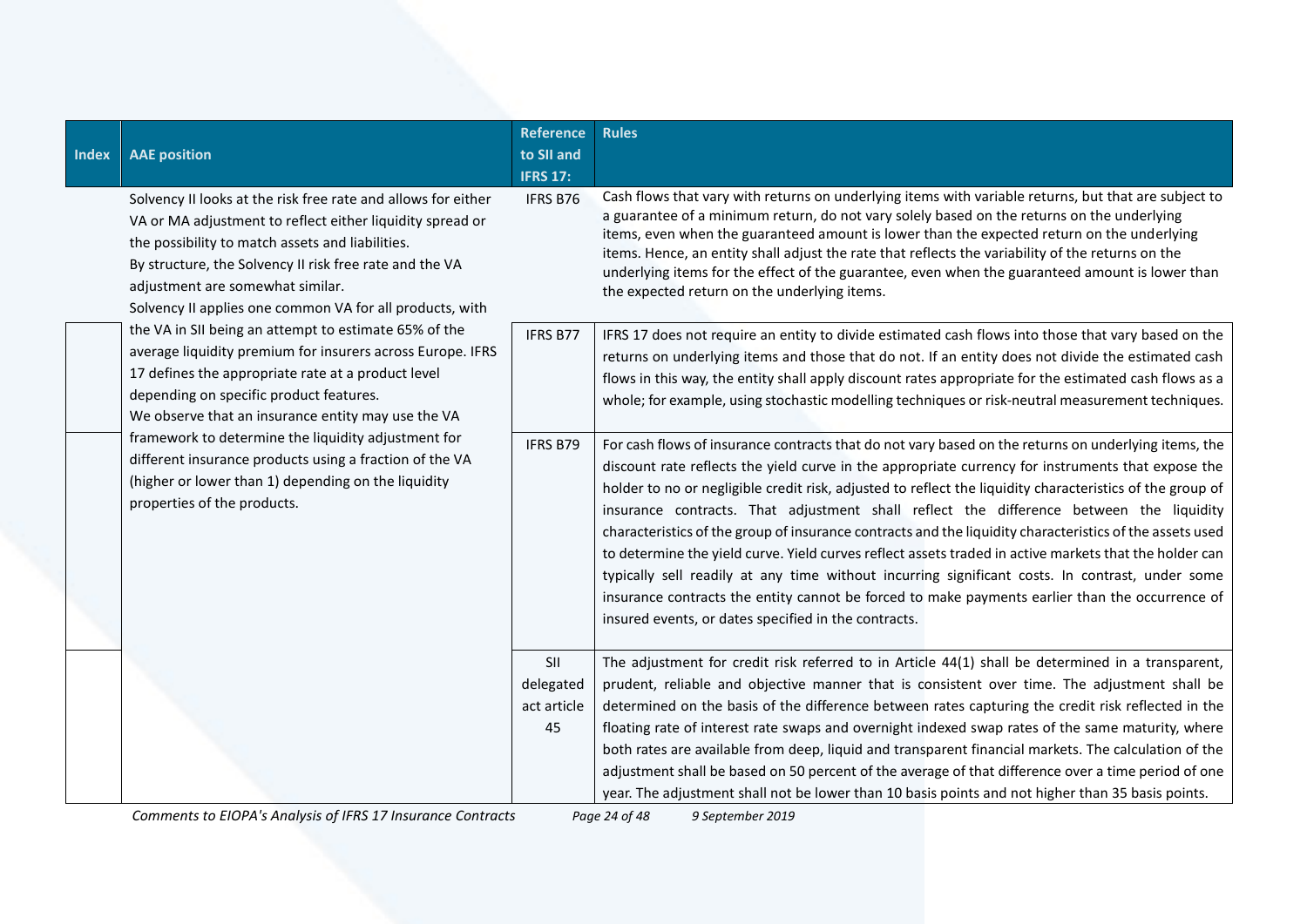| Index | <b>AAE</b> position                                                                                                                                                                                                                                                                                                                                                             | <b>Reference</b><br>to SII and<br><b>IFRS 17:</b> | <b>Rules</b>                                                                                                                                                                                                                                                                                                                                                                                                                                                                                                                                                                                                                                                                                                                                                                                                                                                                              |
|-------|---------------------------------------------------------------------------------------------------------------------------------------------------------------------------------------------------------------------------------------------------------------------------------------------------------------------------------------------------------------------------------|---------------------------------------------------|-------------------------------------------------------------------------------------------------------------------------------------------------------------------------------------------------------------------------------------------------------------------------------------------------------------------------------------------------------------------------------------------------------------------------------------------------------------------------------------------------------------------------------------------------------------------------------------------------------------------------------------------------------------------------------------------------------------------------------------------------------------------------------------------------------------------------------------------------------------------------------------------|
|       |                                                                                                                                                                                                                                                                                                                                                                                 | SII<br>delegated<br>act article<br>46             | 1. The principles applied when extrapolating the relevant risk free interest rate term structure shall<br>be the same for all currencies. This shall also apply as regards the determination of the longest<br>maturities for which interest rates can be observed in a deep, liquid and transparent market and the<br>mechanism to ensure a smooth convergence to the ultimate forward rate.<br>2. Where insurance and reinsurance undertakings apply Article 77d of Directive 2009/138/EC, the<br>extrapolation shall be applied to the risk-free interest rates including the volatility adjustment<br>referred to in that Article.                                                                                                                                                                                                                                                    |
|       | Solvency II is explicit in relation to how to deal with<br>extrapolation beyond the last liquid point in the market.<br>IFRS 17 does not prescribe specific methods to deal with                                                                                                                                                                                                |                                                   | 3. Where insurance and reinsurance undertakings apply Article 77b of Directive 2009/138/EC, the<br>extrapolation shall be based on the risk-free interest rates without a matching adjustment. The<br>matching adjustment referred to in that Article shall be applied to the extrapolated risk-free interest<br>rates.                                                                                                                                                                                                                                                                                                                                                                                                                                                                                                                                                                   |
|       | this challenge.<br>Discussions on whether the Solvency II UFR is market<br>consistent in an IFRS 17 framework have nto been<br>conclusive.<br>We observe that the recent introduction of an adjustment<br>mechanism to the SII UFR will facilitate stronger arguments<br>for market consistency of the UFR over time, at least when<br>the graduated adjustments are phased in. |                                                   | 1. For each currency, the ultimate forward rate referred to in paragraph 1 of Article 46 shall be stable<br>over time and shall only change as a result of changes in long-term expectations. The methodology<br>to derive the ultimate forward rate shall be clearly specified in order to ensure the performance of<br>scenario calculations by insurance and reinsurance undertakings. It shall be determined in a<br>transparent, prudent, reliable and objective manner that is consistent over time.<br>2. For each currency the ultimate forward rate shall take account of expectations of the long-term<br>real interest rate and of expected inflation, provided those expectations can be determined for that<br>currency in a reliable manner. The ultimate forward rate shall not include a term premium to reflect<br>the additional risk of holding long-term investments. |
|       |                                                                                                                                                                                                                                                                                                                                                                                 | IFRS B80                                          | Hence, for cash flows of insurance contracts that do not vary based on the returns on underlying<br>items, an entity may determine discount rates by adjusting a liquid risk-free yield curve to reflect<br>the differences between the liquidity characteristics of the financial instruments that underlie the<br>rates observed in the market and the liquidity characteristics of the insurance contracts (a bottom-<br>up approach).                                                                                                                                                                                                                                                                                                                                                                                                                                                 |
|       |                                                                                                                                                                                                                                                                                                                                                                                 | <b>IFRS B81</b>                                   | Alternatively, an entity may determine the appropriate discount rates for insurance contracts                                                                                                                                                                                                                                                                                                                                                                                                                                                                                                                                                                                                                                                                                                                                                                                             |

*Comments to EIOPA's Analysis of IFRS 17 Insurance Contracts Page 25 of 48 9 September 2019*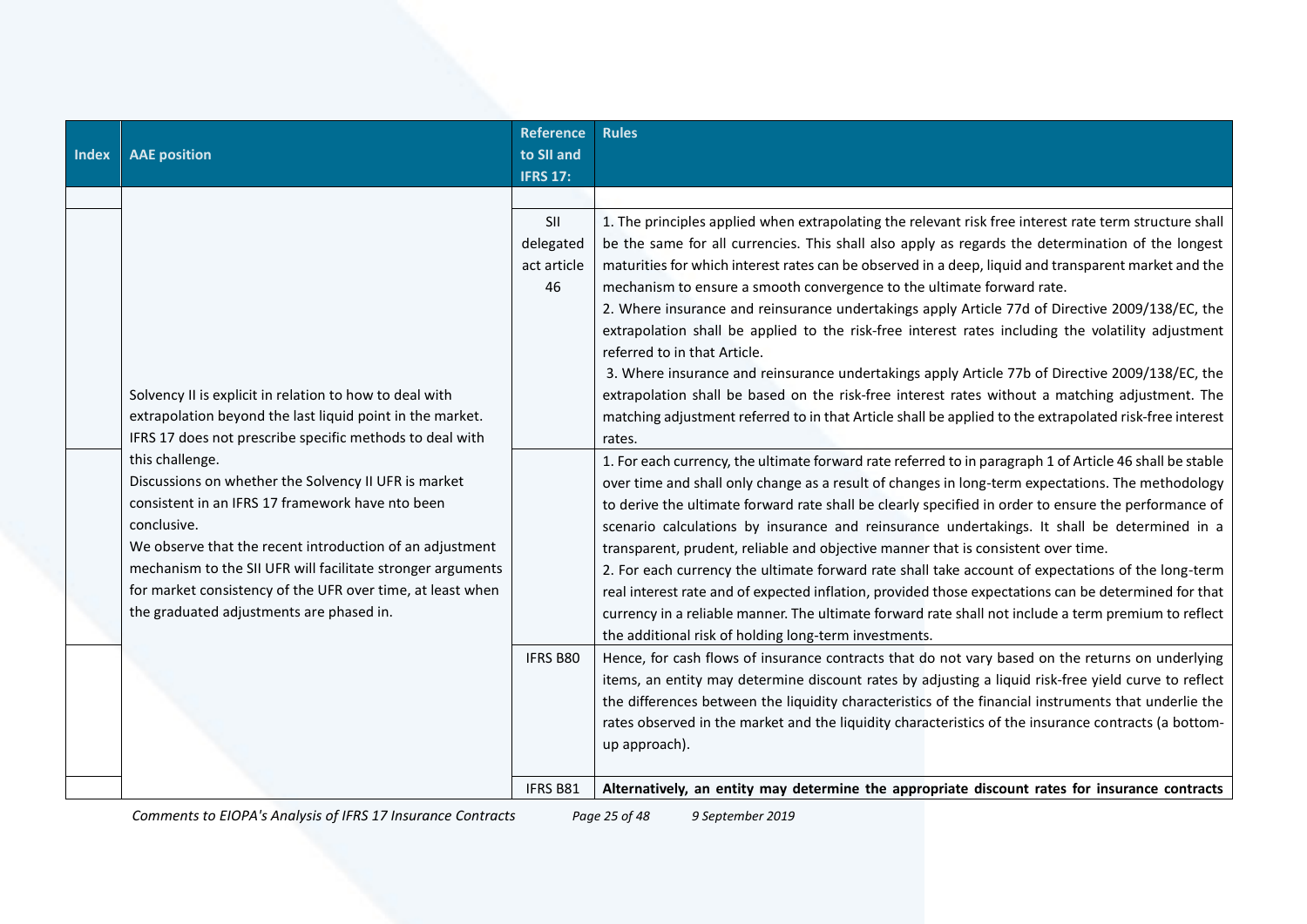| <b>Index</b> | <b>AAE</b> position | <b>Reference</b><br>to SII and<br><b>IFRS 17:</b> | <b>Rules</b>                                                                                                                                                                                                                                                                                                                                                                                                                                                                                                                                                                                                                                                                                                                                                                                                                      |
|--------------|---------------------|---------------------------------------------------|-----------------------------------------------------------------------------------------------------------------------------------------------------------------------------------------------------------------------------------------------------------------------------------------------------------------------------------------------------------------------------------------------------------------------------------------------------------------------------------------------------------------------------------------------------------------------------------------------------------------------------------------------------------------------------------------------------------------------------------------------------------------------------------------------------------------------------------|
|              |                     |                                                   | based on a yield curve that reflects the current market rates of return implicit in a fair value<br>measurement of a reference portfolio of assets (a top-down approach). An entity shall adjust that<br>yield curve to eliminate any actors that are not relevant to the insurance contracts, but is not<br>required to adjust the yield curve for differences in liquidity characteristics of the insurance<br>contracts and the reference portfolio.                                                                                                                                                                                                                                                                                                                                                                           |
|              |                     | <b>IFRS B84</b>                                   | In principle, for cash flows of insurance contracts that do not vary based on the returns of the<br>assets in the reference portfolio, there should be a single illiquid risk-free yield curve that<br>eliminates all uncertainty about the amount and timing of cash flows. However, in practice the<br>top-down approach and the bottom-up approach may result in different yield curves, even in the<br>same currency. This is because of the inherent limitations in estimating the adjustments made<br>under each approach, and the possible lack of an adjustment for different liquidity characteristics<br>in the top-down approach. An entity is not required to reconcile the discount rate determined<br>under its chosen approach with the discount rate that would have been determined under the<br>other approach. |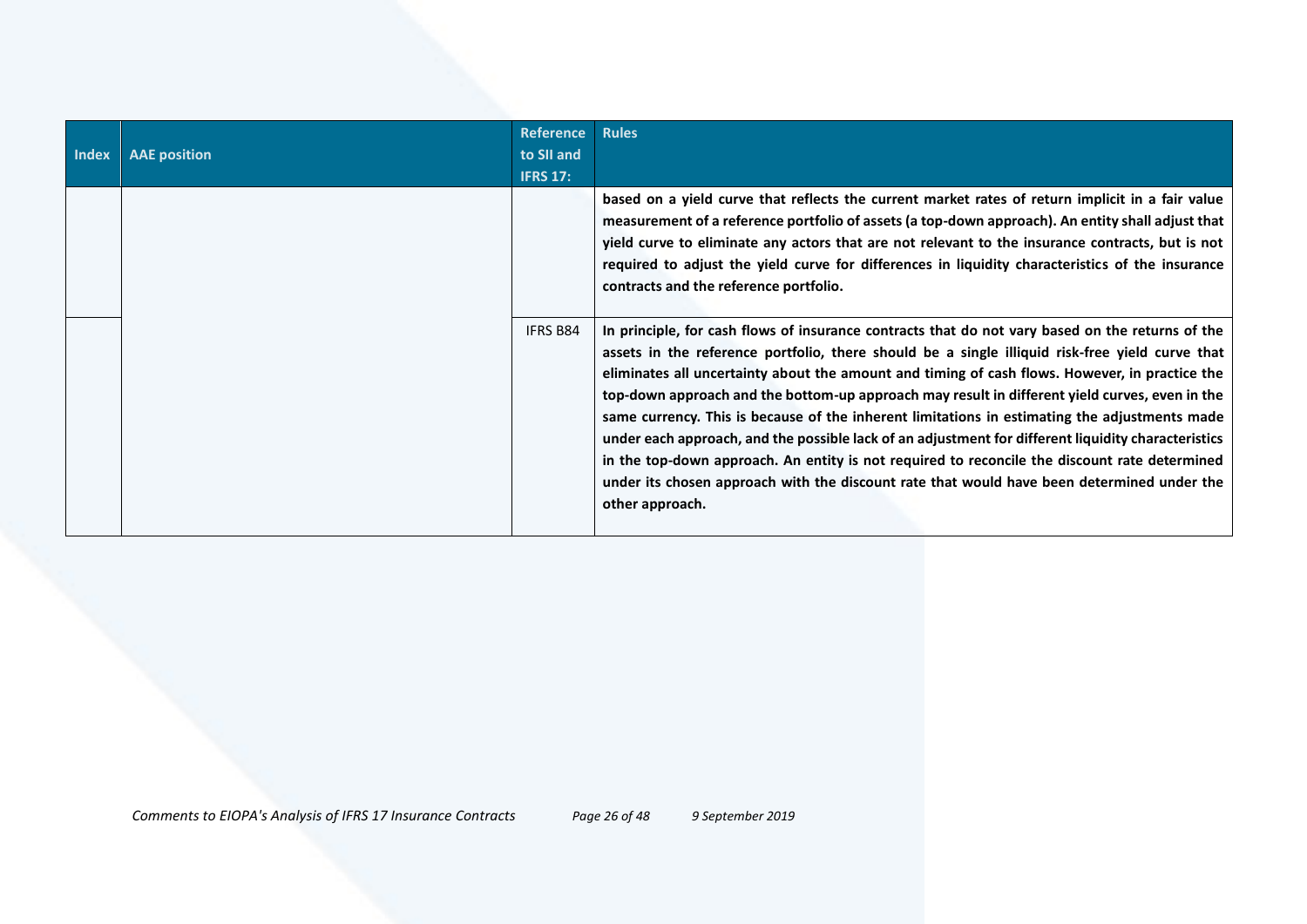|              | <b>Risk Adjustment</b>                                      |                    |                                                                                                      |
|--------------|-------------------------------------------------------------|--------------------|------------------------------------------------------------------------------------------------------|
|              |                                                             | <b>Reference</b>   | <b>Rules</b>                                                                                         |
| <b>Index</b> | <b>AAE</b> position                                         | to SII and         |                                                                                                      |
|              |                                                             | <b>IFRS 17:</b>    |                                                                                                      |
|              | In IFRS 17 the methodology for calculation of the risk      | IFRS 37            | An entity shall adjust the estimate of the present value of the future cash flows to reflect the     |
|              | adjustment is not prescribed, compared with Solvency II     |                    | compensation that the entity requires for bearing the uncertainty about the amount and timing        |
|              | where a cost of capital approach is used with 6% rate,      |                    | of the cash flows that arises from non-financial risk.                                               |
|              | taking in consideration a confidence level of 99.5% over 1  | IFRS 51            | The subsequent changes in the fulfilment cash flows of the liability for remaining coverage to be    |
|              | year, for defined risks.                                    | (2)                | allocated applying paragraph 50(a) are:                                                              |
|              | As is also mentioned by EIOPA, IFRS 17 is based on entity-  |                    | 2. changes in the risk adjustment for non-financial risk recognised in profit or loss because of the |
|              | specific and Solvency II on "transfer value" prescribed.    |                    | release from risk;                                                                                   |
|              | However, in the IFRS 17 disclosures, the entity has to      | IFRS <sub>64</sub> | Instead of applying paragraph 37, an entity shall determine the risk adjustment for non-financial    |
|              | specify the confidence level associated with the risk       |                    | risk so that it represents the amount of risk being transferred by the holder of the group of        |
|              | adjustment, even if the method used is not based on this,   |                    | reinsurance contracts to the issuer of those contracts. - for reinsurance                            |
|              | as well as the balances for premium liabilities and for     | IFRS 76            | An entity derecognises an insurance contract from within a group of contracts by applying the        |
|              | claims liabilities, separately.                             | (1)                | following requirements in IFRS 17:                                                                   |
|              | Under Solvency II, risk margin is net of reinsurance and,   |                    | 1. the fulfilment cash flows allocated to the group are adjusted to eliminate the present value of   |
|              | under IFRS 17, risk adjustment is gross and ceded. Taking   |                    | the future cash flows and risk adjustment for non-financial risk relating to the rights and          |
|              | into consideration the assessment under IFRS 17 of the      |                    | obligations that have been derecognised from the group, applying paragraphs 40(a)(i) and 40(b);      |
|              | reinsurance treaties, not mirroring the direct contract, as | IFRS 81            | An entity is not required to disaggregate the change in the risk adjustment for non-financial risk   |
|              | being done separately, this could lead to significant       |                    | between the insurance service result and insurance finance income or expenses. If an entity          |
|              | changes in inputs, principles and processes.                |                    | does not make such a disaggregation, it shall include the entire change in the risk adjustment for   |
|              | Risk margin is computed as a whole and after that           |                    | non-financial risk as part of the insurance service result.                                          |
|              | distributed by line of business, when risk adjustment is    | <b>IFRS 100</b>    | An entity shall disclose reconciliations from the opening to the closing balances separately for     |
|              | done at group of contracts level, after that being          |                    | each of:                                                                                             |
|              | diversified or not, depending on the entity's approach.     |                    | 1. the net liabilities (or assets) for the remaining coverage component, excluding any loss          |
|              | In risk adjustment only the nonfinancial risks are          |                    | component.                                                                                           |
|              | considered (no market risk, operational risk or reinsurance |                    | 2. any loss component (see paragraphs 47-52 and 57-58).                                              |
|              | default taken in consideration).                            |                    | 3. the liabilities for incurred claims. For insurance contracts to which the premium allocation      |
|              |                                                             |                    | approach described in paragraphs 53-59 or 69-70 has been applied, an entity shall disclose           |
|              |                                                             |                    | separate reconciliations for:                                                                        |

*Comments to EIOPA's Analysis of IFRS 17 Insurance Contracts Page 27 of 48 9 September 2019*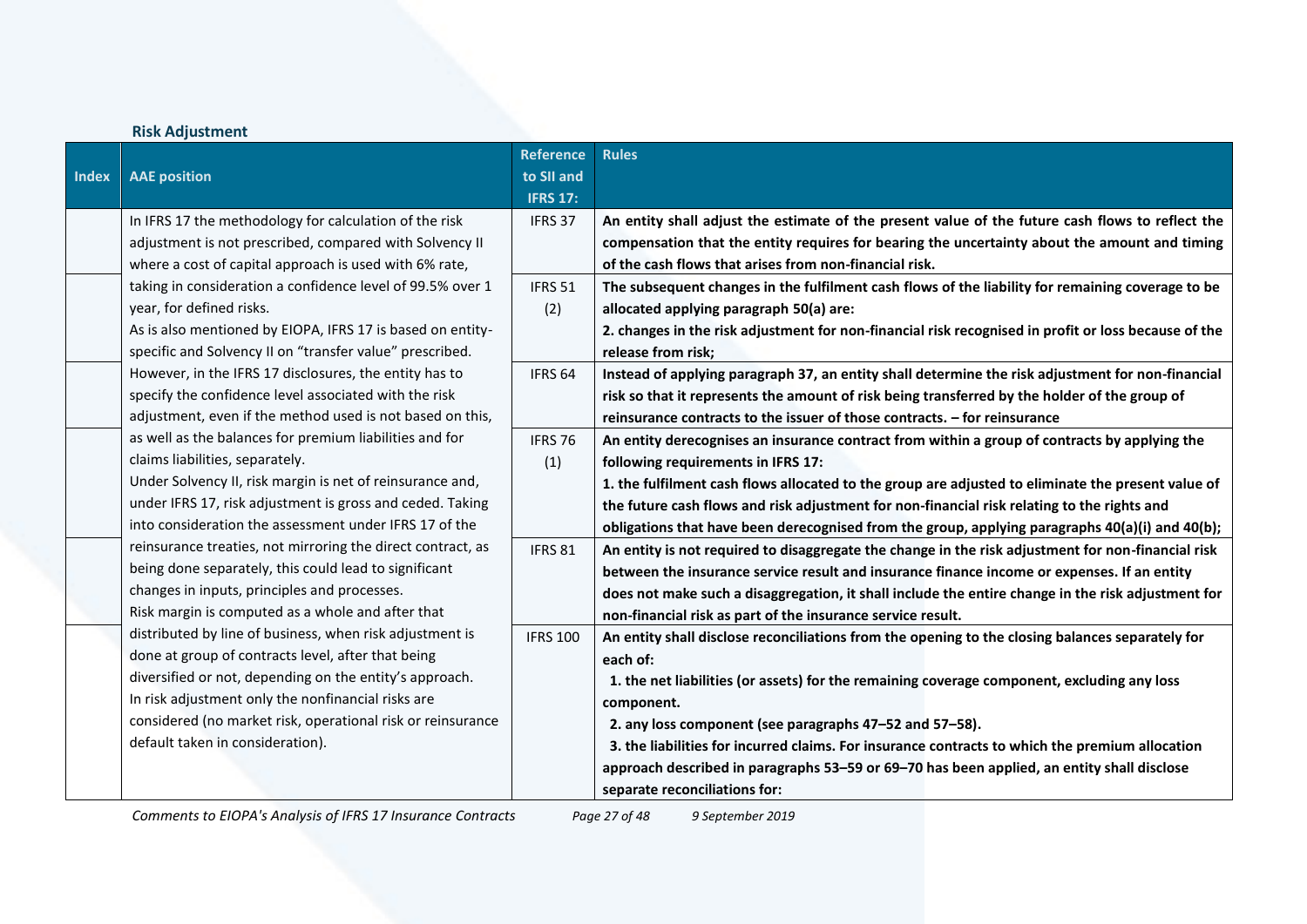|              |                     | <b>Reference</b> | <b>Rules</b>                                                                                     |
|--------------|---------------------|------------------|--------------------------------------------------------------------------------------------------|
| <b>Index</b> | <b>AAE</b> position | to SII and       |                                                                                                  |
|              |                     | <b>IFRS 17:</b>  |                                                                                                  |
|              |                     |                  | 1. the estimates of the present value of the future cash flows; and                              |
|              |                     |                  | 2. the risk adjustment for non-financial risk.                                                   |
|              |                     | <b>IFRS 101</b>  | For insurance contracts other than those to which the premium allocation approach described in   |
|              |                     |                  | paragraphs 53-59 or 69-70 has been applied, an entity shall also disclose reconciliations from   |
|              |                     |                  | the opening to the closing balances separately for each of:                                      |
|              |                     |                  | 1. the estimates of the present value of the future cash flows;                                  |
|              |                     |                  | 2. the risk adjustment for non-financial risk; and                                               |
|              |                     |                  | 3. the contractual service margin.                                                               |
|              |                     | <b>IFRS 104</b>  | An entity shall separately disclose in the reconciliations required in paragraph 101 each of the |
|              |                     | (2)              | following amounts related to insurance services, if applicable:                                  |
|              |                     |                  | 2. changes that relate to current service, ie:                                                   |
|              |                     |                  | 2. the change in the risk adjustment for non-financial risk that does not relate to future       |
|              |                     |                  | service or past service;                                                                         |
|              |                     | <b>IFRS 106</b>  | For insurance contracts issued other than those to which the premium allocation approach         |
|              |                     | (1)              | described in paragraphs 53-59 has been applied, an entity shall disclose an analysis of the      |
|              |                     |                  | insurance revenue recognized in the period comprising:                                           |
|              |                     |                  | 1. the amounts relating to the changes in the liability for remaining coverage as specified in   |
|              |                     |                  | paragraph B124, separately disclosing:                                                           |
|              |                     |                  | 2. the change in the risk adjustment for non-financial risk, as specified in paragraph           |
|              |                     |                  | B124(b);                                                                                         |
|              |                     | <b>IFRS 107</b>  | For insurance contracts other than those to which the premium allocation approach described in   |
|              |                     |                  | paragraphs 53-59 or 69-70 has been applied, an entity shall disclose the effect on the statement |
|              |                     |                  | of financial position separately for insurance contracts issued and reinsurance contracts held   |
|              |                     |                  | that are initially recognized in the period, showing their effect at initial recognition on:     |
|              |                     |                  | 1. the estimates of the present value of future cash outflows, showing separately the amount of  |
|              |                     |                  | the                                                                                              |
|              |                     |                  | insurance acquisition cash flows;                                                                |
|              |                     |                  | 2. the estimates of the present value of future cash inflows;                                    |

*Comments to EIOPA's Analysis of IFRS 17 Insurance Contracts Page 28 of 48 9 September 2019*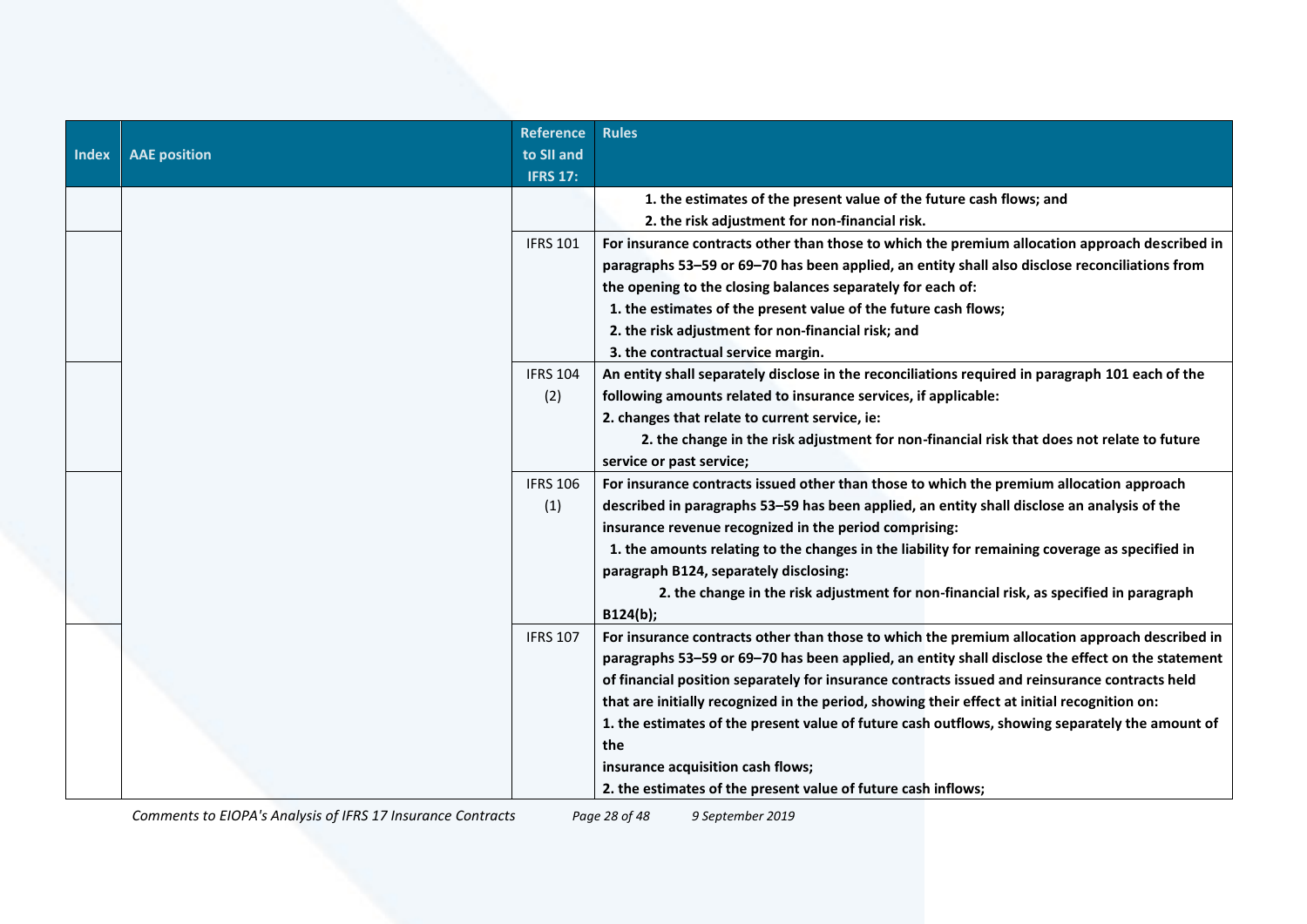|              |                     | <b>Reference</b> | <b>Rules</b>                                                                                          |
|--------------|---------------------|------------------|-------------------------------------------------------------------------------------------------------|
| <b>Index</b> | <b>AAE</b> position | to SII and       |                                                                                                       |
|              |                     | <b>IFRS 17:</b>  |                                                                                                       |
|              |                     |                  | 3. the risk adjustment for non-financial risk; and                                                    |
|              |                     |                  | 4. the contractual service margin.                                                                    |
|              |                     | <b>IFRS 117</b>  | An entity shall disclose the significant judgements and changes in judgements made in applying        |
|              |                     | (3)              | IFRS 17. Specifically, an entity shall disclose the inputs, assumptions and estimation techniques     |
|              |                     |                  | used, including:                                                                                      |
|              |                     |                  | 3. to the extent not covered in (a), the approach used:                                               |
|              |                     |                  | 2. to determine the risk adjustment for non-financial risk, including whether changes in              |
|              |                     |                  | the risk adjustment for non-financial risk are disaggregated into an insurance service component      |
|              |                     |                  | and an insurance finance component or are presented in full in the insurance service result;          |
|              |                     | <b>IFRS 119</b>  | An entity shall disclose the confidence level used to determine the risk adjustment for non-          |
|              |                     |                  | financial risk. If the entity uses a technique other than the confidence level technique for          |
|              |                     |                  | determining the risk adjustment for non-financial risk, it shall disclose the technique used and the  |
|              |                     |                  | confidence level corresponding to the results of that technique.                                      |
|              |                     | Appendix         |                                                                                                       |
|              |                     | A Defined        | The compensation an entity requires for bearing the uncertainty about the amount and timing of        |
|              |                     | terms            | the cash flows that arises from non-financial risk as the entity fulfils insurance contracts.         |
|              |                     | IFRS B86         | The risk adjustment for non-financial risk relates to risk arising from insurance contracts other     |
|              |                     |                  | than financial risk. Financial risk is included in the estimates of the future cash flows or the      |
|              |                     |                  | discount rate used to adjust the cash flows. The risks covered by the risk adjustment for non-        |
|              |                     |                  | financial risk are insurance risk and other non-financial risks such as lapse risk and expense risk   |
|              |                     |                  | (see paragraph B14).                                                                                  |
|              |                     | <b>IFRS B87</b>  | The risk adjustment for non-financial risk for insurance contracts measures the compensation          |
|              |                     |                  | that the entity would require to make the entity indifferent between:                                 |
|              |                     |                  | 1. fulfilling a liability that has a range of possible outcomes arising from non-financial risk; and  |
|              |                     |                  | 2. fulfilling a liability that will generate fixed cash flows with the same expected present value as |
|              |                     |                  | the insurance contracts.                                                                              |
|              |                     | IFRS B88         | Because the risk adjustment for non-financial risk reflects the compensation the entity would         |
|              |                     |                  | require for bearing the non-financial risk arising from the uncertain amount and timing of the        |

*Comments to EIOPA's Analysis of IFRS 17 Insurance Contracts Page 29 of 48 9 September 2019*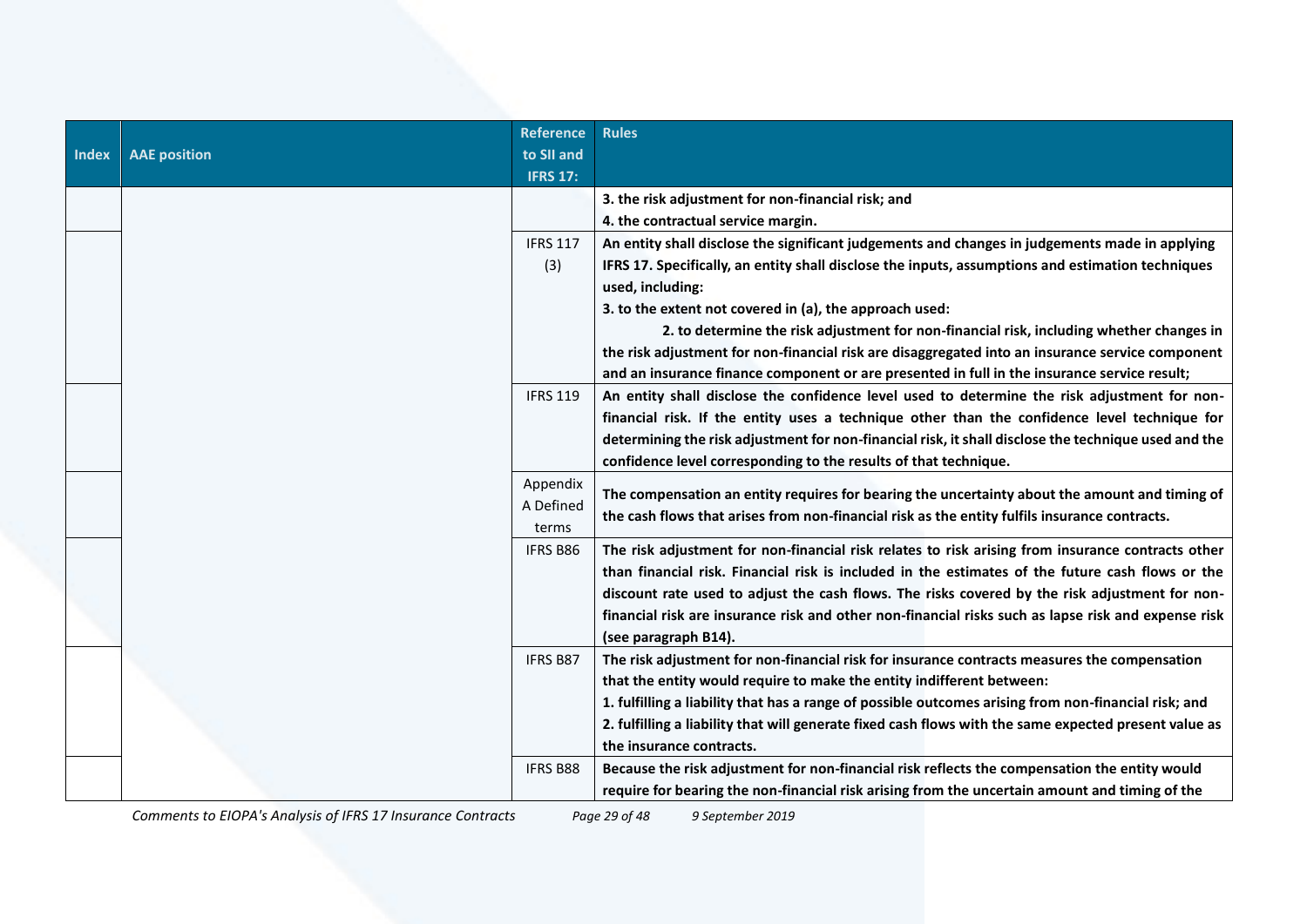|              |                     | <b>Reference</b> | <b>Rules</b>                                                                                         |
|--------------|---------------------|------------------|------------------------------------------------------------------------------------------------------|
| <b>Index</b> | <b>AAE</b> position | to SII and       |                                                                                                      |
|              |                     | <b>IFRS 17:</b>  |                                                                                                      |
|              |                     |                  | cash flows, the risk adjustment for non-financial risk also reflects:                                |
|              |                     |                  | 1. the degree of diversification benefit the entity includes when determining the compensation       |
|              |                     |                  | it requires for bearing that risk; and                                                               |
|              |                     |                  | 2. both favourable and unfavourable outcomes, in a way that reflects the entity's degree of risk     |
|              |                     |                  | aversion.                                                                                            |
|              |                     | <b>IFRS B89</b>  | The purpose of the risk adjustment for non-financial risk is to measure the effect of uncertainty    |
|              |                     |                  | in the cash flows that arise from insurance contracts, other than uncertainty arising from financial |
|              |                     |                  | risk. Consequently, the risk adjustment for non-financial risk shall reflect all non-financial risks |
|              |                     |                  | associated with the insurance contracts. It shall not reflect the risks that do not arise from the   |
|              |                     |                  | insurance contracts, such as generaloperational risk.                                                |
|              |                     | <b>IFRS B90</b>  | The risk adjustment for non-financial risk shall be included in the measurement in an explicit way.  |
|              |                     |                  | The risk adjustment for non-financial risk is conceptually separate from the estimates of future     |
|              |                     |                  | cash flows and the discount rates that adjust those cash flows. The entity shall not double-count    |
|              |                     |                  | the risk adjustment for nonfinancial risk by, for example, also including the risk adjustment for    |
|              |                     |                  | non-financial risk implicitly when determining the estimates of future cash flows or the discount    |
|              |                     |                  | rates. The discount rates that are disclosed to comply with paragraph 120 shall not include any      |
|              |                     |                  | implicit adjustments for non-financial risk.                                                         |
|              |                     | <b>IFRS B91</b>  | IFRS 17 does not specify the estimation technique(s) used to determine the risk adjustment for       |
|              |                     |                  | nonfinancial risk. However, to reflect the compensation the entity would require for bearing the     |
|              |                     |                  | non-financial risk, the risk adjustment for non-financial risk shall have the following              |
|              |                     |                  | characteristics:                                                                                     |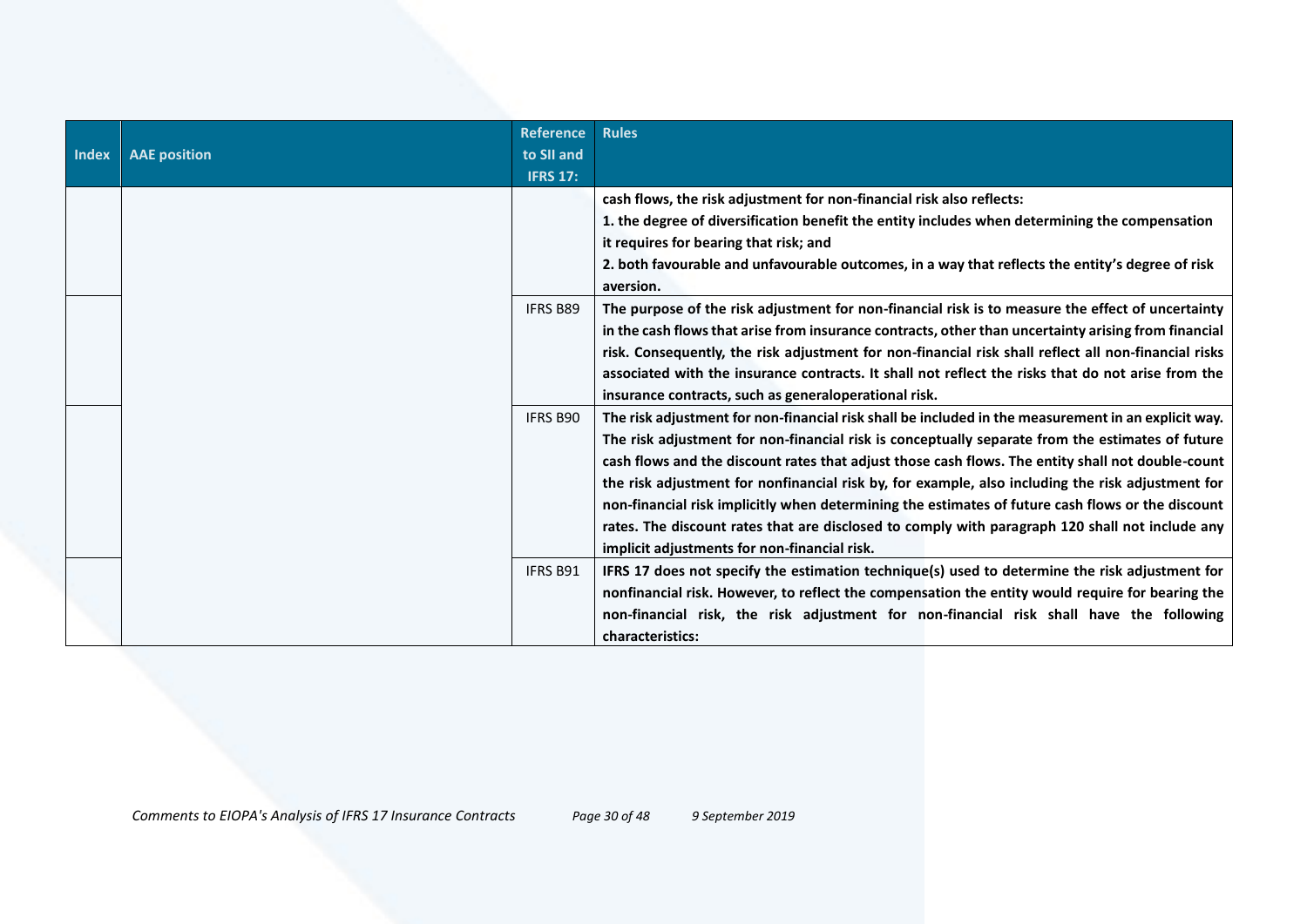| <b>Index</b> | <b>AAE</b> position | <b>Reference</b><br>to SII and | <b>Rules</b>                                                                                                                                                                      |
|--------------|---------------------|--------------------------------|-----------------------------------------------------------------------------------------------------------------------------------------------------------------------------------|
|              |                     | <b>IFRS 17:</b>                |                                                                                                                                                                                   |
|              |                     |                                | risks with low frequency and high severity will result in higher risk adjustments for<br>1.<br>non-financial risk than risks with high frequency and low severity;                |
|              |                     |                                | 2. for similar risks, contracts with a longer duration will result in higher risk adjustments<br>for non-financial risk than contracts with a shorter duration;                   |
|              |                     |                                | 3. risks with a wider probability distribution will result in higher risk adjustments for non-<br>financial risk than risks with a narrower distribution;                         |
|              |                     |                                | 4. the less that is known about the current estimate and its trend, the higher will be the<br>risk adjustment for non-financial risk; and                                         |
|              |                     |                                | 5. to the extent that emerging experience reduces uncertainty about the amount and<br>timing of cash flows, risk adjustments for non-financial risk will decrease and vice versa. |
|              |                     | IFRS B92                       | An entity shall apply judgement when determining an appropriate estimation technique for the                                                                                      |
|              |                     |                                | risk adjustment for non-financial risk. When applying that judgement, an entity shall also                                                                                        |
|              |                     |                                | consider whether the technique provides concise and informative disclosure so that users of                                                                                       |
|              |                     |                                | financial statements can benchmark the entity's performance against the performance of other                                                                                      |
|              |                     |                                | entities. Paragraph 119 requires an entity that uses                                                                                                                              |
|              |                     |                                | a technique other than the confidence level technique for determining the risk adjustment for                                                                                     |
|              |                     |                                | non-financial risk to disclose the technique used and the confidence level corresponding to the                                                                                   |
|              |                     |                                | results of that technique.                                                                                                                                                        |
|              |                     | <b>SII</b>                     | The risk margin shall be such as to ensure that the value of the technical provisions is equivalent                                                                               |
|              |                     | directive                      | to the amount that insurance and reinsurance undertakings would be expected to require in                                                                                         |
|              |                     | article 77                     | order to take over and meet the insurance and reinsurance obligations.                                                                                                            |
|              |                     | (3), (4),                      | Insurance and reinsurance undertakings shall value the best estimate and the risk margin                                                                                          |
|              |                     | (5)                            | separately.                                                                                                                                                                       |
|              |                     |                                | However, where future cash flows associated with insurance or reinsurance obligations can be                                                                                      |
|              |                     |                                | replicated reliably using financial instruments for which a reliable market value is observable,                                                                                  |
|              |                     |                                | the value of technical provisions associated with those future cash flows shall be determined on                                                                                  |
|              |                     |                                | the basis of the market value of those financial instruments. In this case, separate calculations of                                                                              |
|              |                     |                                | the best estimate and the risk margin shall not be required.                                                                                                                      |

*Comments to EIOPA's Analysis of IFRS 17 Insurance Contracts Page 31 of 48 9 September 2019*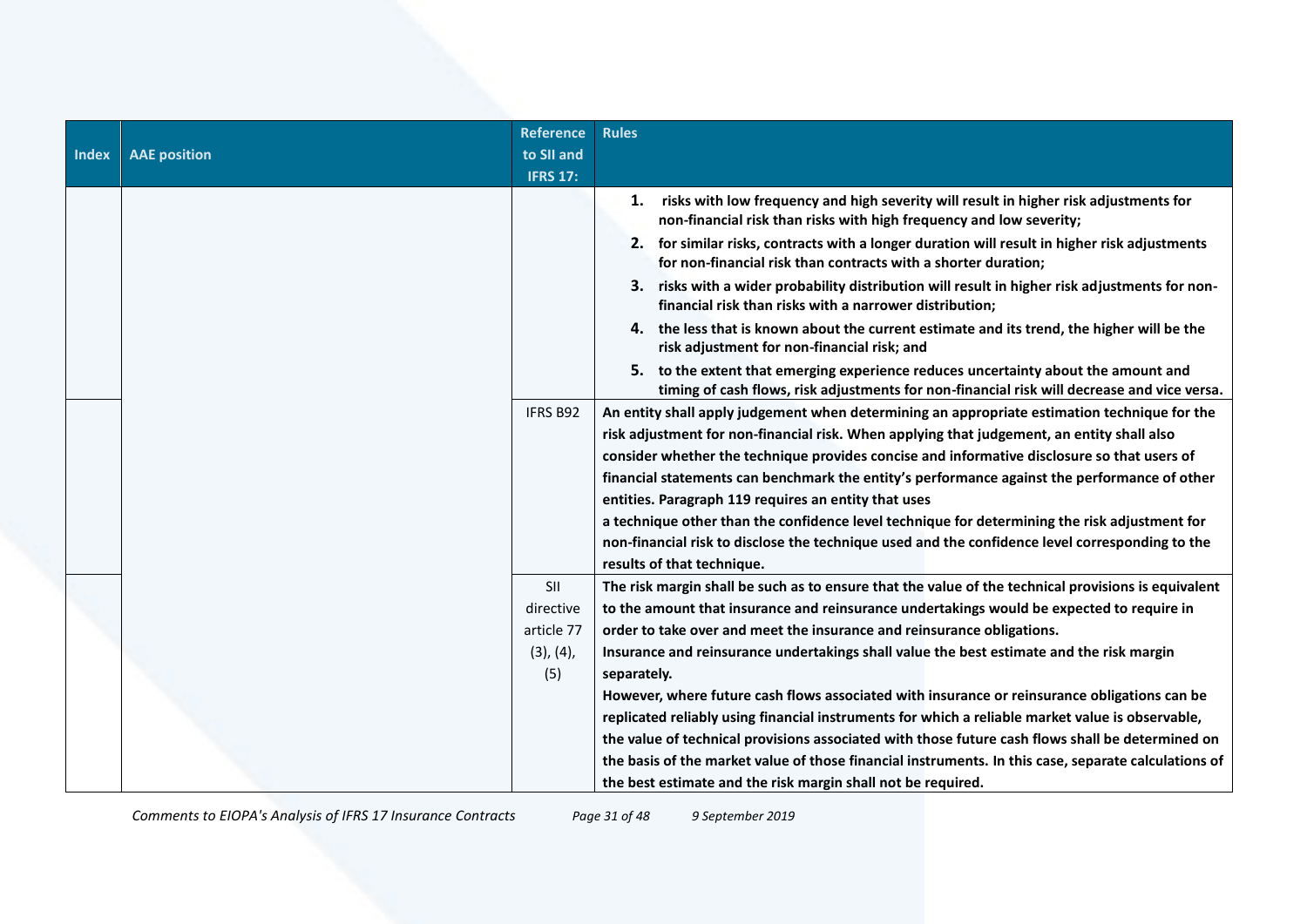|              |                     | <b>Reference</b> | <b>Rules</b>                                                                                                                                                                                  |
|--------------|---------------------|------------------|-----------------------------------------------------------------------------------------------------------------------------------------------------------------------------------------------|
| <b>Index</b> | <b>AAE</b> position | to SII and       |                                                                                                                                                                                               |
|              |                     | <b>IFRS 17:</b>  |                                                                                                                                                                                               |
|              |                     |                  | Where insurance and reinsurance undertakings value the best estimate and the risk margin<br>separately, the risk margin shall be calculated by determining the cost of providing an amount of |
|              |                     |                  |                                                                                                                                                                                               |
|              |                     |                  | eligible own funds equal to the Solvency Capital Requirement necessary to support the                                                                                                         |
|              |                     |                  | insurance and reinsurance obligations over the lifetime thereof.                                                                                                                              |
|              |                     |                  | The rate used in the determination of the cost of providing that amount of eligible own funds                                                                                                 |
|              |                     |                  | (Cost-of-Capital rate) shall be the same for all insurance and reinsurance undertakings and shall                                                                                             |
|              |                     |                  | be reviewed periodically.                                                                                                                                                                     |
|              |                     |                  | The Cost-of-Capital rate used shall be equal to the additional rate, above the relevant risk-free                                                                                             |
|              |                     |                  | interest rate, that an insurance or reinsurance undertaking would incur holding an amount of                                                                                                  |
|              |                     |                  | eligible own funds, as set out in Section 3, equal to the Solvency Capital Requirement necessary                                                                                              |
|              |                     |                  | to support insurance and reinsurance obligations over the lifetime of those obligations.                                                                                                      |
|              |                     | SII              | The Commission shall adopt implementing measures laying down the following:                                                                                                                   |
|              |                     | directive        | (c) the circumstances in which technical provisions shall be calculated as a whole, or as a sum of                                                                                            |
|              |                     | article 86       | a best estimate and a risk margin, and the methods to be used in the case where technical                                                                                                     |
|              |                     |                  | provisions are calculated as a whole;                                                                                                                                                         |
|              |                     |                  | (d) the methods and assumptions to be used in the calculation of the risk margin including the                                                                                                |
|              |                     |                  | determination of the amount of eligible own funds necessary to support the insurance and                                                                                                      |
|              |                     |                  | reinsurance obligations and the calibration of the Cost-of-Capital rate;                                                                                                                      |
|              |                     | SII              | The calculation of the risk margin should be based on the assumption that the whole portfolio of                                                                                              |
|              |                     | delegated        | insurance and reinsurance obligations is transferred to another insurance or reinsurance                                                                                                      |
|              |                     | act article      | undertaking. In particular, the calculation should take the diversification of the whole portfolio                                                                                            |
|              |                     | 18               | into account.                                                                                                                                                                                 |
|              |                     | SII              | The calculation of the risk margin should be based on a projection of the Solvency Capital                                                                                                    |
|              |                     | delegated        | Requirement that takes the risk mitigation of reinsurance contracts and special purpose vehicles                                                                                              |
|              |                     | act article      | into account. Separate calculations of the risk margin gross and net of reinsurance contracts and                                                                                             |
|              |                     | 19               | special purpose vehicles should not be stipulated.                                                                                                                                            |
|              |                     | <b>SII</b>       | The calculation of the risk margin of technical provisions at the level of the group in accordance                                                                                            |
|              |                     | delegated        | with method 1 (accounting consolidation-based method) should be based on the assumption that                                                                                                  |

*Comments to EIOPA's Analysis of IFRS 17 Insurance Contracts Page 32 of 48 9 September 2019*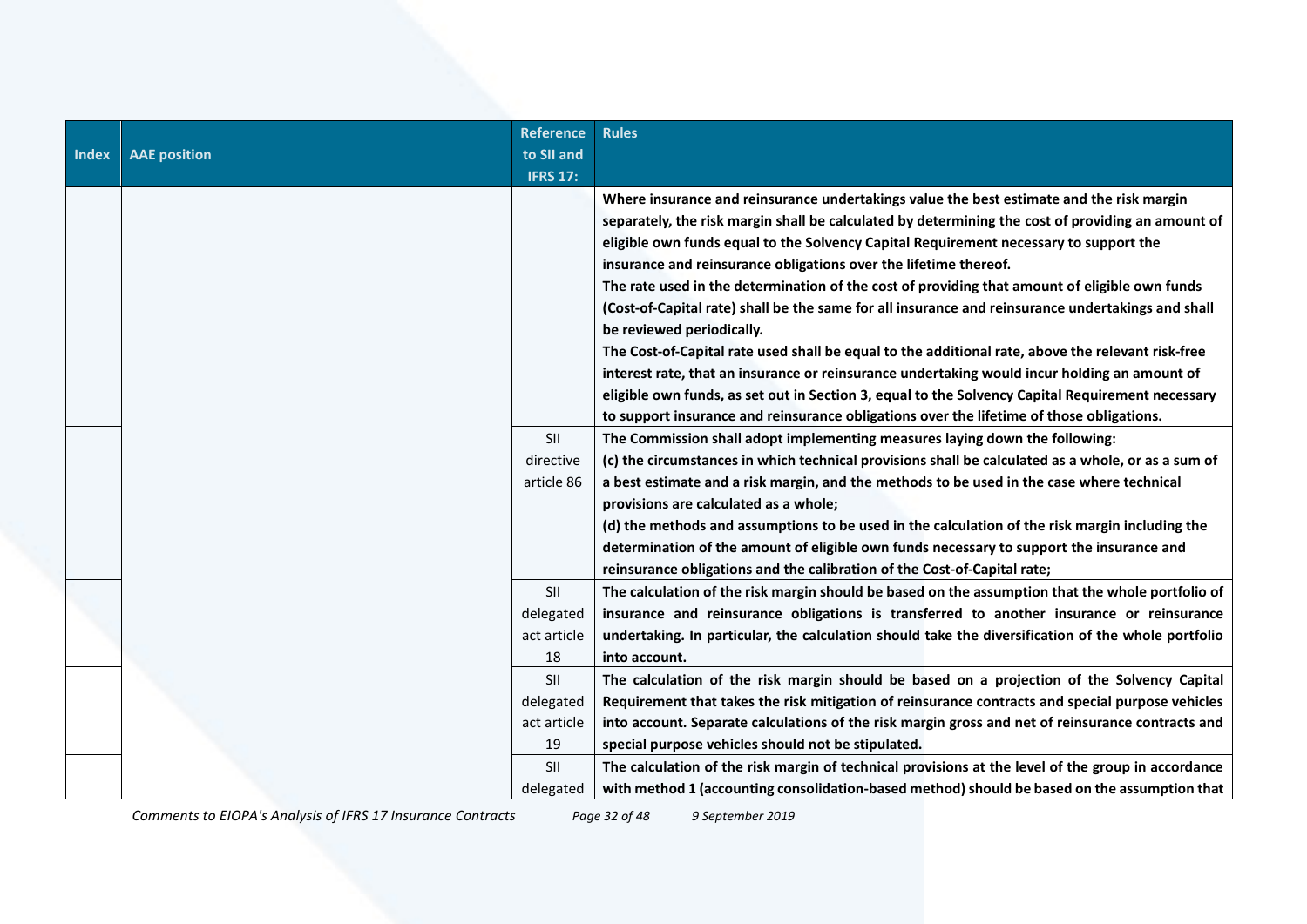| <b>Index</b> | <b>AAE</b> position | <b>Reference</b><br>to SII and | <b>Rules</b>                                                                                          |
|--------------|---------------------|--------------------------------|-------------------------------------------------------------------------------------------------------|
|              |                     | <b>IFRS 17:</b>                |                                                                                                       |
|              |                     | act article                    | the transfer of the group's insurance and reinsurance obligations is carried out separately for each  |
|              |                     | 130                            | insurance and reinsurance undertaking of the group and that the risk margin does not allow for        |
|              |                     |                                | the diversification between the risks of those undertakings. In relation to undertakings referred     |
|              |                     |                                | to in Article 73(2) and (5) of Directive 2009/138/EC, the calculation should be based on the          |
|              |                     |                                | assumption that the transfer of the portfolio insurance obligations for life and non-life activities  |
|              |                     |                                | is carried out separately.                                                                            |
|              |                     | SII                            | 1. The risk margin for the whole portfolio of insurance and reinsurance obligations shall be          |
|              |                     | delegated                      | calculated using the following formula:                                                               |
|              |                     | act article                    | RM=CoC * sum(SCR(t)/(1+r*(t+1))t+1), t >=0                                                            |
|              |                     | 37                             | where:                                                                                                |
|              |                     |                                | (a) CoC denotes the Cost-of-Capital rate;                                                             |
|              |                     |                                | (b) the sum covers all integers including zero;                                                       |
|              |                     |                                | (c) SCR(t) denotes the Solvency Capital Requirement referred to in Article 38(2) after t years;       |
|              |                     |                                | (d) $r(t + 1)$ denotes the basic risk-free interest rate for the maturity of $t + 1$ years.           |
|              |                     |                                | The basic risk-free interest rate $r(t + 1)$ shall be chosen in accordance with the currency used for |
|              |                     |                                | the financial statements of the insurance and reinsurance undertaking.                                |
|              |                     |                                | 2. Where insurance and reinsurance undertakings calculate their Solvency Capital Requirement          |
|              |                     |                                | using an approved internal model and determine that the model is appropriate to calculate the         |
|              |                     |                                | Solvency Capital Requirement referred to in Article 38(2) for each point in time over the lifetime    |
|              |                     |                                | of the insurance and reinsurance obligations, the insurance and reinsurance undertakings shall        |
|              |                     |                                | use the internal model to calculate the amounts SCR(t) referred to in paragraph 1.                    |
|              |                     |                                | 3. Insurance and reinsurance undertakings shall allocate the risk margin for the whole portfolio      |
|              |                     |                                | of insurance and reinsurance obligations to the lines of business referred to in Article 80 of        |
|              |                     |                                | Directive 2009/138/EC. The allocation shall adequately reflect the contributions of the lines of      |
|              |                     |                                | business to the Solvency Capital Requirement referred to in Article 38(2) over the lifetime of the    |
|              |                     |                                | whole portfolio of insurance and reinsurance obligations.                                             |
|              |                     | <b>SII</b>                     | 1. The calculation of the risk margin shall be based on all of the following assumptions:             |
|              |                     | delegated                      | (a) the whole portfolio of insurance and reinsurance obligations of the insurance or reinsurance      |

*Comments to EIOPA's Analysis of IFRS 17 Insurance Contracts Page 33 of 48 9 September 2019*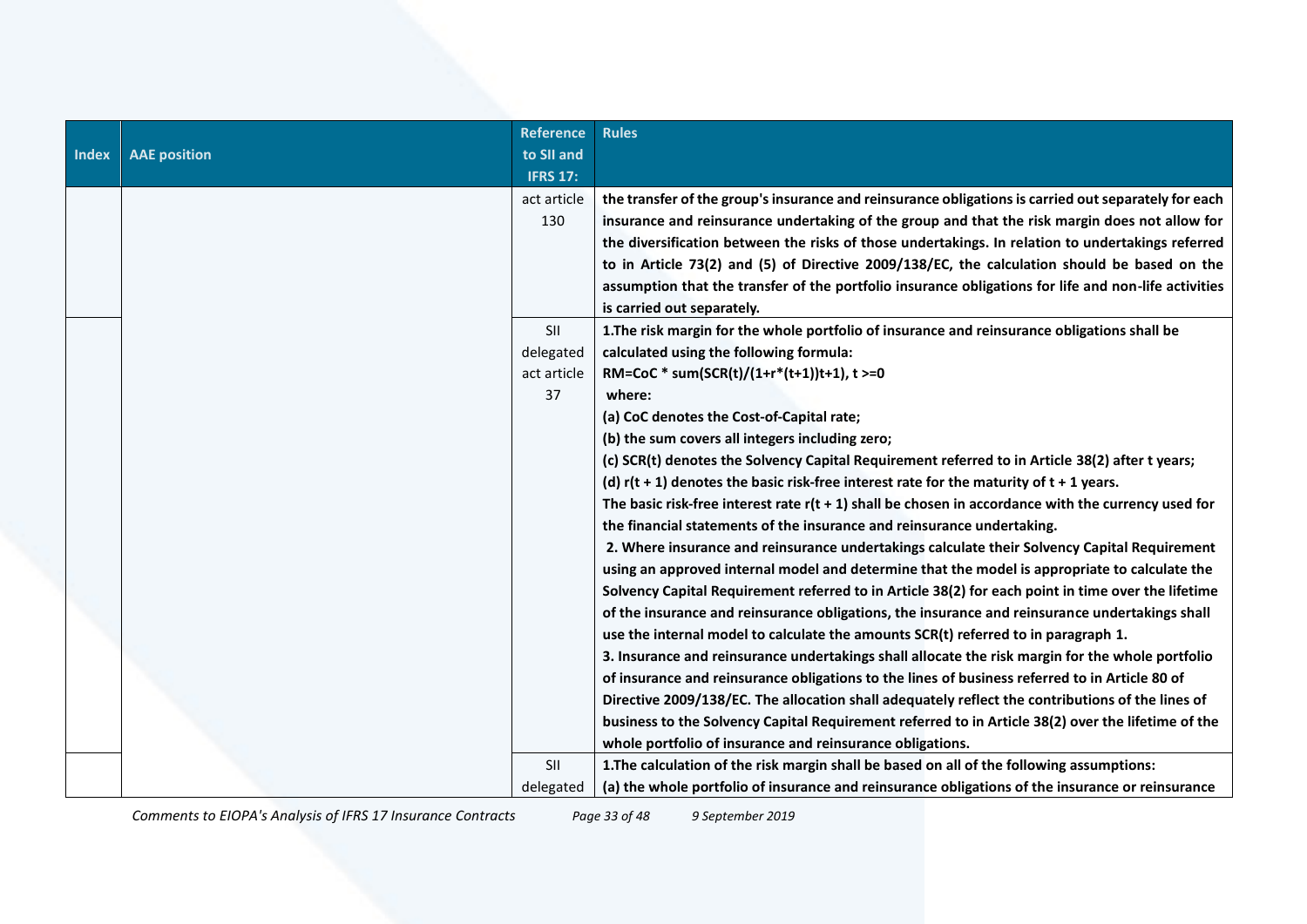|              |                     | <b>Reference</b> | <b>Rules</b>                                                                                                     |
|--------------|---------------------|------------------|------------------------------------------------------------------------------------------------------------------|
| <b>Index</b> | <b>AAE position</b> | to SII and       |                                                                                                                  |
|              |                     | <b>IFRS 17:</b>  |                                                                                                                  |
|              |                     | act article      | undertaking that calculates the risk margin (the original undertaking) is taken over by another                  |
|              |                     | 38               | insurance or reinsurance undertaking (the reference undertaking);                                                |
|              |                     |                  | (b) notwithstanding point (a), where the original undertaking simultaneously pursues both life                   |
|              |                     |                  | and non-life insurance activities according to Article 73(5) of Directive 2009/138/EC, the                       |
|              |                     |                  | portfolio of insurance obligations relating to life insurance activities and life reinsurance                    |
|              |                     |                  | obligations and the portfolio of insurance obligations relating to non-life insurance activities and             |
|              |                     |                  | non-life reinsurance obligations are taken over separately by two different reference<br>undertakings;           |
|              |                     |                  | (c) the transfer of insurance and reinsurance obligations includes any reinsurance contracts and                 |
|              |                     |                  | arrangements with special purpose vehicles relating to these obligations;                                        |
|              |                     |                  | (d) the reference undertaking does not have any insurance or reinsurance obligations or own                      |
|              |                     |                  | funds before the transfer takes place;                                                                           |
|              |                     |                  | (e) after the transfer, the reference undertaking does not assume any new insurance or                           |
|              |                     |                  | reinsurance obligations;                                                                                         |
|              |                     |                  | (f) after the transfer, the reference undertaking raises eligible own funds equal to the Solvency                |
|              |                     |                  | Capital Requirement necessary to support the insurance and reinsurance obligations over the<br>lifetime thereof; |
|              |                     |                  | (g) after the transfer, the reference undertaking has assets which amount to the sum of its                      |
|              |                     |                  | Solvency Capital Requirement and of the technical provisions net of the amounts recoverable                      |
|              |                     |                  | from reinsurance contracts and special purpose vehicles;                                                         |
|              |                     |                  | (h) the assets are selected in such a way that they minimise the Solvency Capital Requirement                    |
|              |                     |                  | for market risk that the reference undertaking is exposed to;                                                    |
|              |                     |                  | (i) the Solvency Capital Requirement of the reference undertaking captures all of the following                  |
|              |                     |                  | risks:                                                                                                           |
|              |                     |                  | (i) underwriting risk with respect to the transferred business,                                                  |
|              |                     |                  | (ii) where it is material, the market risk referred to in point (h), other than interest rate risk,              |
|              |                     |                  | (iii) credit risk with respect to reinsurance contracts, arrangements with special purpose                       |
|              |                     |                  | vehicles, intermediaries, policyholders and any other material exposures which are closely                       |

*Comments to EIOPA's Analysis of IFRS 17 Insurance Contracts Page 34 of 48 9 September 2019*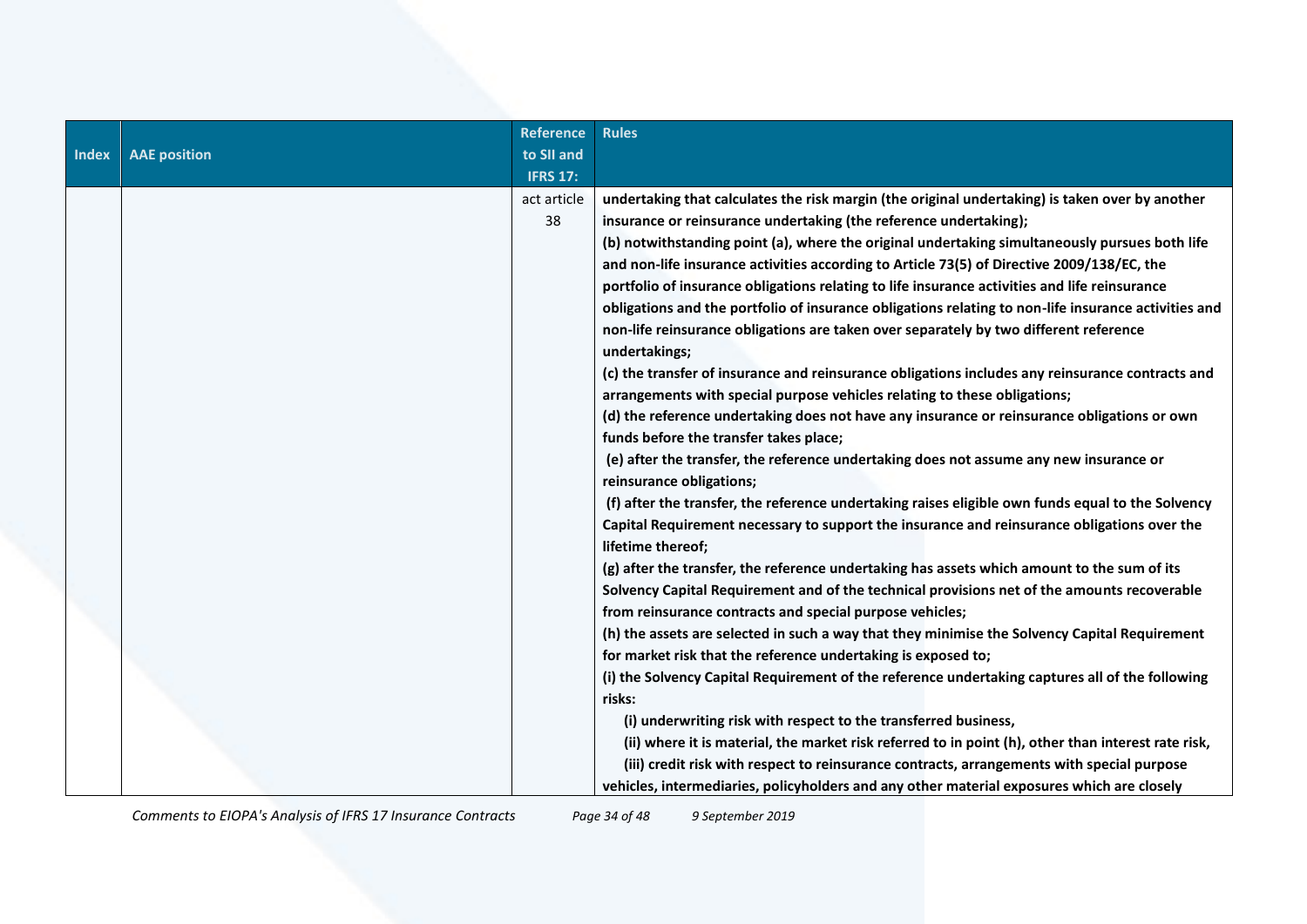|              |                     | <b>Reference</b> | <b>Rules</b>                                                                                         |
|--------------|---------------------|------------------|------------------------------------------------------------------------------------------------------|
| <b>Index</b> | <b>AAE</b> position | to SII and       |                                                                                                      |
|              |                     | <b>IFRS 17:</b>  |                                                                                                      |
|              |                     |                  | related to the insurance and reinsurance obligations,                                                |
|              |                     |                  | (iv) operational risk;                                                                               |
|              |                     |                  | (j) the loss-absorbing capacity of technical provisions, referred to in Article 108 of Directive     |
|              |                     |                  | 2009/138/EC, in the reference undertaking corresponds for each risk to the loss-absorbing            |
|              |                     |                  | capacity of technical provisions in the original undertaking;                                        |
|              |                     |                  | (k) there is no loss-absorbing capacity of deferred taxes as referred to in Article 108 of Directive |
|              |                     |                  | 2009/138/EC for the reference undertaking;                                                           |
|              |                     |                  | (I) the reference undertaking will, subject to points (e) and (f), adopt future management actions   |
|              |                     |                  | that are consistent with the assumed future management actions, as referred to in Article 23, of     |
|              |                     |                  | the original undertaking.                                                                            |
|              |                     |                  | 2. Over the lifetime of the insurance and reinsurance obligations, the Solvency Capital              |
|              |                     |                  | Requirement necessary to support the insurance and reinsurance obligations referred to in the        |
|              |                     |                  | first subparagraph of Article 77(5) of Directive 2009/138/EC shall be assumed to be equal to the     |
|              |                     |                  | Solvency Capital Requirement of the reference undertaking under the assumptions set out in           |
|              |                     |                  | paragraph 1.                                                                                         |
|              |                     |                  | 3. For the purposes of point (i) of paragraph 1, a risk shall be considered to be material where     |
|              |                     |                  | its impact on the calculation of the risk margin could influence the decision-making or the          |
|              |                     |                  | judgment of the users of that information, including supervisory authorities.                        |
|              |                     | SII              |                                                                                                      |
|              |                     | delegated        | The Cost-of-Capital rate referred to in Article 77(5) of Directive 2009/138/EC shall be assumed to   |
|              |                     | act article      | be equal to 6%.                                                                                      |
|              |                     | 39               |                                                                                                      |
|              |                     | SII              | Without prejudice to Article 56, insurance and reinsurance undertakings may use simplified           |
|              |                     | delegated        | methods when they calculate the risk margin, including one or more of the following: (a) methods     |
|              |                     | act article      | which use approximations of the amounts denoted by the terms SCR(t) referred to in Article 37(1);    |
|              |                     | 58               | (b) methods which approximate the discounted sum of the amounts denoted by the terms SCR(t)          |
|              |                     |                  | as referred to in Article 37(1) without calculating each of those amounts separately.                |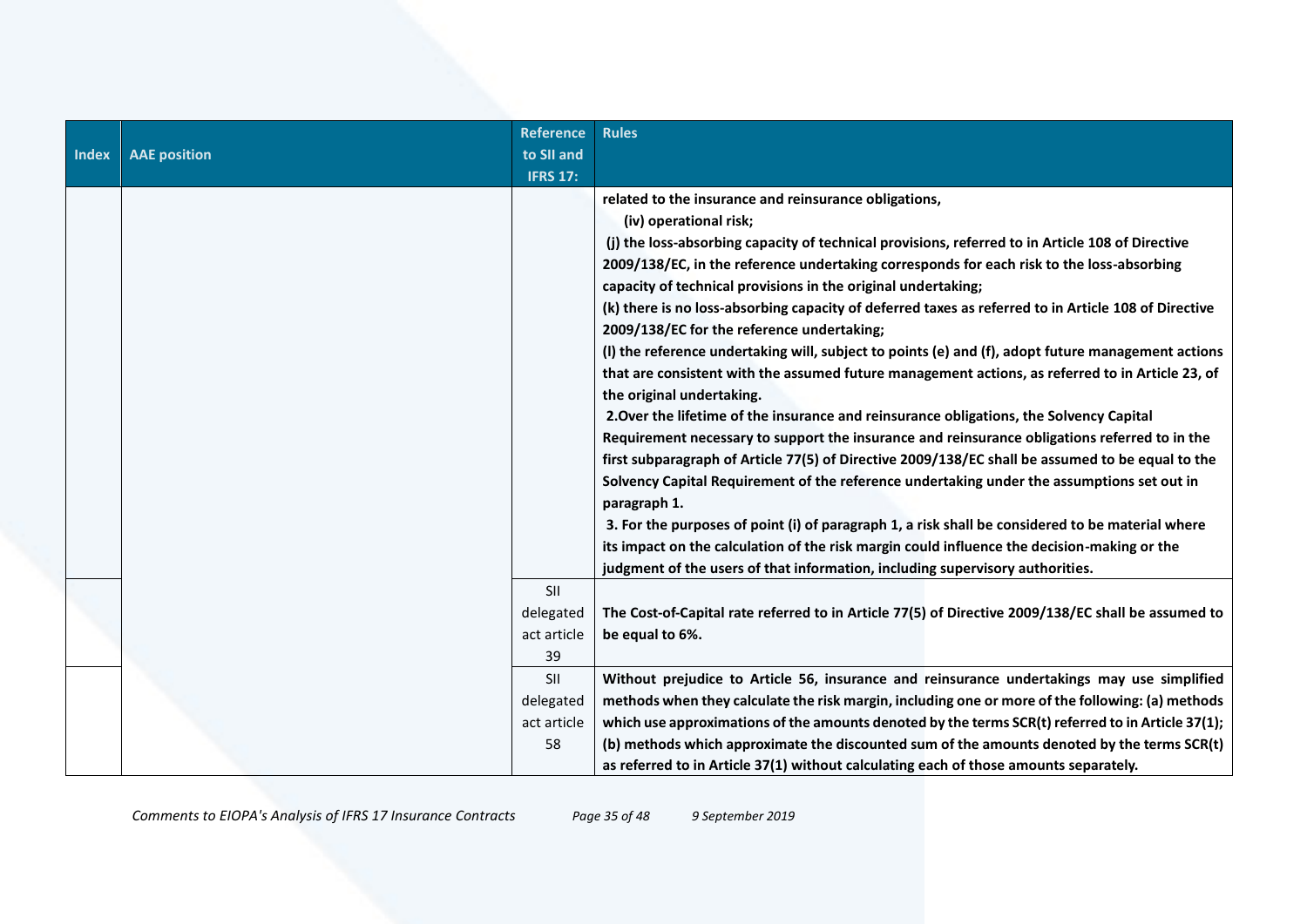| Without prejudice to Article 56, insurance and reinsurance undertakings may derive the risk                                                                                                                                                                                                                                                                                                                                                                                                                                                                                                                                                                                                                                                                                                                                                                                                                                                                                                                                                                                                                                                                                                                                                                                                                                                                                                                                                                                                                                                                                                                                                                                                                                                                                                                                                                                                                                                                                                                                                                                                                                                                                                                                                                                                                                                                                                  |
|----------------------------------------------------------------------------------------------------------------------------------------------------------------------------------------------------------------------------------------------------------------------------------------------------------------------------------------------------------------------------------------------------------------------------------------------------------------------------------------------------------------------------------------------------------------------------------------------------------------------------------------------------------------------------------------------------------------------------------------------------------------------------------------------------------------------------------------------------------------------------------------------------------------------------------------------------------------------------------------------------------------------------------------------------------------------------------------------------------------------------------------------------------------------------------------------------------------------------------------------------------------------------------------------------------------------------------------------------------------------------------------------------------------------------------------------------------------------------------------------------------------------------------------------------------------------------------------------------------------------------------------------------------------------------------------------------------------------------------------------------------------------------------------------------------------------------------------------------------------------------------------------------------------------------------------------------------------------------------------------------------------------------------------------------------------------------------------------------------------------------------------------------------------------------------------------------------------------------------------------------------------------------------------------------------------------------------------------------------------------------------------------|
| margin for calculations that need to be performed quarterly from the result of an earlier                                                                                                                                                                                                                                                                                                                                                                                                                                                                                                                                                                                                                                                                                                                                                                                                                                                                                                                                                                                                                                                                                                                                                                                                                                                                                                                                                                                                                                                                                                                                                                                                                                                                                                                                                                                                                                                                                                                                                                                                                                                                                                                                                                                                                                                                                                    |
| calculation of the risk margin without an explicit calculation of the formula referred to in Article                                                                                                                                                                                                                                                                                                                                                                                                                                                                                                                                                                                                                                                                                                                                                                                                                                                                                                                                                                                                                                                                                                                                                                                                                                                                                                                                                                                                                                                                                                                                                                                                                                                                                                                                                                                                                                                                                                                                                                                                                                                                                                                                                                                                                                                                                         |
| 37(1).                                                                                                                                                                                                                                                                                                                                                                                                                                                                                                                                                                                                                                                                                                                                                                                                                                                                                                                                                                                                                                                                                                                                                                                                                                                                                                                                                                                                                                                                                                                                                                                                                                                                                                                                                                                                                                                                                                                                                                                                                                                                                                                                                                                                                                                                                                                                                                                       |
| 1.109. Insurance and reinsurance undertakings should assess whether a full projection of all future<br>Solvency Capital Requirements is necessary in order to reflect the nature, scale and complexity of<br>the risks underlying the reference undertaking's insurance and reinsurance obligations in a<br>proportionate manner. In such case, undertakings should carry out these calculations. Otherwise,<br>alternative methods may be used to calculate the risk margin, ensuring that the method chosen is<br>adequate to capture the risk profile of the undertaking.<br>1.110. Where simplified methodologies are used to calculate the best estimate, the undertakings<br>should assess the consequent impact that the use of such methodologies may have on the<br>methods available to calculate the risk margin, including the use of any simplified methods for<br>projecting the future SCRs.<br>1.111. Guideline 62 - Hierarchy of methods for the calculation of the risk margin<br>1.112. When deciding which level of the hierarchy set out below is most appropriate, insurance<br>and reinsurance undertakings should ensure that the complexity of the calculations does not go<br>beyond what is necessary in order to reflect the nature, scale and complexity of the risks<br>underlying the reference undertaking's insurance and reinsurance obligations in a proportionate<br>manner.<br>1.113. Undertakings should apply the hierarchy of methods consistently with the framework set<br>out when defining the proportionality principle and the necessity of assessing risks properly.<br>1.114. Insurance and reinsurance undertakings should use the following hierarchy as a decision<br>making basis regarding the methods to be used for projecting future Solvency Capital<br>Requirements:<br>Method 1) To approximate the individual risks or sub-risks within some or all modules and sub-<br>modules to be used for the calculation of future Solvency Capital Requirements as referred to in<br>Article 58(a) of Commission Delegated Regulation 2015/35.<br>Method 2) To approximate the whole Solvency Capital Requirement for each future year as<br>referred in Article 58 (a) of Commission Delegated Regulation 2015/35, inter alia by using the ratio<br>of the best estimate at that future year to the best estimate at the valuation date. |
|                                                                                                                                                                                                                                                                                                                                                                                                                                                                                                                                                                                                                                                                                                                                                                                                                                                                                                                                                                                                                                                                                                                                                                                                                                                                                                                                                                                                                                                                                                                                                                                                                                                                                                                                                                                                                                                                                                                                                                                                                                                                                                                                                                                                                                                                                                                                                                                              |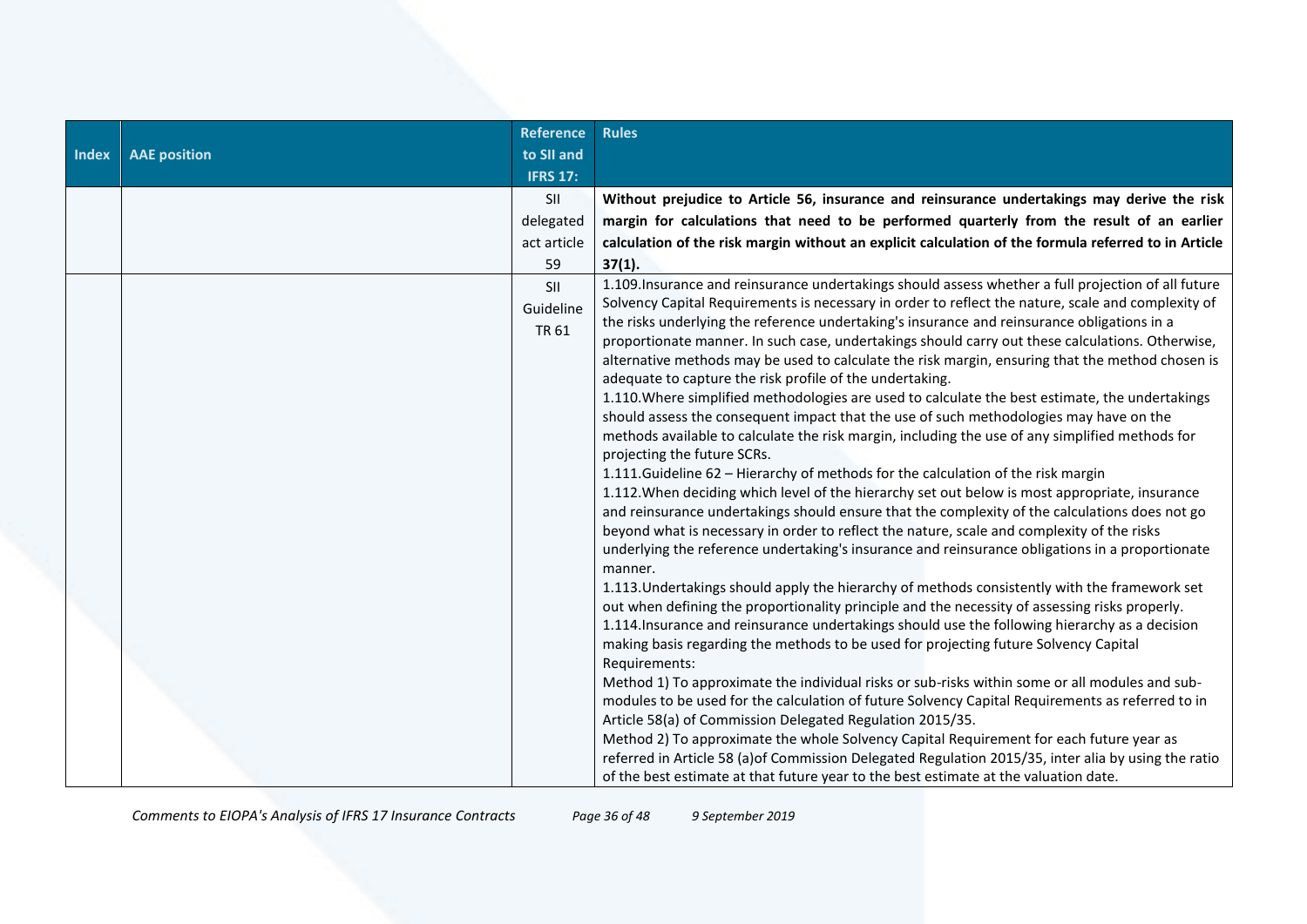|              |                     | <b>Reference</b> | <b>Rules</b>                                                                                                                                                                     |
|--------------|---------------------|------------------|----------------------------------------------------------------------------------------------------------------------------------------------------------------------------------|
| <b>Index</b> | <b>AAE</b> position | to SII and       |                                                                                                                                                                                  |
|              |                     | <b>IFRS 17:</b>  |                                                                                                                                                                                  |
|              |                     |                  | This method is not appropriate when negative best estimate values exist at valuation date or                                                                                     |
|              |                     |                  | subsequent dates.                                                                                                                                                                |
|              |                     |                  | This method takes into account the maturity and the run-off pattern of the obligations net of                                                                                    |
|              |                     |                  | reinsurance. Consequently, some considerations should be given regarding the manner in which                                                                                     |
|              |                     |                  | the best estimate of technical provisions net of reinsurance has been calculated. Further                                                                                        |
|              |                     |                  | consideration should be given as well as to whether the assumptions regarding the risk profile of                                                                                |
|              |                     |                  | the undertaking can be considered unchanged over time. This includes:<br>(a) For all underwriting risks, to consider if the composition of the sub-risks in underwriting risk is |
|              |                     |                  | the same;                                                                                                                                                                        |
|              |                     |                  | (b) For counterparty default risk, to consider if the average credit standing of reinsurers and                                                                                  |
|              |                     |                  | special purpose vehicles is the same;                                                                                                                                            |
|              |                     |                  | (c) For market risk, to consider if the material market risk in relation to the net best estimate is the                                                                         |
|              |                     |                  | same;                                                                                                                                                                            |
|              |                     |                  | (d) For operational risk, to consider if the proportion of reinsurers' and special purpose vehicles                                                                              |
|              |                     |                  | share of the obligations is the same;                                                                                                                                            |
|              |                     |                  | (e) For adjustment, to consider if the loss absorbing capacity of the technical provisions in relation                                                                           |
|              |                     |                  | to the net best estimate is the same.                                                                                                                                            |
|              |                     |                  | If some or all of these assumptions do not hold, the undertaking should carry out at least a                                                                                     |
|              |                     |                  | qualitative assessment of how material the deviation from the assumptions is. If the impact of the                                                                               |
|              |                     |                  | deviation is not material compared to the risk margin as a whole, then this method can be used.                                                                                  |
|              |                     |                  | Otherwise the undertaking should either adjust the formula appropriately or be encouraged to<br>use a more sophisticated method.                                                 |
|              |                     |                  | Method 3) To approximate the discounted sum of all future Solvency Capital Requirements in a                                                                                     |
|              |                     |                  | single step without approximating the Solvency Capital Requirements for each future year                                                                                         |
|              |                     |                  | separately as referred in Article 58 (b) of Commission Delegated Regulation 2015/35, inter alia by                                                                               |
|              |                     |                  | using the modified duration of the insurance liabilities as a proportionality factor.                                                                                            |
|              |                     |                  | When deciding on the application of a method based on the modified duration of the insurance                                                                                     |
|              |                     |                  | liabilities, attention should be paid to the value of modified duration to avoid meaningless results                                                                             |
|              |                     |                  | for the Risk Margin.                                                                                                                                                             |
|              |                     |                  | This method takes into account the maturity and the run-off pattern of the obligations net of                                                                                    |
|              |                     |                  | reinsurance. Consequently, some considerations should be given regarding the manner in which                                                                                     |
|              |                     |                  | the best estimate of technical provisions net of reinsurance has been calculated. Further                                                                                        |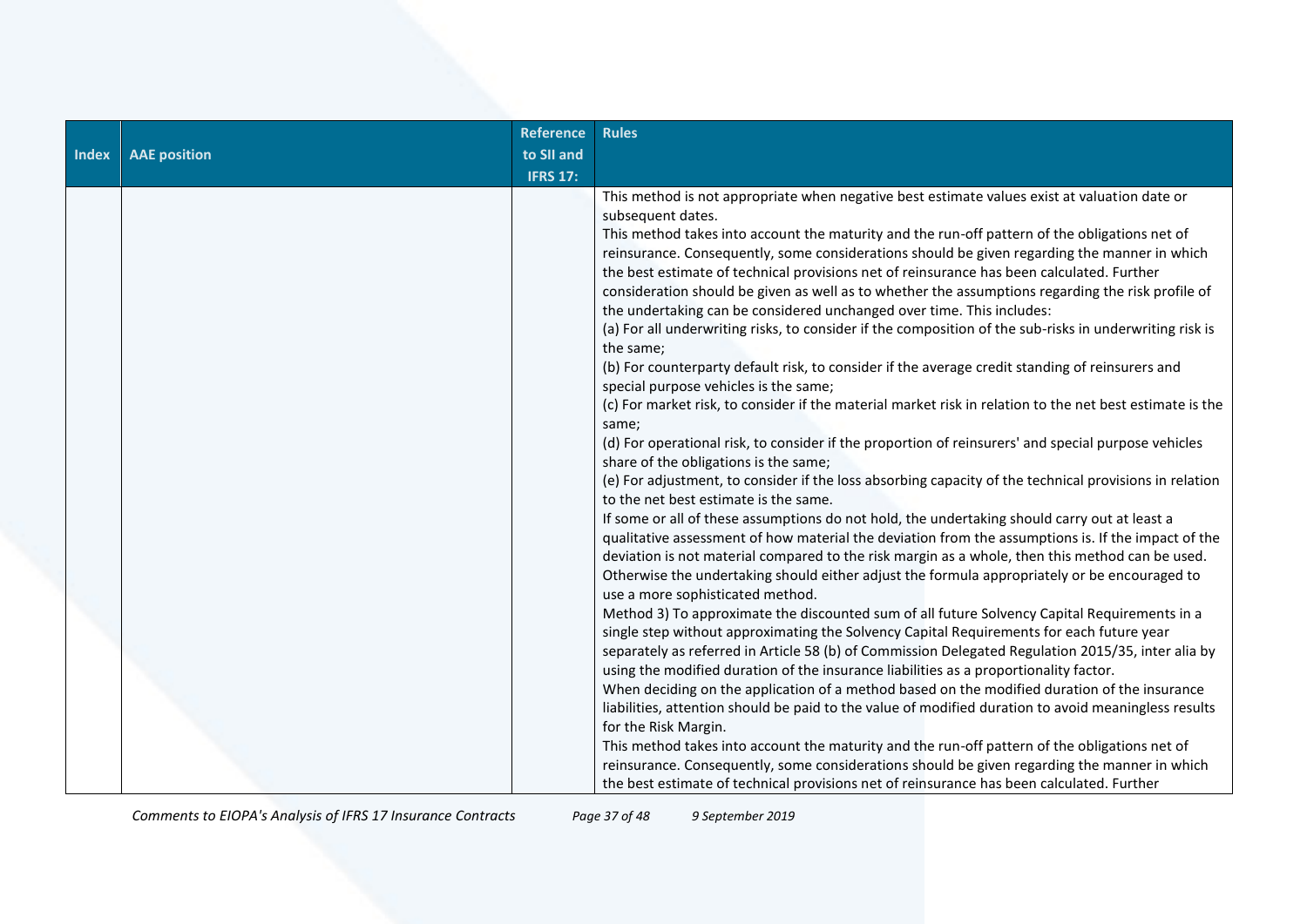| <b>Index</b> | <b>AAE</b> position | <b>Reference</b><br>to SII and | <b>Rules</b>                                                                                                                                                                                                                                                                                                                                                                                                                                                                                                                                                                                                                                                                                                                                                                                                                                                                                                                                                                                                                                                                                                                                                                                                                                                                                                                                                                                                                                                                                                                                                                                                                                                                                                                                                                           |
|--------------|---------------------|--------------------------------|----------------------------------------------------------------------------------------------------------------------------------------------------------------------------------------------------------------------------------------------------------------------------------------------------------------------------------------------------------------------------------------------------------------------------------------------------------------------------------------------------------------------------------------------------------------------------------------------------------------------------------------------------------------------------------------------------------------------------------------------------------------------------------------------------------------------------------------------------------------------------------------------------------------------------------------------------------------------------------------------------------------------------------------------------------------------------------------------------------------------------------------------------------------------------------------------------------------------------------------------------------------------------------------------------------------------------------------------------------------------------------------------------------------------------------------------------------------------------------------------------------------------------------------------------------------------------------------------------------------------------------------------------------------------------------------------------------------------------------------------------------------------------------------|
|              |                     | <b>IFRS 17:</b>                |                                                                                                                                                                                                                                                                                                                                                                                                                                                                                                                                                                                                                                                                                                                                                                                                                                                                                                                                                                                                                                                                                                                                                                                                                                                                                                                                                                                                                                                                                                                                                                                                                                                                                                                                                                                        |
|              |                     |                                | consideration should be given as to whether the assumptions regarding the risk profile of the<br>undertaking can be considered unchanged over time. This includes:<br>(a) For basic SCR, to consider if the composition and the proportions of the risks and sub-risks do<br>not change over the years;<br>(b) For counterparty default risk, to consider if the average credit standing of reinsurers and SPVs<br>remains the same over the years;<br>(c) For operational risk and counterparty default risk, to consider if the modified duration is the<br>same for obligations net and gross of reinsurance;<br>(d) To consider if the material market risk in relation to the net best estimate remains the same<br>over the years;<br>(e) For adjustment, to consider if the loss absorbing capacity of the technical provisions in relation<br>to the net best estimate remains the same over the years.<br>An undertaking that intends to use this method should consider to what extend these<br>assumptions are fulfilled. If some or all of these assumptions do not hold, the undertaking should<br>carry out at least a qualitative assessment of how material the deviation from the assumptions is.<br>If the impact of the deviation is not material compared to the risk margin as a whole, then the<br>simplification can be used.<br>Otherwise the undertaking should either adjust the formula appropriately or be encouraged to<br>use a more sophisticated method.<br>Method 4) To approximate the risk margin by calculating it as a percentage of the best estimate.<br>According to this method, the risk margin should be calculated as a percentage of the best<br>estimate technical provisions net of reinsurance at valuation date. When deciding on the |
|              |                     |                                | percentage to be used for a given line of business, the undertaking should take into account that<br>this percentage is likely to increase if the modified duration of the insurance liabilities - or some<br>other measure of the run-off pattern of these liabilities - increases.                                                                                                                                                                                                                                                                                                                                                                                                                                                                                                                                                                                                                                                                                                                                                                                                                                                                                                                                                                                                                                                                                                                                                                                                                                                                                                                                                                                                                                                                                                   |
|              |                     |                                | Undertakings should give due consideration to the very simplistic nature of this approach; it<br>should be used only where it has been demonstrated that none of the more sophisticated risk<br>margin approaches in the above hierarchy can be applied.                                                                                                                                                                                                                                                                                                                                                                                                                                                                                                                                                                                                                                                                                                                                                                                                                                                                                                                                                                                                                                                                                                                                                                                                                                                                                                                                                                                                                                                                                                                               |
|              |                     |                                | When undertakings rely on this method for the calculation of the risk margin, they will need to<br>justify and document the rationale for the percentages used by line of business. This justification<br>and rationale should consider any specific characteristics of the portfolios being assessed.<br>Undertakings should not use this method when negative best estimate values exist.                                                                                                                                                                                                                                                                                                                                                                                                                                                                                                                                                                                                                                                                                                                                                                                                                                                                                                                                                                                                                                                                                                                                                                                                                                                                                                                                                                                            |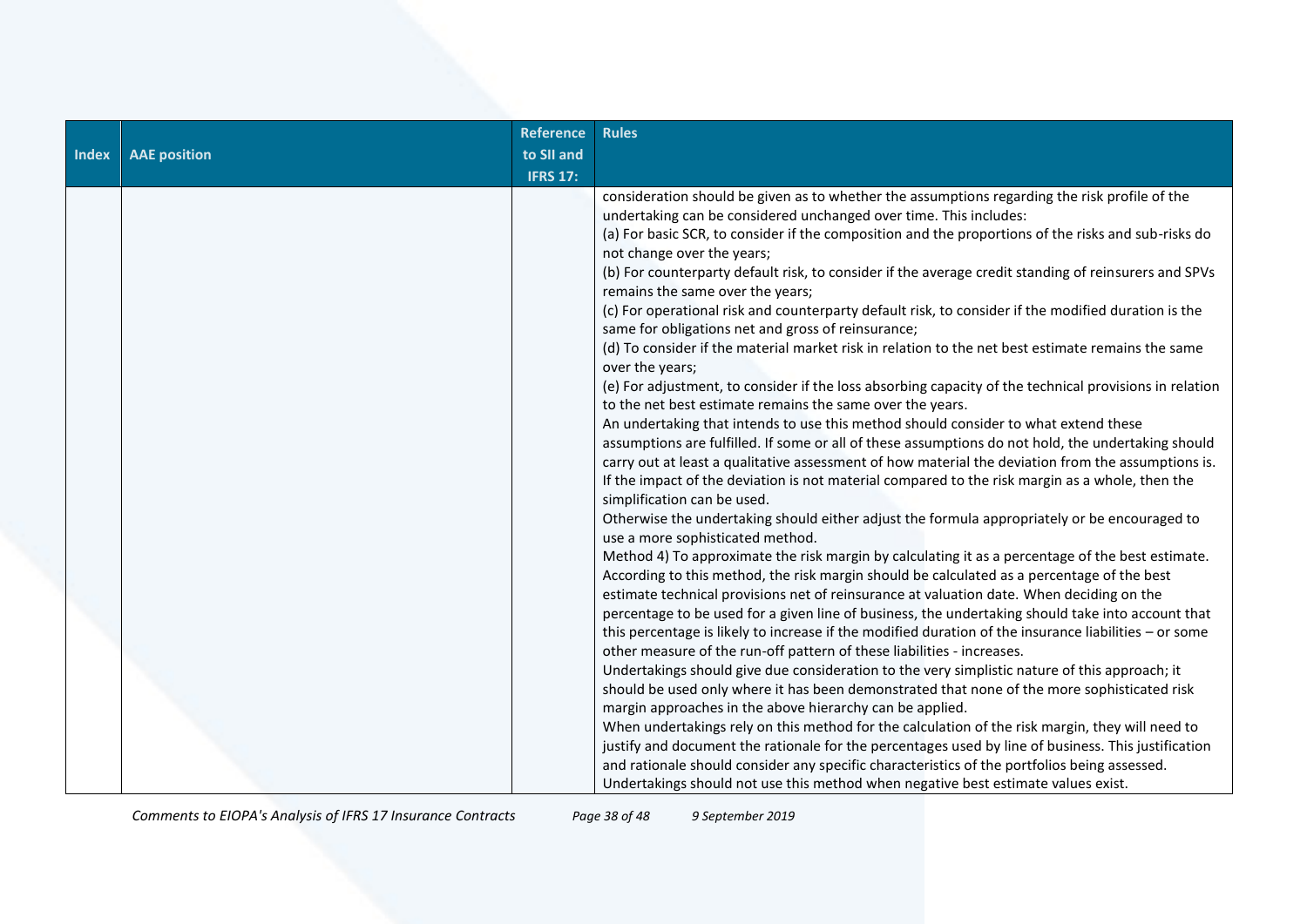| <b>Index</b> | <b>AAE</b> position | <b>Reference</b><br>to SII and<br><b>IFRS 17:</b> | <b>Rules</b>                                                                                                                                                                                                                                                                                                                                                                                                                                                                                                                                                                                                                                                                                                                                                                                                                                                            |
|--------------|---------------------|---------------------------------------------------|-------------------------------------------------------------------------------------------------------------------------------------------------------------------------------------------------------------------------------------------------------------------------------------------------------------------------------------------------------------------------------------------------------------------------------------------------------------------------------------------------------------------------------------------------------------------------------------------------------------------------------------------------------------------------------------------------------------------------------------------------------------------------------------------------------------------------------------------------------------------------|
|              |                     | <b>SII</b><br>Guideline<br>TR 63                  | 1.115. Without prejudice to the proportionality assessment and the provisions in Article 58 of<br>Commission Delegated Regulation 2015/35, insurance and reinsurance undertakings may use the<br>simplifications defined in Technical Annex IV when applying the hierarchy of methods.<br>Allocation of the overall risk margin<br>1.116. Where it is overly complex to calculate the contribution of the individual lines of business to<br>the overall Solvency Capital Requirement during the lifetime of the whole portfolio in an accurate<br>manner, insurance and reinsurance undertakings should be allowed to apply simplified methods<br>to allocate the overall risk margin to the individual lines of business which are proportionate to<br>the nature, scale and complexity of the risks involved. The methods applied should be consistent<br>over time. |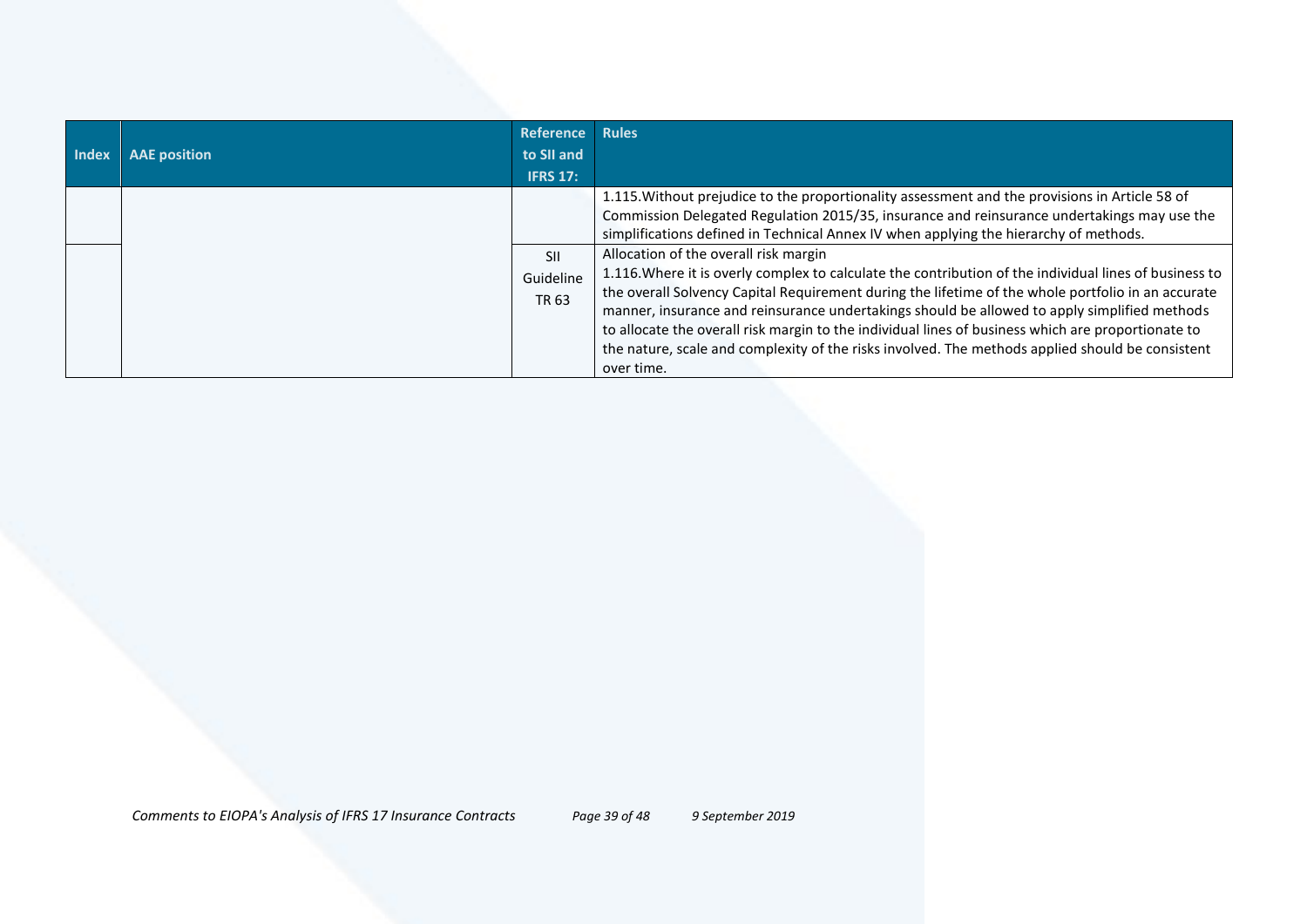| <b>Index</b> | <b>AAE</b> position                                                                                                                                                                                                                                                                                                                                                                                                                                                                                                                                                                                                                                                                                                                                                                                                                                                                                                                                                                                                 | <b>Reference</b><br>to SII and<br><b>IFRS 17:</b>                              | <b>Rules</b>                                                                                                                                                                                                                                                                                                                                                                                                                                                                                                                                                                                                                                                                                                                                                                                                                                                                                                                                                                                                                          |
|--------------|---------------------------------------------------------------------------------------------------------------------------------------------------------------------------------------------------------------------------------------------------------------------------------------------------------------------------------------------------------------------------------------------------------------------------------------------------------------------------------------------------------------------------------------------------------------------------------------------------------------------------------------------------------------------------------------------------------------------------------------------------------------------------------------------------------------------------------------------------------------------------------------------------------------------------------------------------------------------------------------------------------------------|--------------------------------------------------------------------------------|---------------------------------------------------------------------------------------------------------------------------------------------------------------------------------------------------------------------------------------------------------------------------------------------------------------------------------------------------------------------------------------------------------------------------------------------------------------------------------------------------------------------------------------------------------------------------------------------------------------------------------------------------------------------------------------------------------------------------------------------------------------------------------------------------------------------------------------------------------------------------------------------------------------------------------------------------------------------------------------------------------------------------------------|
|              | Solvency II expects technical provisions for reinsurance contracts<br>held by the insurer to be calculated using essentially the same<br>approach as is used for the insurer's underlying contracts.<br>Solvency II further specifies that the amounts recoverable from<br>reinsurance contracts should be calculated consistently with the<br>boundaries of the underlying contract.<br>Under Solvency II, the amount recoverable from reinsurance<br>contracts held is calculated consistently with the boundaries of the<br>insurance or reinsurance contracts to which those amounts relate.<br>If the reinsurance contract expires or can be terminated before the<br>end of the underlying contract boundary, insurance and<br>reinsurance undertakings can, subject to conditions, nevertheless<br>recognise future cash flows arising from future reinsurance<br>contracts in relation to obligations already recognised in the<br>balance sheet.<br>Under Solvency II, as the amounts recoverable from the | SII<br>delegated<br>act article<br>77<br>SII<br>delegated<br>act article<br>81 | The best estimate shall be calculated gross, without deduction of the amounts recoverable from<br>reinsurance contracts and special purpose vehicles. Those amounts shall be calculated separately,<br>in accordance with Article 81.<br>Recoverables from reinsurance contracts and special purpose vehicles<br>The calculation by insurance and reinsurance undertakings of amounts recoverable from<br>reinsurance contracts and special purpose vehicles shall comply with Articles 76 to 80.<br>When calculating amounts recoverable from reinsurance contracts and special purpose vehicles,<br>insurance and reinsurance undertakings shall take account of the time difference between<br>recoveries and direct payments.<br>The result from that calculation shall be adjusted to take account of expected losses due to<br>default of the counterparty. That adjustment shall be based on an assessment of the probability of<br>default of the counterparty and the average loss resulting therefrom (loss-given-default). |
|              | reinsurance contract held are calculated consistently with the<br>contract boundaries of the underlying insurance contract, insurers<br>may, subject to conditions, recognise cash flows arising from                                                                                                                                                                                                                                                                                                                                                                                                                                                                                                                                                                                                                                                                                                                                                                                                               | <b>SII</b><br>delegated<br>act article<br>101                                  | When calculating the Solvency Capital Requirement, insurance and reinsurance undertakings shall<br>take account of the effect of risk- mitigation techniques, provided that credit risk and other risks<br>arising from the use of such techniques are properly reflected in the Solvency Capital<br>Requirement.                                                                                                                                                                                                                                                                                                                                                                                                                                                                                                                                                                                                                                                                                                                     |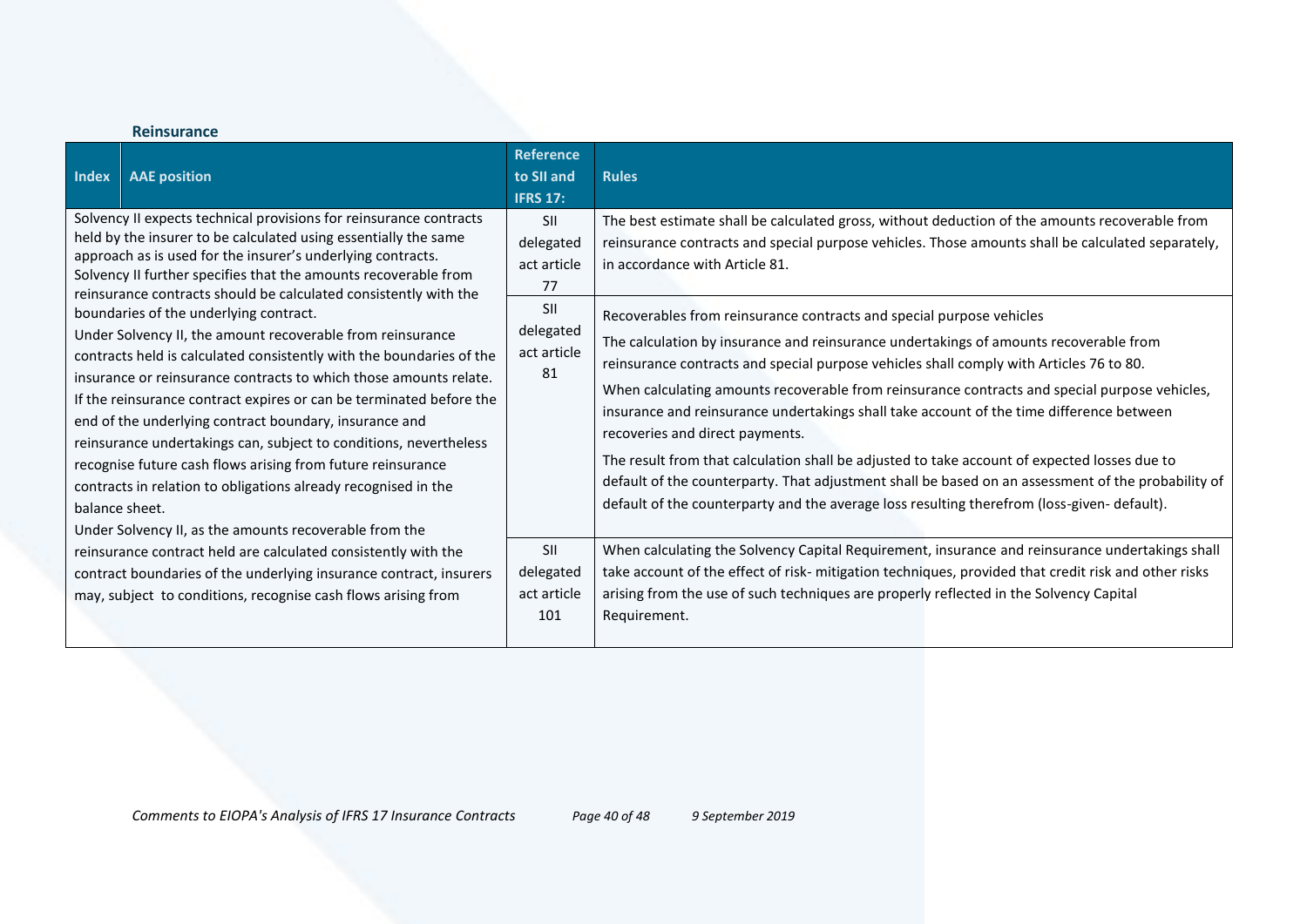| <b>Index</b> | <b>AAE</b> position                                                                                                                                                                                                                                                                                                                                                                                                                                                                                                                                                                                                                                                                                                                         | <b>Reference</b><br>to SII and<br><b>IFRS 17:</b> | <b>Rules</b>                                                                                                                                                                                                                                                                                                                                                                                                                                                                                                                                                                                                                                                                                                                                                                                                                                                                                                                                                                                                                                                                                                      |
|--------------|---------------------------------------------------------------------------------------------------------------------------------------------------------------------------------------------------------------------------------------------------------------------------------------------------------------------------------------------------------------------------------------------------------------------------------------------------------------------------------------------------------------------------------------------------------------------------------------------------------------------------------------------------------------------------------------------------------------------------------------------|---------------------------------------------------|-------------------------------------------------------------------------------------------------------------------------------------------------------------------------------------------------------------------------------------------------------------------------------------------------------------------------------------------------------------------------------------------------------------------------------------------------------------------------------------------------------------------------------------------------------------------------------------------------------------------------------------------------------------------------------------------------------------------------------------------------------------------------------------------------------------------------------------------------------------------------------------------------------------------------------------------------------------------------------------------------------------------------------------------------------------------------------------------------------------------|
|              | future, as yet unpurchased, reinsurance contracts that cover<br>obligations recognised on the balance sheet.<br>In the case where the reinsurance contract has a shorter boundary<br>compared to the underlying insurance contracts under IFRS 17, the<br>outcome may be different under SII as cash flows relating to<br>reinsurance not yet purchased can be within the contract<br>boundary of the underlying contracts under Solvency II.<br>The Solvency II risk margin of the underlying contracts is reduced<br>for the effects of reinsurance. There is also a conceptual difference<br>in that the IFRS 17 risk adjustment reflects the recognition of risk<br>transferred to the reinsurer, whereas under SII, the risk margin is | SII<br>delegated<br>act article<br>105.6          | 6. The counterparty default risk module shall reflect possible losses due to unexpected default, or<br>deterioration in the credit standing, of the counterparties and debtors of insurance and<br>reinsurance undertakings over the following 12 months. The counterparty default risk module<br>shall cover risk-mitigating contracts, such as reinsurance arrangements, securitisations and<br>derivatives, and receivables from intermediaries, as well as any other credit exposures which<br>are not covered in the spread risk sub-module. It shall take appropriate account of collateral<br>or other security held by or for the account of the insurance or reinsurance undertaking and<br>the risks associated therewith.<br>For each counterparty, the counterparty default risk module shall take account of the overall<br>counterparty risk exposure of the insurance or reinsurance undertaking concerned to that<br>counterparty, irrespective of the legal form of its contractual obligations to that undertaking.                                                                             |
|              | reflective of the value required for another undertaking to take<br>over and meet the insurance and reinsurance obligations.<br>Both frameworks have conceptually similar adjustments for<br>credit/counterparty risk and losses associated with default.<br>The variable fee approach model cannot be used under IFRS 17 for<br>reinsurance contracts issued or held.<br>Despite the requirement under both frameworks that reinsurance<br>contracts be generally accounted for in the same manner as<br>insurance contracts issued, there is a likelihood of some<br>differences in treatment under IFRS17, arising from:<br>separate treatment/measurement of insurance and<br>reinsurance contracts                                     | SII<br>delegated<br>act article<br>41             | Subsection 6<br>Recoverables from reinsurance contracts and special purpose vehicles<br>General provisions<br>1. The amounts recoverable from reinsurance contracts and special purpose vehicles shall be<br>calculated consistently with the boundaries of the insurance or reinsurance contracts to which<br>those amounts relate.<br>2. The amounts recoverable from special purpose vehicles, the amounts recoverable from finite<br>reinsurance contracts as referred to in Article 210 of Directive 2009/138/EC and the amounts<br>recoverable from other reinsurance contracts shall each be calculated separately. The<br>amounts recoverable from a special purpose vehicle shall not exceed the aggregate maximum<br>risk exposure of that special purpose vehicle to the insurance or reinsurance undertaking.<br>For the purpose of calculating the amounts recoverable from reinsurance contracts and<br>special purpose vehicles, cash flows shall only include payments in relation to compensation<br>of insurance events and unsettled insurance claims. Payments in relation to other events or |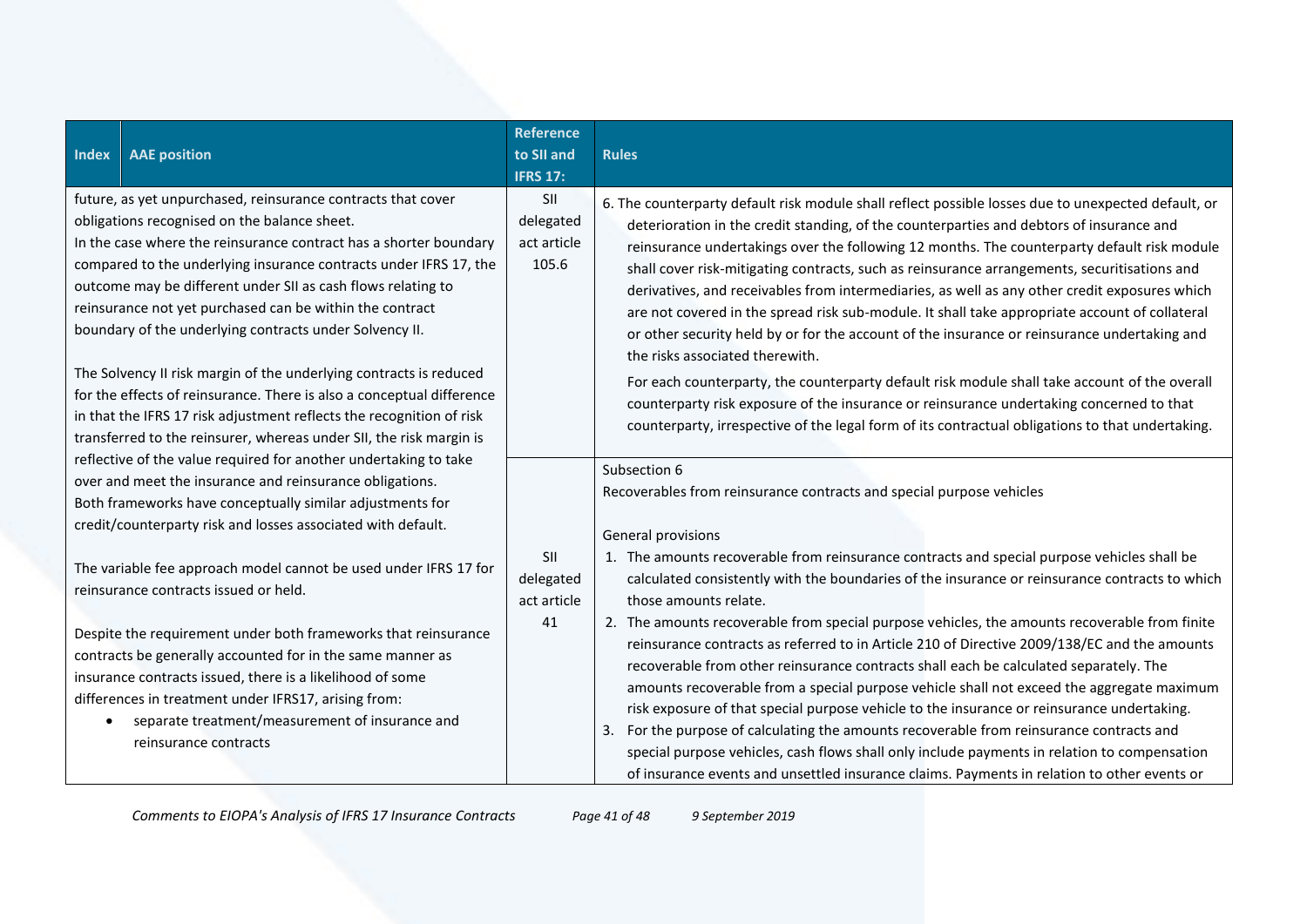| <b>Index</b> | <b>AAE position</b>                                                  | <b>Reference</b><br>to SII and<br><b>IFRS 17:</b> | <b>Rules</b>                                                                                       |
|--------------|----------------------------------------------------------------------|---------------------------------------------------|----------------------------------------------------------------------------------------------------|
| $\bullet$    | differences in concepts applying to the setting of contract          |                                                   | settled insurance claims shall be accounted for outside the amounts recoverable from               |
|              | boundaries                                                           |                                                   | reinsurance contracts and special purpose vehicles and other elements of the technical             |
| $\bullet$    | impact on risk margin of presentation of reinsurance as a            |                                                   | provisions. Where a deposit has been made for the cash flows, the amounts recoverable shall        |
|              | separate asset in IFRS17                                             |                                                   | be adjusted accordingly to avoid a double counting of the assets and liabilities relating to the   |
|              |                                                                      |                                                   | deposit. 17.1.2015 L 12/39 Official Journal of the European Union EN                               |
|              | In January 2019, the IASB decided to propose targeted                |                                                   | 4. The amounts recoverable from reinsurance contracts and special purpose vehicles for non-life    |
|              | improvements in three areas of IFRS17 which it expects will ease     |                                                   | insurance obligations shall be calculated separately for premium provisions and provisions for     |
|              | implementation and make it easier for companies to explain           |                                                   | claims outstanding in the following manner: (a) the cash flows relating to provisions for claims   |
|              | results. For reinsurance, the proposed amendment requires an         |                                                   | outstanding shall include the compensation payments relating to the claims accounted for in        |
|              | entity to recognise a gain in profit or loss when the entity         |                                                   | the gross provisions for claims outstanding of the insurance or reinsurance undertaking ceding     |
|              | recognises losses on onerous underlying insurance contracts, to      |                                                   | risks; (b) the cash flows relating to premium provisions shall include all other payments.         |
|              | the extent that a reinsurance contract covers the losses of the      |                                                   | 5. Where cash flows from the special purpose vehicles to the insurance or reinsurance              |
|              | contracts on a proportionate basis.                                  |                                                   | undertaking do not directly depend on the claims against the insurance or reinsurance              |
|              |                                                                      |                                                   | undertaking ceding risks, the amounts recoverable from those special purpose vehicles for          |
|              | This change removes one of the key differences between Solvency      |                                                   | future claims shall only be taken into account to the extent that it can be verified in a prudent, |
|              | II and IFRS17 relating to reinsurance, and addresses an important    |                                                   | reliable and objective manner that the structural mismatch between claims and amounts              |
|              | issue with the Standard which was raised with EFRAG by the AAE       |                                                   | recoverable is not material.                                                                       |
|              | in May 2018. The AAE welcomes the proposed change, which             |                                                   |                                                                                                    |
|              | aligns the economic effect of reinsurance with the contract which    |                                                   | Counterparty default adjustment                                                                    |
|              | it is intended to support.                                           |                                                   | 1. Adjustments to take account of expected losses due to default of a counterparty referred to in  |
|              |                                                                      |                                                   | Article 81 of Directive 2009/138/EC shall be calculated separately from the rest of the            |
|              | The AAE considers that, with this change, there is likely to be a    |                                                   | amounts recoverable.                                                                               |
|              | high and appropriate level of consistency between direct insurance   |                                                   | 2. The adjustment to take account of expected losses due to default of a counterparty shall be     |
|              | contracts and reinsurance contracts held which are on a              |                                                   | calculated as the expected present value of the change in cash flows underlying the amounts        |
|              | proportionate basis, as between IFRS17 and Solvency II. There        |                                                   | recoverable from that counterparty, that would arise if the counterparty defaults, including as    |
|              | may be some differences in valuation arising under IFRS17 as a       |                                                   | a result of insolvency or dispute, at a certain point in time. For that purpose, the change in     |
|              | result of the separate valuation of reinsurance contracts and        |                                                   | cash flows shall not take into account the effect of any risk mitigating technique that mitigates  |
|              | underlying contracts, for instance in relation to risk margin and/or |                                                   | the credit risk of the counterparty, other than risk mitigating techniques based on collateral     |

*Comments to EIOPA's Analysis of IFRS 17 Insurance Contracts Page 42 of 48 9 September 2019*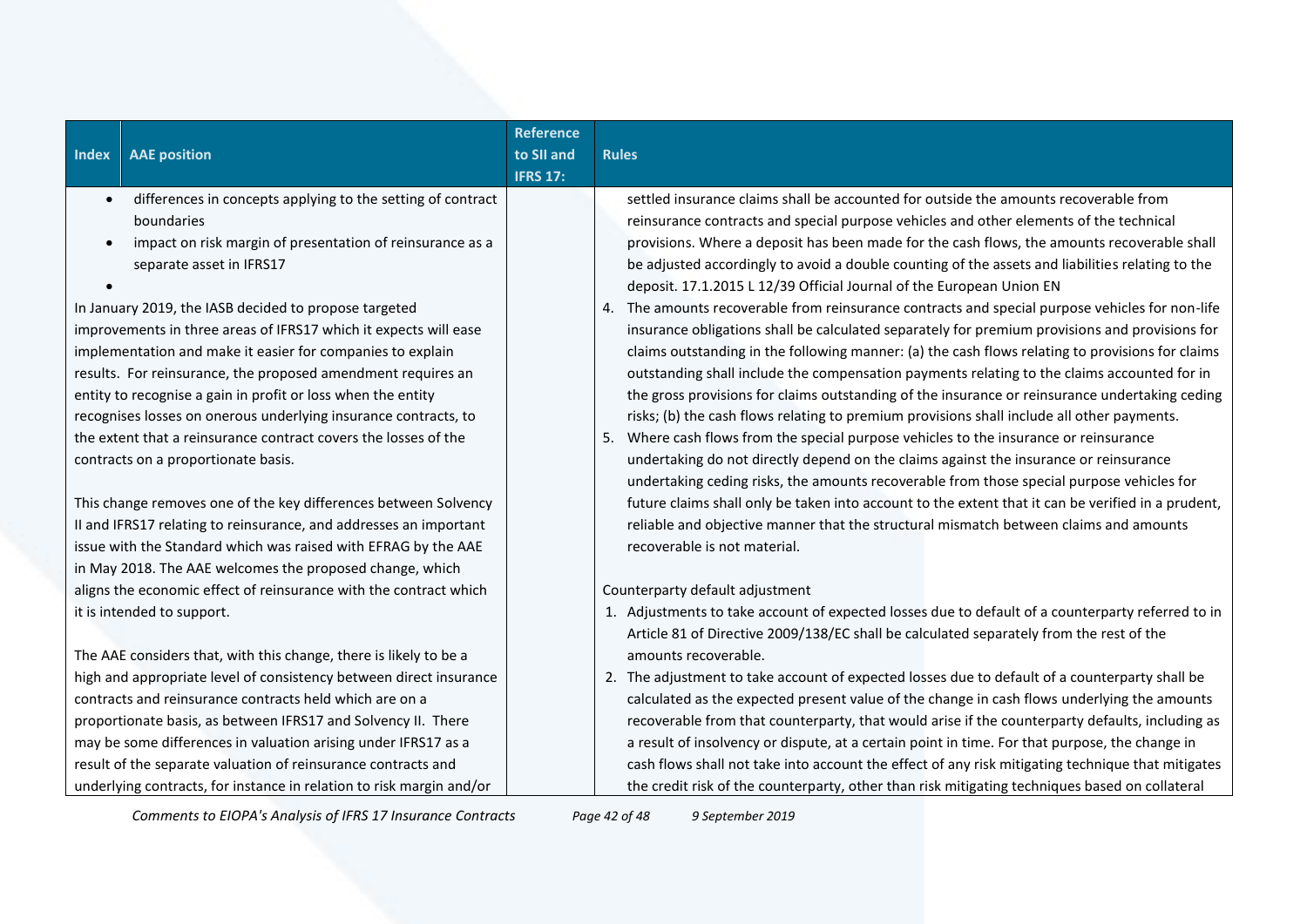| <b>Index</b>                                                                                                                                                                              | <b>AAE</b> position | <b>Reference</b><br>to SII and<br><b>IFRS 17:</b> | <b>Rules</b>                                                                                                                                                                                                                                                                                                                                                                                                                                                                                                                                                                                                                                                                                                                                                                                                                                                                                                                                                                                                                                                                                                                                                                                                        |
|-------------------------------------------------------------------------------------------------------------------------------------------------------------------------------------------|---------------------|---------------------------------------------------|---------------------------------------------------------------------------------------------------------------------------------------------------------------------------------------------------------------------------------------------------------------------------------------------------------------------------------------------------------------------------------------------------------------------------------------------------------------------------------------------------------------------------------------------------------------------------------------------------------------------------------------------------------------------------------------------------------------------------------------------------------------------------------------------------------------------------------------------------------------------------------------------------------------------------------------------------------------------------------------------------------------------------------------------------------------------------------------------------------------------------------------------------------------------------------------------------------------------|
| contract boundaries. The AAE considers that the valuations<br>should generally be consistent as is the case with Solvency II,<br>unless they reflect genuinely different economic impact. |                     | <b>SII</b><br>delegated<br>act article<br>42      | holdings. The risk mitigating techniques that are not taken into account shall be separately<br>recognised without increasing the amount recoverable from reinsurance contracts and special<br>purpose vehicles.<br>3. The calculation referred to in paragraph 2 shall take into account possible default events over<br>the lifetime of the reinsurance contract or arrangement with the special purpose vehicle and<br>whether and how the probability of default varies over time. It shall be carried out separately<br>by each counterparty and for each line of business. In non-life insurance, it shall also be<br>carried out separately for premium provisions and provisions for claims outstanding.<br>4. The average loss resulting from a default of a counterparty, referred to in Article 81 of<br>Directive 2009/138/EC, shall not be assessed at lower than 50 % of the amounts recoverable<br>excluding the adjustment referred to in paragraph 1, unless there is a reliable basis for<br>another assessment.<br>5. The probability of default of a special purpose vehicle shall be calculated on the basis of the<br>credit risk inherent in the assets held by the special purpose vehicle. |
|                                                                                                                                                                                           |                     | IFRS <sub>3</sub><br>IFRS 29b                     | An entity shall apply IFRS 17 to:<br>(a) insurance contracts, including reinsurance contracts, it issues;<br>(b) reinsurance contracts it holds; and<br>(c) investment contracts with discretionary participation features it issues, provided the entity<br>also issues insurance contracts.<br>(b) for groups of reinsurance contracts held, an entity shall apply paragraphs 32-46 as required by<br>paragraphs 63-70. Paragraphs 45 (on insurance contracts with direct participation features)<br>and 47-52 (on onerous contracts) do not apply to groups of reinsurance contracts held.                                                                                                                                                                                                                                                                                                                                                                                                                                                                                                                                                                                                                       |
|                                                                                                                                                                                           |                     |                                                   | Reinsurance contracts held                                                                                                                                                                                                                                                                                                                                                                                                                                                                                                                                                                                                                                                                                                                                                                                                                                                                                                                                                                                                                                                                                                                                                                                          |

*Comments to EIOPA's Analysis of IFRS 17 Insurance Contracts Page 43 of 48 9 September 2019*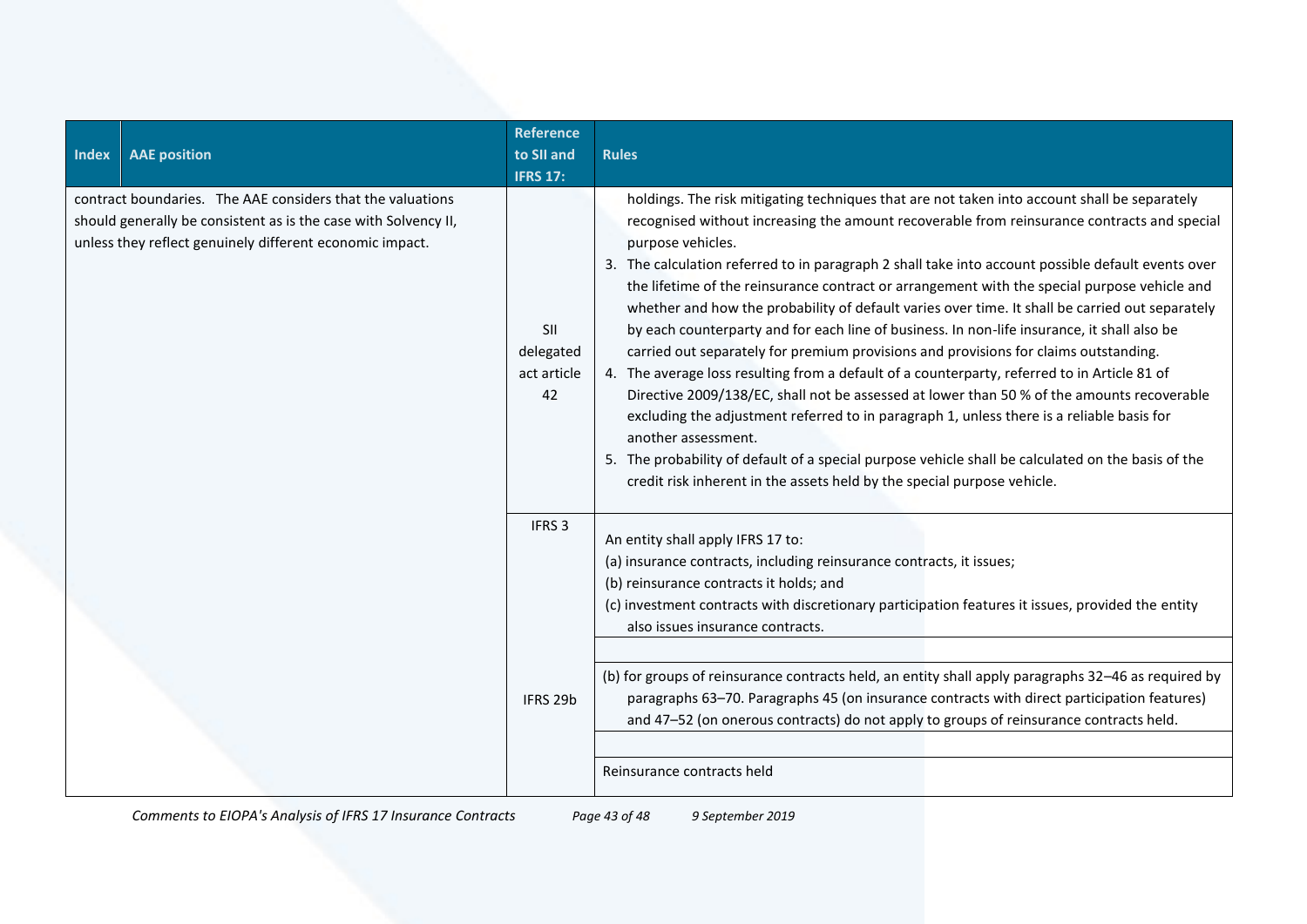| <b>AAE</b> position | <b>Reference</b><br>to SII and<br><b>IFRS 17:</b> | <b>Rules</b>                                                                                                                                                                                                                                                                                                                                                                                                                                                                                                                                                                                                                                                                                                                                                                                                    |
|---------------------|---------------------------------------------------|-----------------------------------------------------------------------------------------------------------------------------------------------------------------------------------------------------------------------------------------------------------------------------------------------------------------------------------------------------------------------------------------------------------------------------------------------------------------------------------------------------------------------------------------------------------------------------------------------------------------------------------------------------------------------------------------------------------------------------------------------------------------------------------------------------------------|
|                     | IFRS <sub>60</sub>                                | The requirements in IFRS 17 are modified for reinsurance contracts held, as set out in paragraphs<br>$61 - 70$ .                                                                                                                                                                                                                                                                                                                                                                                                                                                                                                                                                                                                                                                                                                |
|                     | IFRS <sub>61</sub>                                | An entity shall divide portfolios of reinsurance contracts held applying paragraphs 14-24, except<br>that the references to onerous contracts in those paragraphs shall be replaced with a reference to<br>contracts on which there is a net gain on initial recognition. For some reinsurance contracts held,<br>applying paragraphs 14-24 will result in a group that comprises a single contract.                                                                                                                                                                                                                                                                                                                                                                                                            |
|                     |                                                   | Recognition                                                                                                                                                                                                                                                                                                                                                                                                                                                                                                                                                                                                                                                                                                                                                                                                     |
|                     |                                                   | Instead of applying paragraph 25, an entity shall recognise a group of reinsurance contracts held:                                                                                                                                                                                                                                                                                                                                                                                                                                                                                                                                                                                                                                                                                                              |
|                     |                                                   | (a) if the reinsurance contracts held provide proportionate coverage—at the beginning of the<br>coverage period of the group of reinsurance contracts held or at the initial recognition of any<br>underlying contract, whichever is the later; and                                                                                                                                                                                                                                                                                                                                                                                                                                                                                                                                                             |
|                     |                                                   | (b) in all other cases-from the beginning of the coverage period of the group of reinsurance<br>contracts held.                                                                                                                                                                                                                                                                                                                                                                                                                                                                                                                                                                                                                                                                                                 |
|                     | IFRS <sub>63</sub>                                | Measurement<br>In applying the measurement requirements of paragraphs 32-36 to reinsurance contracts held, to<br>the extent that the underlying contracts are also measured applying those paragraphs, the entity<br>shall use consistent assumptions to measure the estimates of the present value of the future cash<br>flows for the group of reinsurance contracts held and the estimates of the present value of the<br>future cash flows for the group(s) of underlying insurance contracts. In addition, the entity shall<br>include in the estimates of the present value of the future cash flows for the group of reinsurance<br>contracts held the effect of any risk of non-performance by the issuer of the reinsurance contract,<br>including the effects of collateral and losses from disputes. |
|                     |                                                   | IFRS <sub>62</sub>                                                                                                                                                                                                                                                                                                                                                                                                                                                                                                                                                                                                                                                                                                                                                                                              |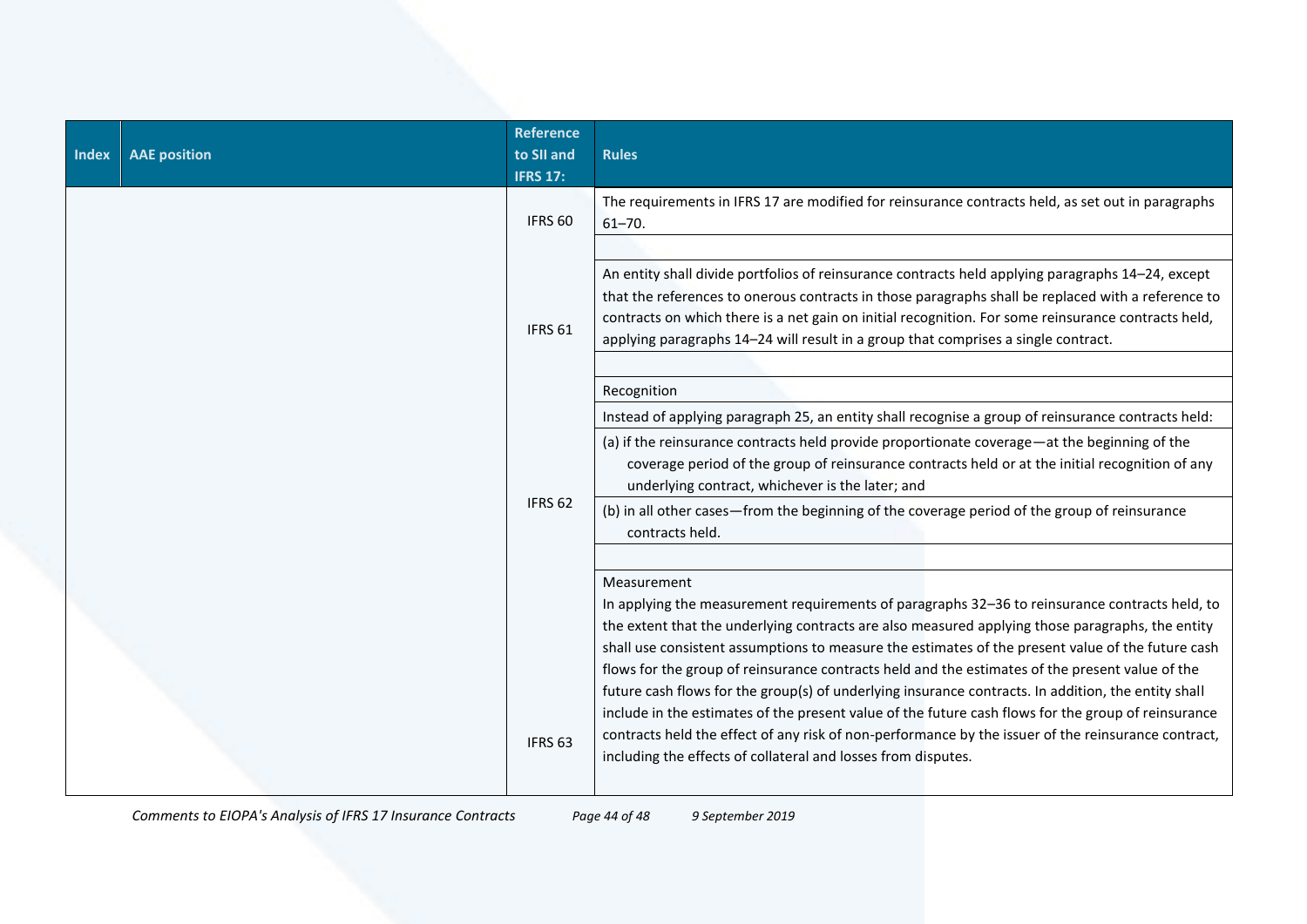| Index | <b>AAE</b> position | <b>Reference</b><br>to SII and<br><b>IFRS 17:</b> | <b>Rules</b>                                                                                                                                                                                                                                                                                                                                                                                                                                                                                                                                                                                                                                                                                                                                                                                                                                                                                                                                                                                                                                                                                                                                                                                                                                                                                                                                                                                                                                                                                                                                                                                                                                                                                                                                                                                                                                                                                                                                                                                  |
|-------|---------------------|---------------------------------------------------|-----------------------------------------------------------------------------------------------------------------------------------------------------------------------------------------------------------------------------------------------------------------------------------------------------------------------------------------------------------------------------------------------------------------------------------------------------------------------------------------------------------------------------------------------------------------------------------------------------------------------------------------------------------------------------------------------------------------------------------------------------------------------------------------------------------------------------------------------------------------------------------------------------------------------------------------------------------------------------------------------------------------------------------------------------------------------------------------------------------------------------------------------------------------------------------------------------------------------------------------------------------------------------------------------------------------------------------------------------------------------------------------------------------------------------------------------------------------------------------------------------------------------------------------------------------------------------------------------------------------------------------------------------------------------------------------------------------------------------------------------------------------------------------------------------------------------------------------------------------------------------------------------------------------------------------------------------------------------------------------------|
|       |                     | IFRS <sub>64</sub><br>IFRS <sub>65</sub>          | Instead of applying paragraph 37, an entity shall determine the risk adjustment for non-financial<br>risk so that it represents the amount of risk being transferred by the holder of the group of<br>reinsurance contracts to the issuer of those contracts.<br>The requirements of paragraph 38 that relate to determining the contractual service margin on<br>initial recognition are modified to reflect the fact that for a group of reinsurance contracts held<br>there is no unearned profit but instead a net cost or net gain on purchasing the reinsurance.<br>Hence, on initial recognition:<br>(a) the entity shall recognise any net cost or net gain on purchasing the group of reinsurance<br>contracts held as a contractual service margin measured at an amount equal to the sum of the<br>fulfilment cash flows, the amount derecognised at that date of any asset or liability previously<br>recognised for cash flows related to the group of reinsurance contracts held, and any cash<br>flows arising at that date; unless<br>(b) the net cost of purchasing reinsurance coverage relates to events that occurred before the<br>purchase of the group of reinsurance contracts, in which case, notwithstanding the<br>requirements of paragraph B5, the entity shall recognise such a cost immediately in profit or<br>loss as an expense.<br>Instead of applying paragraph 44, an entity shall measure the contractual service margin at the<br>end of the reporting period for a group of reinsurance contracts held as the carrying amount<br>determined at the start of the reporting period, adjusted for:<br>(a) the effect of any new contracts added to the group (see paragraph 28);<br>(b) interest accreted on the carrying amount of the contractual service margin, measured at the<br>discount rates specified in paragraph B72(b);<br>(c) changes in the fulfilment cash flows to the extent that the change:<br>(i) relates to future service; unless |
|       |                     |                                                   |                                                                                                                                                                                                                                                                                                                                                                                                                                                                                                                                                                                                                                                                                                                                                                                                                                                                                                                                                                                                                                                                                                                                                                                                                                                                                                                                                                                                                                                                                                                                                                                                                                                                                                                                                                                                                                                                                                                                                                                               |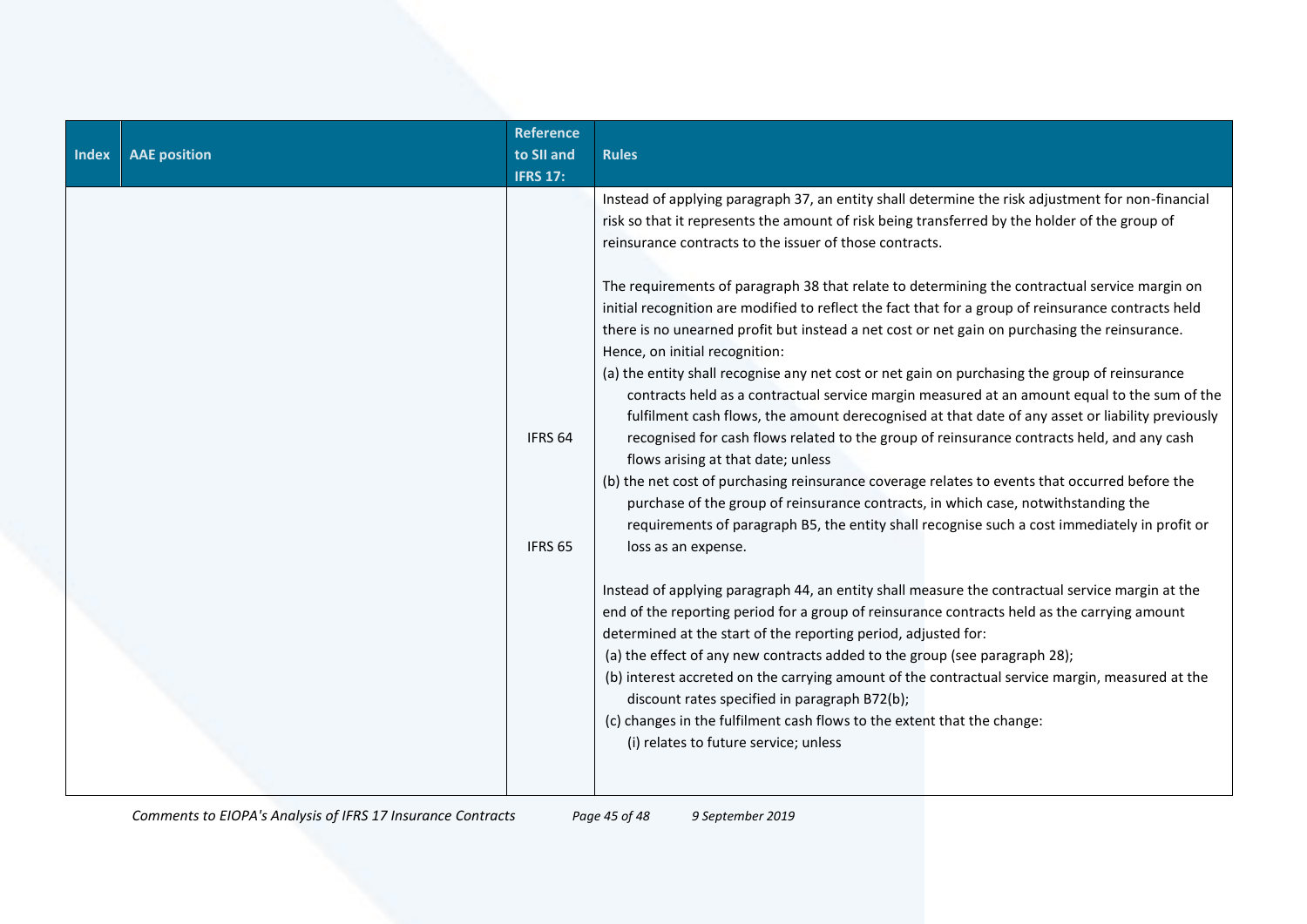| <b>Index</b> | <b>AAE</b> position | <b>Reference</b><br>to SII and<br><b>IFRS 17:</b> | <b>Rules</b>                                                                                                                                                                                                                                                                                                                                                                                                                                                                                                                                                                                                                                                                                                                                                                                                                                                                                                                                                                                                                                                                                                                                                                                                                                                                                                                                                                                                                                                                                                                                                                                                                                                                                                                                                                                                                                                                                                                                   |
|--------------|---------------------|---------------------------------------------------|------------------------------------------------------------------------------------------------------------------------------------------------------------------------------------------------------------------------------------------------------------------------------------------------------------------------------------------------------------------------------------------------------------------------------------------------------------------------------------------------------------------------------------------------------------------------------------------------------------------------------------------------------------------------------------------------------------------------------------------------------------------------------------------------------------------------------------------------------------------------------------------------------------------------------------------------------------------------------------------------------------------------------------------------------------------------------------------------------------------------------------------------------------------------------------------------------------------------------------------------------------------------------------------------------------------------------------------------------------------------------------------------------------------------------------------------------------------------------------------------------------------------------------------------------------------------------------------------------------------------------------------------------------------------------------------------------------------------------------------------------------------------------------------------------------------------------------------------------------------------------------------------------------------------------------------------|
|              |                     | IFRS <sub>66</sub>                                | (ii) the change results from a change in fulfilment cash flows allocated to a group of underlying<br>insurance contracts that does not adjust the contractual service margin for the group of<br>underlying insurance contracts.<br>(d) the effect of any currency exchange differences arising on the contractual service margin; and<br>(e) the amount recognised in profit or loss because of services received in the period, determined<br>by the allocation of the contractual service margin remaining at the end of the reporting<br>period (before any allocation) over the current and remaining coverage period of the group of<br>reinsurance contracts held, applying paragraph B119.<br>Changes in the fulfilment cash flows that result from changes in the risk of non-performance by<br>the issuer of a reinsurance contract held do not relate to future service and shall not adjust the<br>contractual service margin.<br>Reinsurance contracts held cannot be onerous. Accordingly, the requirements of paragraphs 47-<br>52 do not apply.<br>Premium allocation approach for reinsurance contracts held<br>An entity may use the premium allocation approach set out in paragraphs 55-56 and 59 (adapted<br>to reflect the features of reinsurance contracts held that differ from insurance contracts issued,<br>for example the generation of expenses or reduction in expenses rather than revenue) to simplify<br>the measurement of a group of reinsurance contracts held, if at the inception of the group:<br>(a) the entity reasonably expects the resulting measurement would not differ materially from the<br>result of applying the requirements in paragraphs 63-68; or<br>(b) the coverage period of each contract in the group of reinsurance contracts held (including<br>coverage from all premiums within the contract boundary determined at that date applying<br>paragraph 34) is one year or less. |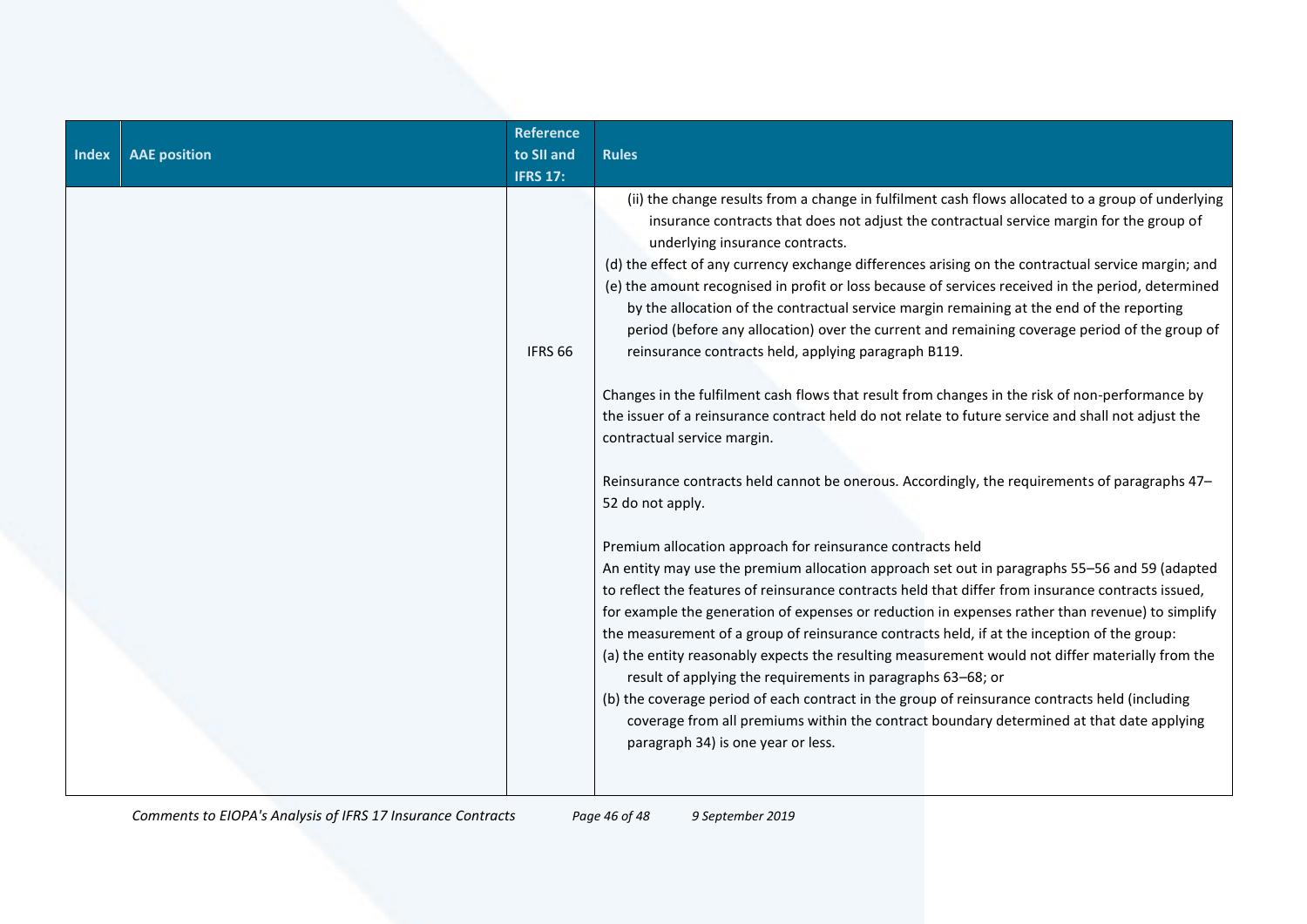| <b>Index</b> | <b>AAE</b> position | <b>Reference</b><br>to SII and<br><b>IFRS 17:</b> | <b>Rules</b>                                                                                                                                                                                                                                                                                                                                                                                                                                                                                                                                                  |
|--------------|---------------------|---------------------------------------------------|---------------------------------------------------------------------------------------------------------------------------------------------------------------------------------------------------------------------------------------------------------------------------------------------------------------------------------------------------------------------------------------------------------------------------------------------------------------------------------------------------------------------------------------------------------------|
|              |                     | IFRS 67                                           | An entity cannot meet the condition in paragraph 69(a) if, at the inception of the group, an entity<br>expects significant variability in the fulfilment cash flows that would affect the measurement of<br>the asset for remaining coverage during the<br>period before a claim is incurred. Variability in the fulfilment cash flows increases with, for<br>example:<br>(a) the extent of future cash flows relating to any derivatives embedded in the contracts; and<br>(b) the length of the coverage period of the group of reinsurance contracts held. |
|              |                     | IFRS <sub>68</sub>                                | Derecognition<br>An entity shall derecognise an insurance contract when, and only when:                                                                                                                                                                                                                                                                                                                                                                                                                                                                       |
|              |                     |                                                   | (a) it is extinguished, ie when the obligation specified in the insurance contract expires or is<br>discharged or cancelled; or                                                                                                                                                                                                                                                                                                                                                                                                                               |
|              |                     | IFRS <sub>69</sub>                                | (b) any of the conditions in paragraph 72 are met.                                                                                                                                                                                                                                                                                                                                                                                                                                                                                                            |
|              |                     |                                                   | When an insurance contract is extinguished, the entity is no longer at risk and is therefore no<br>longer required to transfer any economic resources to satisfy the insurance contract. For example,<br>when an entity buys reinsurance, it shall derecognise the underlying insurance contract(s) when,<br>and only when, the underlying insurance contract(s) is or are extinguished.                                                                                                                                                                      |
|              |                     |                                                   | Appendix - Guidance                                                                                                                                                                                                                                                                                                                                                                                                                                                                                                                                           |
|              |                     |                                                   | Reinsurance contracts issued and reinsurance contracts held cannot be insurance contracts with<br>direct participation features for the purposes of IFRS 17.                                                                                                                                                                                                                                                                                                                                                                                                  |
|              |                     | IFRS 70                                           |                                                                                                                                                                                                                                                                                                                                                                                                                                                                                                                                                               |

*Comments to EIOPA's Analysis of IFRS 17 Insurance Contracts Page 47 of 48 9 September 2019*